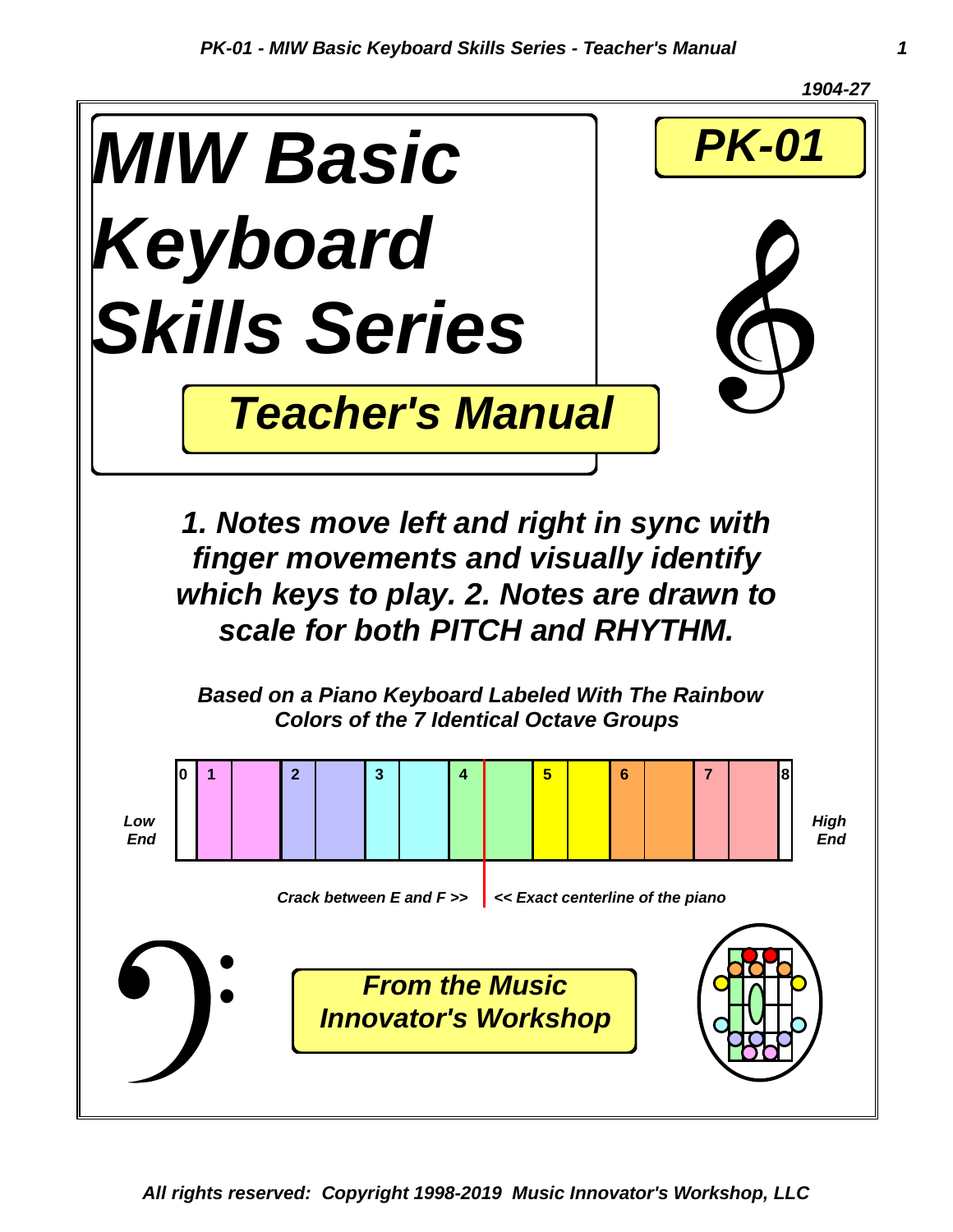# *A Word from the Composer*

*received my AB degree as a music major in 1954. as a student at the Wheaton College Conservatory of Music in Illinois where I my adult life - full time since I retired in 1995. I became interested in music notation of this piano notation. I have worked on the development of this music for most of This page is about the concepts, thoughts and ideas that energized the development*

*the Basic Piano Skills series, and teaching piano. time researching and experimenting with notation, developing the key map notation, very demanding. Since retiring almost 25 years ago I have been able to spend full notation though, mainly, it was hard because learning to play the piano is so very, similar responses: "Dad, this is too hard!" I had a tendancy to blame this on the experiences teaching (or trying to teach) my 5 children to play the piano. They all had improving music notation. Some of the motiviation for this came from my Since college I have spent a good bit of my time experimenting with ways of*

*rainbow as an integral element in this notation. in the notation. I love to see multiple colors - and I'm happy to see the colors of the the notation, I was constantly on the lookout for visual beauty that might be reflected making music. It can be beautiful and interesting in its own right!. While developing is that I see music notation as a visual art form, in addition to its primary role in Music Notation As A Visual Art. One concept that has motivated my effort*

*perfect harmony." Clearly, I am NOT trying to replace it. respected. I intend for the piano notation to live alongside the traditional notation "in facto standard worldwide. It is an incredible invention of mankind and greatly to be easier to learn and read than the traditional notation. Traditional notation is the de that is as easy as possible to learn and read. The great challenge was to make it a by-product of the main objective which was to produce a practical piano notation The Main Objective. Of course, the beauty of the windows for piano notation is*

*piano notation while learning to play from traditional notation.) have learned to play with a modest level of skill. (Most continue to play from this piano basics with key diagrams and maps first, then traditional notation when they piano MUCH easier, more rapid, less stressful. I teach my students the role is to provide an effective supplementary notation that makes learning to play "Not Trying to Replace it?" Then what is the role of the piano notation? Its*

*`*

*we have. I just thought you might like to have a copy of it. this manual. But it is the best single page explanation of how a key map works that About the Chart on the Next Page. This chart isn't necessarily a part of*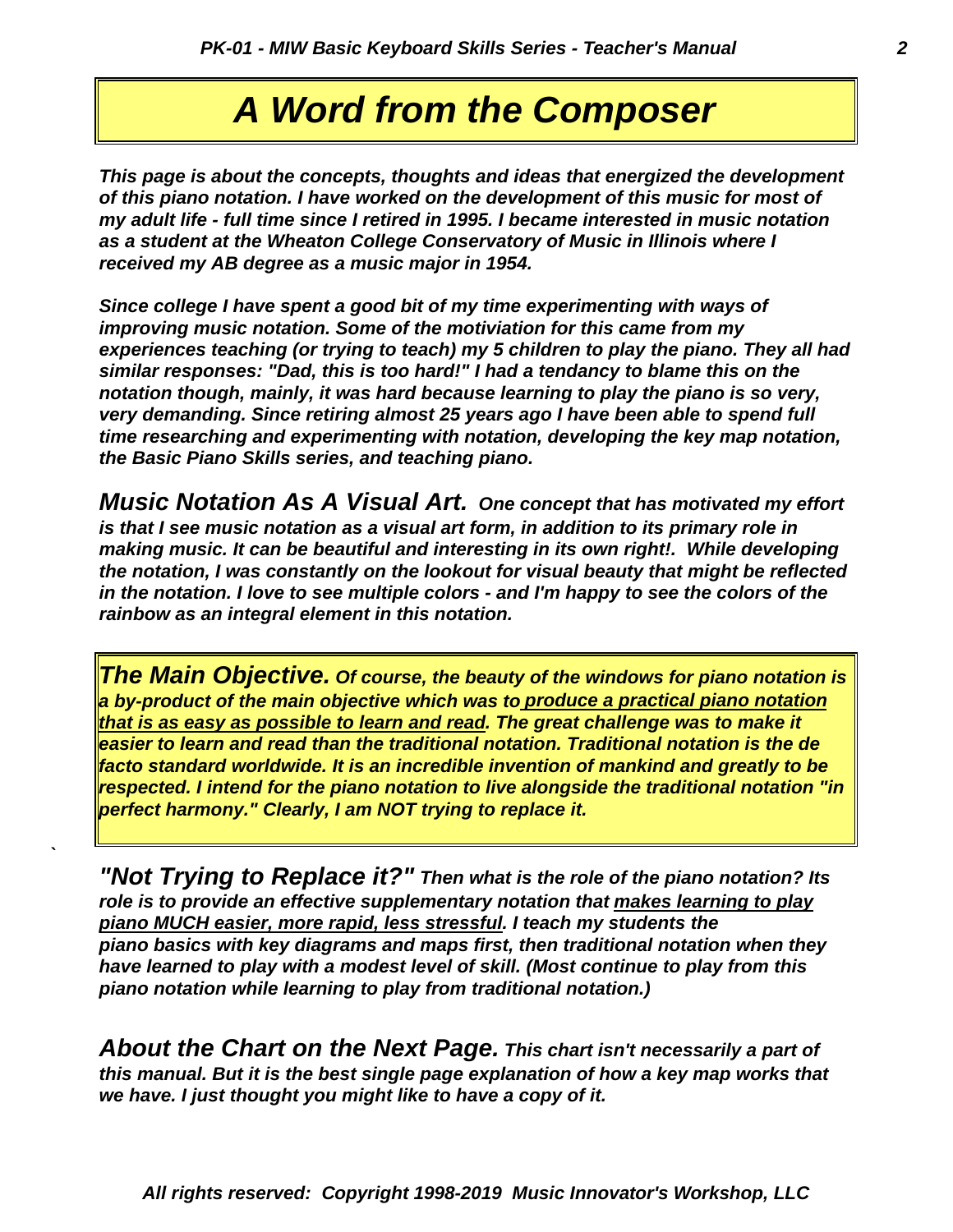#### *Hints on How to Read a Key Map*

*Based on the 7 Identical Octave Groups of the Keyboard. Each of the colored bars across the top of this key map matches one of the 7 identical octave groups of the piano KEYBOARD. The vertical lines below each of these bars make up the staff for each of these groups. The vertical lines show the locations of the 5 black keys in each group. Notes for the black keys are centered on these lines. Notes for the white keys appear in the spaces between the lines - as shown below at the right of the diagram.*

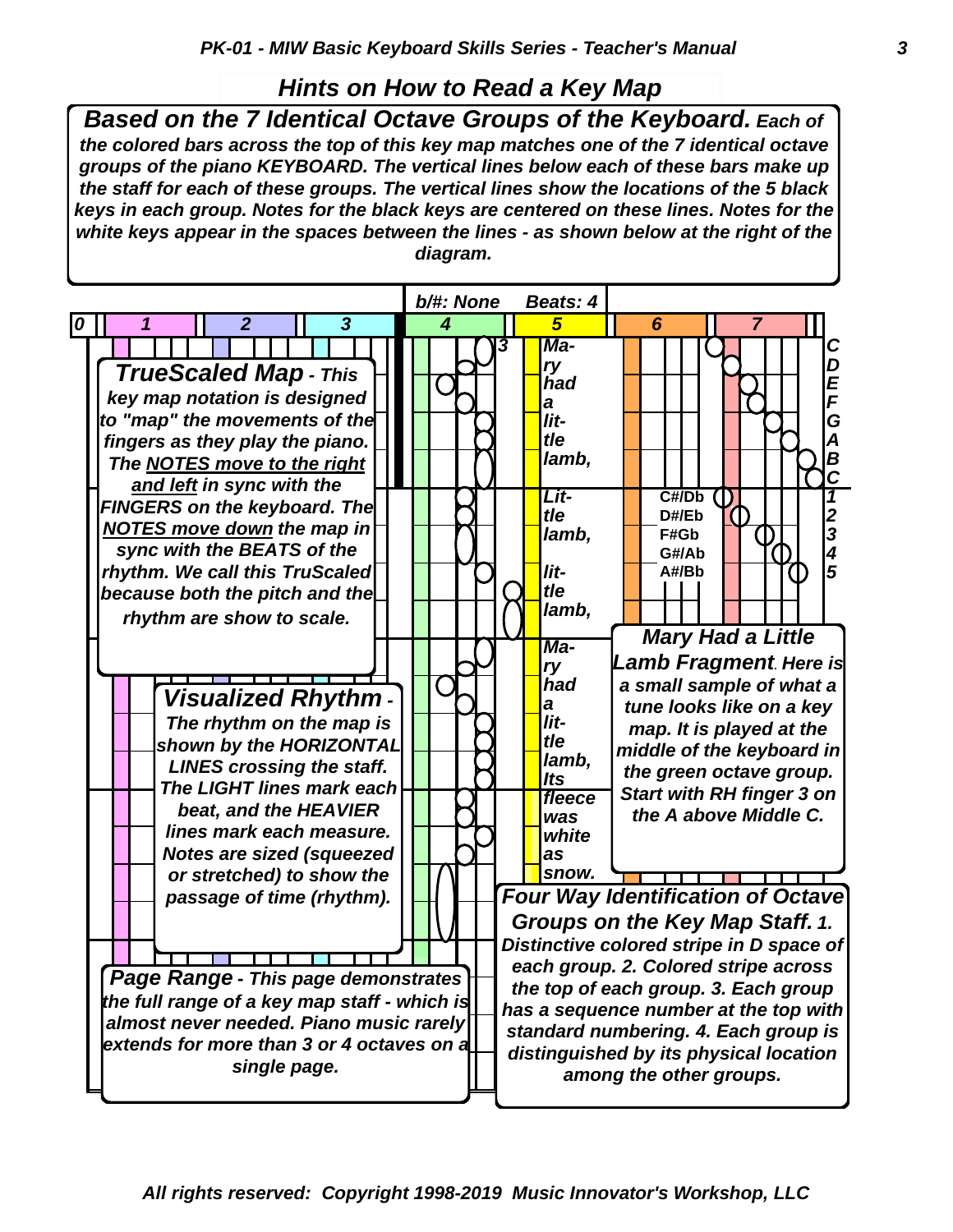*the series. information and then is followed by specific information about each unit of backgrounds on which they are based. The manual begins with general on the content of each unit and, in many cases, the conceptual Page 6. This manual shows typical pages from each unit, other information the Basic Piano Skills Series - the 15 units listed on the chart shown on with useful information about EACH of the instructional units included in About This Teacher's Manual. The aim is to provide teachers*

*scales and chords. series also provides instruction in beginning music theory - focused on add a great deal of pleasure to playing and learning the piano. The Chords to begin playing melodies with chords, the Basic Piano Chords series will play. When the teacher sees that a student has developed sufficient skills be ready to begin adding chords to the melodies that they are learning to some point before completing the Basic Piano Skills Series, students will Skills Series focus mainly on playing melodies - one note at a time. At About the Basic Piano Chords Series. Students of this Basic*

*need. learn for sharps and flats. It is the only notation that most people will ever for every sound - all 12 of them. The grouping of the octaves. No codes to the logical visual connection to the keyboard. Fewer notes to learn. A note learn and read. There is the beauty and practicality of the colors. There is number of reasons, but a few can be mentioned. They are much easier to rationale for using them? This is not the place to enumerate the great key map formats are not yet widely recognized and available. What is the Where Do We Go From Here? We are keenly aware that the new*

*get started. learned how to play from key maps turns out to be, just the easiest way to alphabet. For those who go on to learn the tradtional notation code, having way - finding which keys to play and when. They both have the same notations have many commonalities because they both function the same traditional notation is much easier than having to start with it. Also, the 2 Having learned how to play the piano already, learning to READ the who want to go on and learn traditional notation there is good news. Compatability With Traditional Notation. For those students*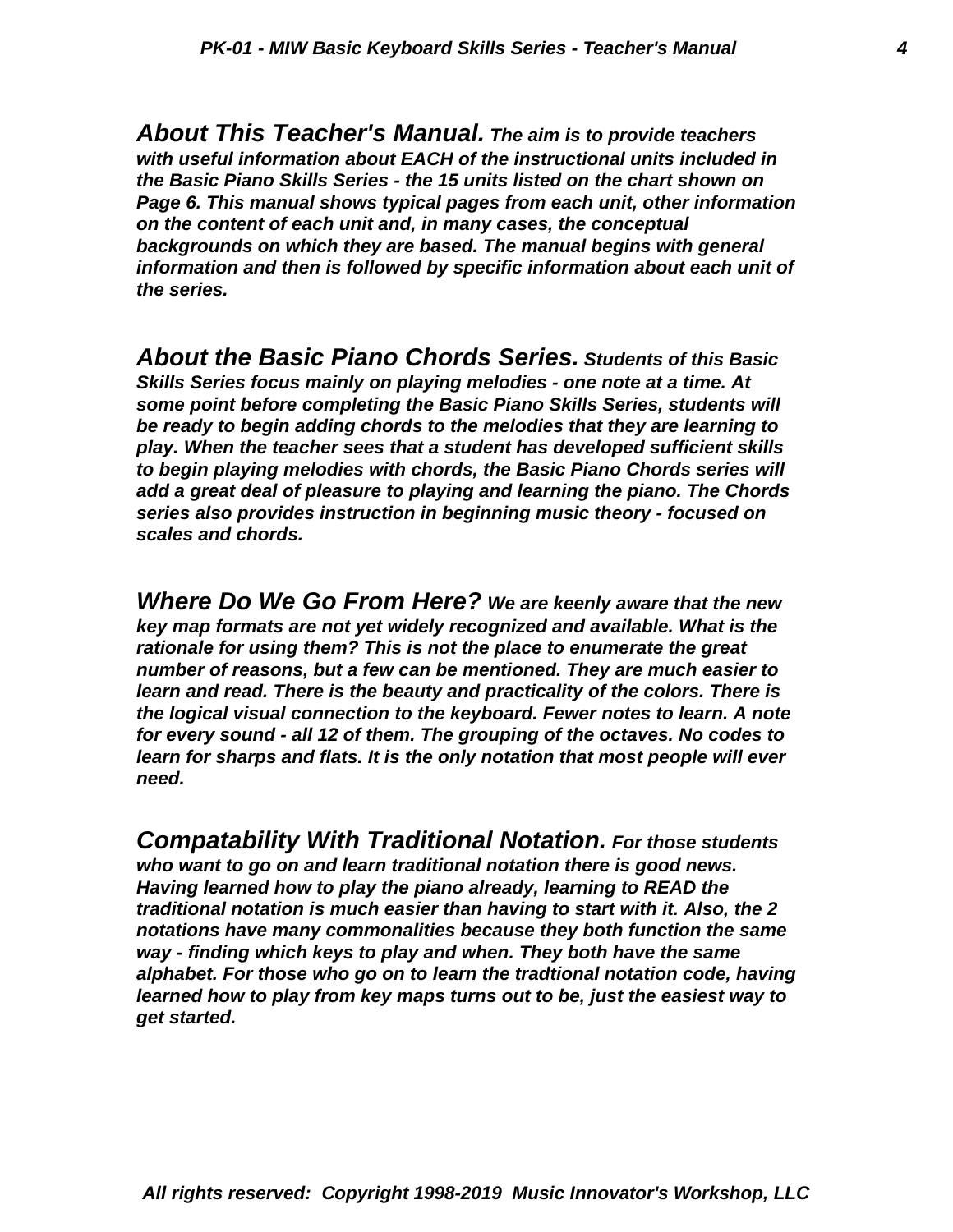*Skills Series - always respecting your ability as a piano teacher. are designed to help you effectively use the materials included in the Basic Piano key diagrams and maps. Please understand that all suggestions made in this manual teach you how to teach piano, and it will not attempt to teach you how to read and play diagrams and maps. As a result, you won't expect that this manual will try to how to teach the piano, and that you also already know how to play from the key More About This Teacher's Manual. It is assumed that you already know*

*job, and commend you for it! in the realm of the teacher. We're counting on teachers to do this part of the of piano playing, because the notation doesn't deal with it, and because it lies primarily in this Series don't mention them. The series makes no attempt to deal with this aspect emphasize its essential nature and importance - and because the instructional materials their movements. These physical aspects are mentioned because we want to are. Most of all TOUCH - along with the positions of the varous parts of the body and piano teacher, you already know how important the physical aspects of piano playing Important Information That You Won't Find in the Series. As a*

*no "made up" songs in this series. classics from the past three centuries - mostly from the orchestra repertiore. There are classical repertoire have been included. The final unit is made up entirely of wonderful have not been included because of copyright restrictions. Some melodies from the included songs are well-known folk and children's songs. Contemporary songs borrowed from Aloys Schimtt, composed in the middle of the 19 th century. Many of the The composer has created all of the exercises except for the excellent exercises attempt has been made by the composer that the exercises be of the same high quality. and pieces that are included in the instructional units and in the collections. Every only music that is worthy to be called "music." This is true in the choices of all songs About the Music in the Series. A serious attempt has been made to include*

*whenever possible, the units be printed on both sides of the page. connection between two pages is lost in this way. This is why we recommend that only one page at a time. This is unfortunate because sometimes an important our publications are often transmitted over the internet and viewed on tablets that show rare exceptions) are designed to be printed on both sides. This is mentioned because opposite page. All of the pages in the Music Innovators Workshop publicatons (with explained in the text, or at least will have a relevant connection to the text on the connection. One page wil have text and the facing page will illustrate what is being the units of instruction) pages are laid out so that facing pages often have an important About the Page Layouts and Printing Pages. In this unit (and in many of*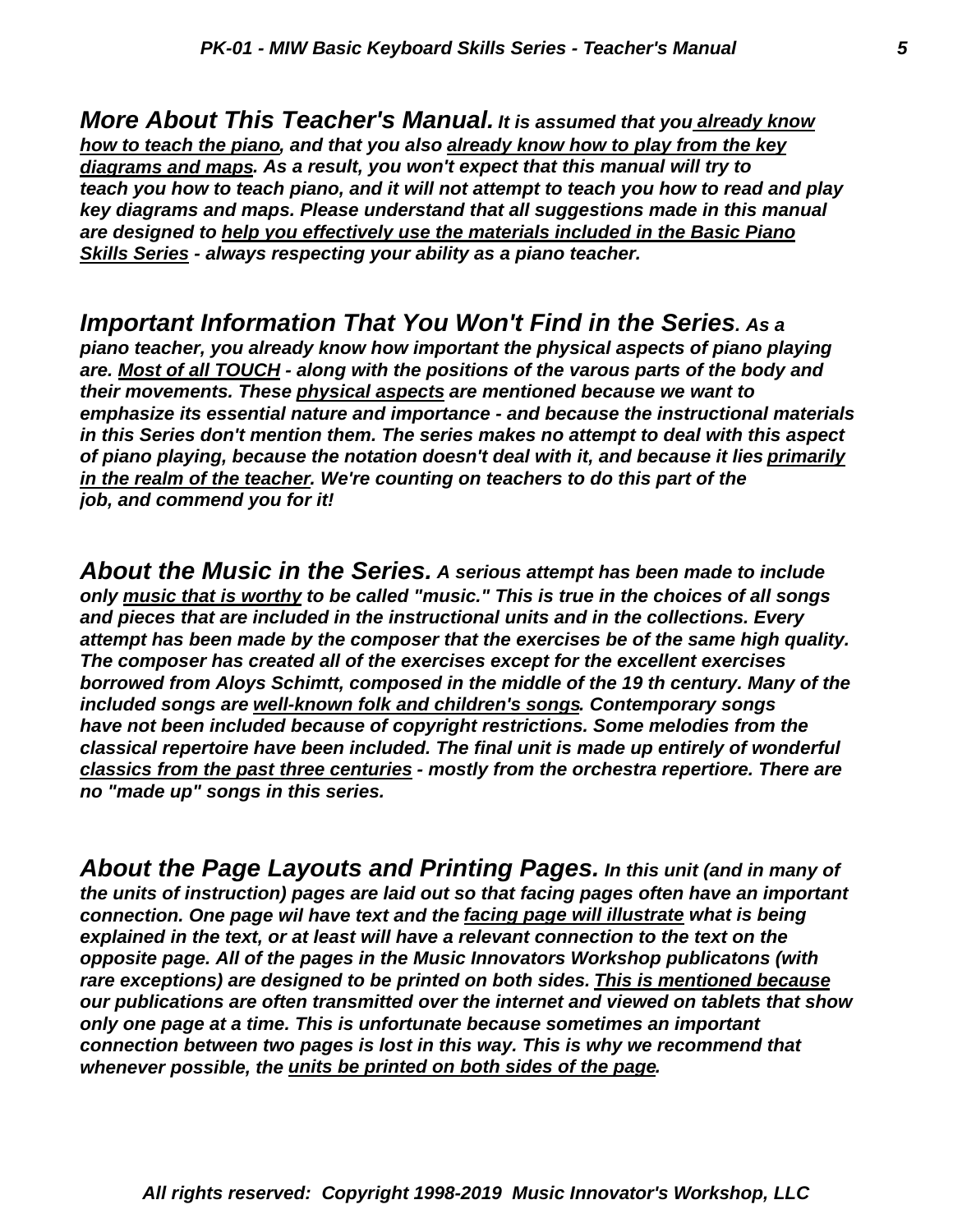|                                             | <b>Basic Keyboard Skills</b><br><b>Core Instructional Units and Collectons</b> |                                                                     |  |  |  |  |
|---------------------------------------------|--------------------------------------------------------------------------------|---------------------------------------------------------------------|--|--|--|--|
| PG-01 - Prep Group 1 - Basics<br>Pages Page |                                                                                |                                                                     |  |  |  |  |
| 20                                          | 8                                                                              | PK-00 Intro to Key Diagram and Map Pitch Notation                   |  |  |  |  |
| 24                                          | 10                                                                             | <b>PK-05 MIW Piano Music Library Organizer</b>                      |  |  |  |  |
|                                             |                                                                                |                                                                     |  |  |  |  |
| 22                                          | 12 <sup>°</sup>                                                                | PK-10 Intro to the Musical Keyboard, incl. Keyboard Labels          |  |  |  |  |
| 30                                          | 14                                                                             | PK-15 Themes From Children's Songs - Prep.                          |  |  |  |  |
|                                             | PG-02 - Prep Group 2 - Exercises                                               |                                                                     |  |  |  |  |
| 16                                          | 22                                                                             | PK-25 Basic Keyboard Skills - Focus: Patterns                       |  |  |  |  |
| 24                                          | 24                                                                             | <b>PK-30 Basic Keyboard Skills - Focus: Movements</b>               |  |  |  |  |
| 24                                          | 30                                                                             | PK-35 Basic Keyboard Skills - Focus: Rhythm                         |  |  |  |  |
| 16                                          | 36                                                                             | <b>PK-45 Basic Keyboard Skills - Schmitt 5-Finger Exercises</b>     |  |  |  |  |
| 10                                          | 38                                                                             | PK-50 Basic Keyboard Skills - Two Octave Major Scales               |  |  |  |  |
|                                             | 41                                                                             | <b>PG-03 - Prep Group 3 - Collections</b>                           |  |  |  |  |
| 20                                          | 42                                                                             | PK-58 My First Song Collection - Part 1                             |  |  |  |  |
| 36                                          | 48                                                                             | PK-62 My First Song Collection - Part 2                             |  |  |  |  |
| 22                                          | 52                                                                             | <b>PK-65 My First Song Collection - Part 3</b>                      |  |  |  |  |
| 22                                          | 54                                                                             | <b>PK-72 Traditional Christmas Carols - 1 &amp; 2 Hand Melodies</b> |  |  |  |  |
| 16                                          | 56                                                                             | <b>PK-75 Traditional Christmas Carols - 2 Voice</b>                 |  |  |  |  |
| 24                                          | 58                                                                             | <b>PK-90 Great Symphonic Themes - Focus: Great Classics</b>         |  |  |  |  |
| 326                                         |                                                                                |                                                                     |  |  |  |  |

#### *Teacher's Manual*

*The page number column above refers to the page in this manual where the unit is discussed. Also, please note that the words "piano" and "keyboard" are generally used interchangably throughout our materials.*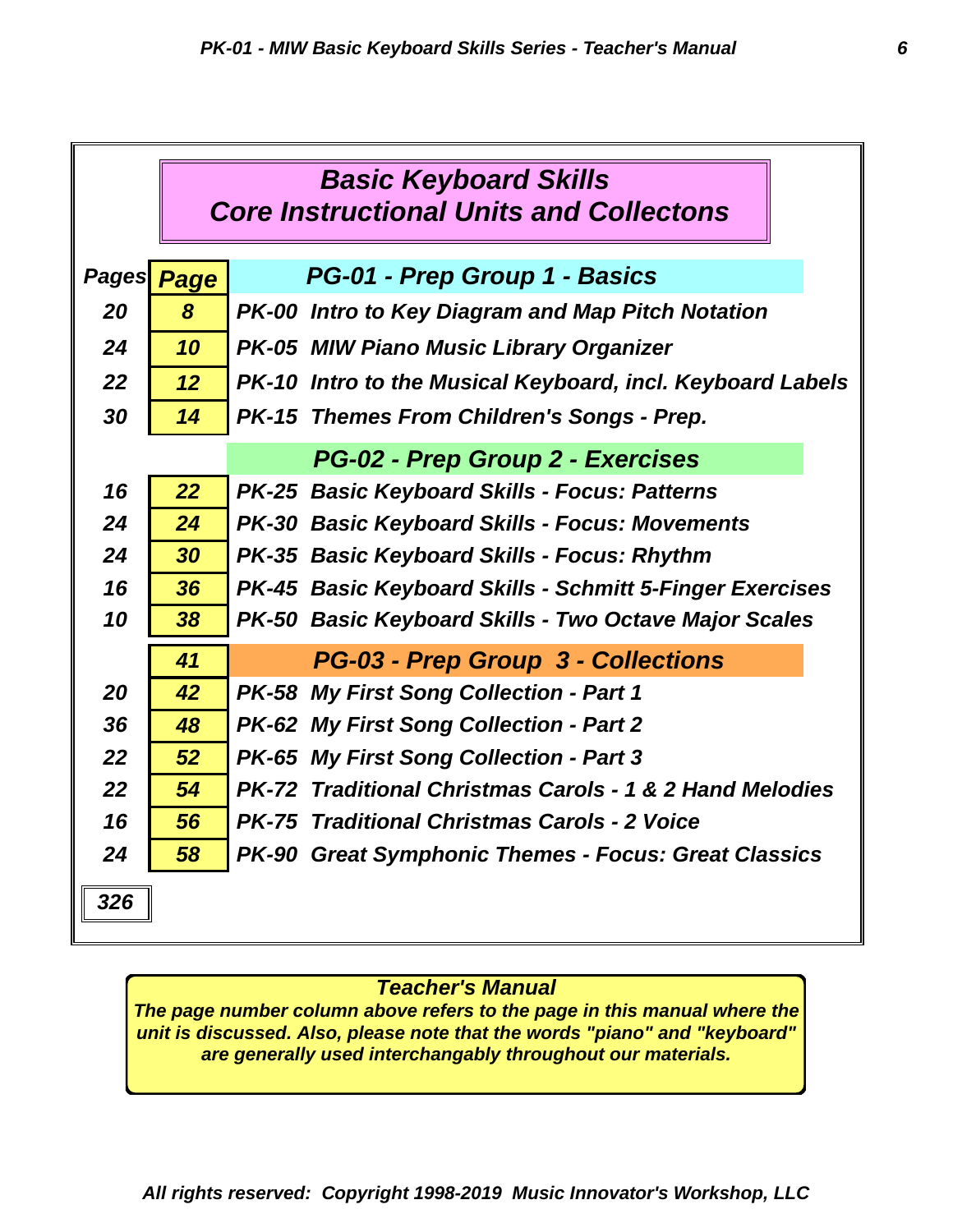*Christmas. shown. The Christmas units will normally be studied in the months leading up to Collections. Within each group, the units should generally be sequenced in the order on the previous page, Page 6. The Units fall into 3 groups: Basics, Exercises, and Sequencing of the Units in the Basic Skills Series. Refer to the chart*

*See Page 8. weeks - for as long as the teacher sees the benefit of continuing with this instruction. stress-free start. Instruction from these units may continue over a period of several diagrams needed to be understood by students to get off to a good and relatively essential information about the structure of the keyboard and the matching music and older students, home study of the units may be beneficial. These 2 units contain demonstrate and explain the content to the younger students. For high school students exercises are included in these units, and it is basically up to the teacher to instruction and demonstration by the teacher over a period of several weeks. No Begin Instruction With Units PK-00 and PK-10. These units will require*

*units of instruction, and have it ready for the first lesson. See Page 10. binder. It's recommended that the teacher prepare the binder, including the first few sections, front and back covers, and tables of contents for each of the 8 sections of the 24 page organizer is intended to convert a view binder into a music library with 8 use when the music is printed out rather than being played from a tablet device. This The PK-05 Library Organizer - First Lesson. This organizer is intended for*

*song melodies that most young students enjoy playing. See Page 14. students may stay with this unit for as many as several months. It contains a lot of with their sheet music and instruction for the first few weeks of lessons. Younger and possibly some of the pieces included in this unit. This unit will provide students from Unit PK-00, the first lesson will include helping students play from the exercises, Unit PK-15 Themes - Begin at First Lesson. Along with initial instruction*

*ranges from several weeks to several months, depending on a student's progress. student has completed working with the units in the Basics group. This time period (which is also their numerical order). We begin working with these two groups when a sequencing within each group generally follows the order in which they are listed Sequencing Within Groups 2 and 3 - Exercises and Collections. The*

*also be altered in any way that the teacher considers to be beneficial. on the teacher's assessment of the what the student should do next. Sequencing can incentive to keep learning how to play, Merging and sequencing are entirely dependent pieces in the collections. The collections provide the enjoyment of playing and also the the necessary instruction and physical development that make it possible to play the collections are to be studied together in the SAME TIME FRAME. The exercises provide student has completed work with Group 1, the basic instruction, the exercises and Merging Groups 2 and 3. This Basic Skills series is designed so that once the*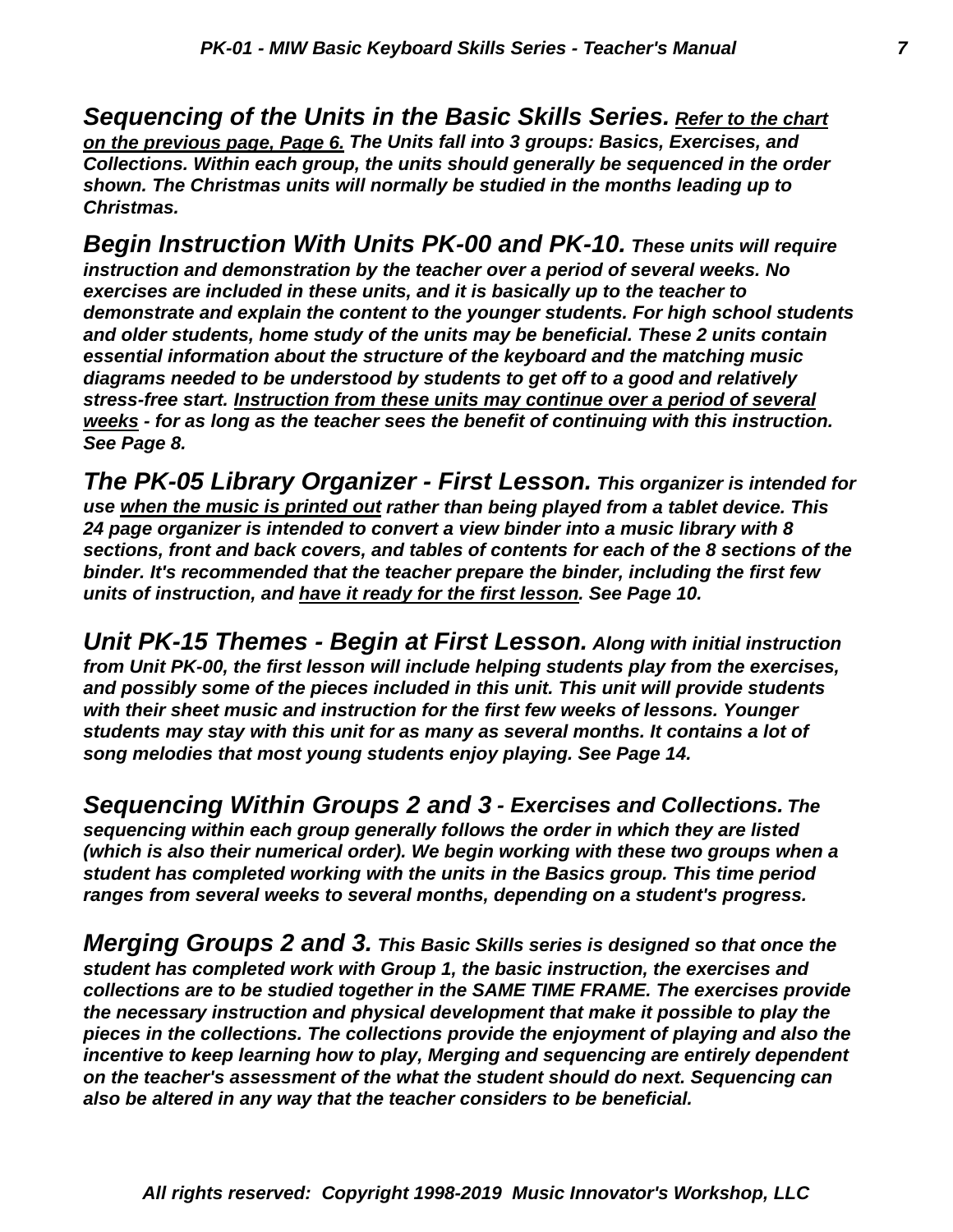*- 20 Pages PK-00 - Intro to Key Diagram and Key Map Pitch Notation*

*The work on this unit is intended to be done with the teacher at hand. It is really not necessary for a student to have this unit in her or his binder. diagrams that students can play from as the teacher explains how they work. diagrams work. There are no exercises for the student to play, but there are is designed to help the teacher demonstrate at the keyboard how the key An Important Unit With Hands-On Demonstration. This unit*

*"attached" to one side or the other of one of these vertical staff lines. show which white keys to play by showing how a note for a white key is show which black keys to play. By the same token, the vertical staff lines The vertical staff lines stand for the black keys, and notes on these lines showing the student how the vertical musical staff shows which keys to play. Finding the Keys From the Black Lines. This unit focuses on*

*piano keyboard. "high group." It explains that there are 7 identical octave groups on the full octave group. It labels all of the parts beginning with the "low group" and the Octave Group Chart. A chart on Page 3 shows a diagram of a full*

*read the notes, and how to find the matching keys on the keyboard. flash cards taking the student through all of the steps required for learning to Flash Cards. Most of the rest of the unit, beginning on Page 5 is a set of*

*colors of the backgrounds of the musical staff. find each octave group by the colors of the labels on the keyboard and the The Summary. The unit concludes on Page 19 with a summary of how to*

*students to UNDERSTAND how the key diagrams and maps work. to work. This turns out to be one of our most effective units for getting hands-on work at the keyboard before they are ready to put these concepts get the concept of how the pitch notation works - but they still need more how the key diagrams and maps work. Students working through this unit A Good Start. This unit is our most detailed and basic explanation of*

*structure of the keyboard and learn the NAMES OF THESE STRUCTURES. lots of experimentation by the student. This is a time to learn the physical see, feel, and hear the keys and sounds across the entire keyboard. Include hands on ad lib work by the teacher and the student. The student needs to The First Few Lessons. These early lessons need a whole lot of*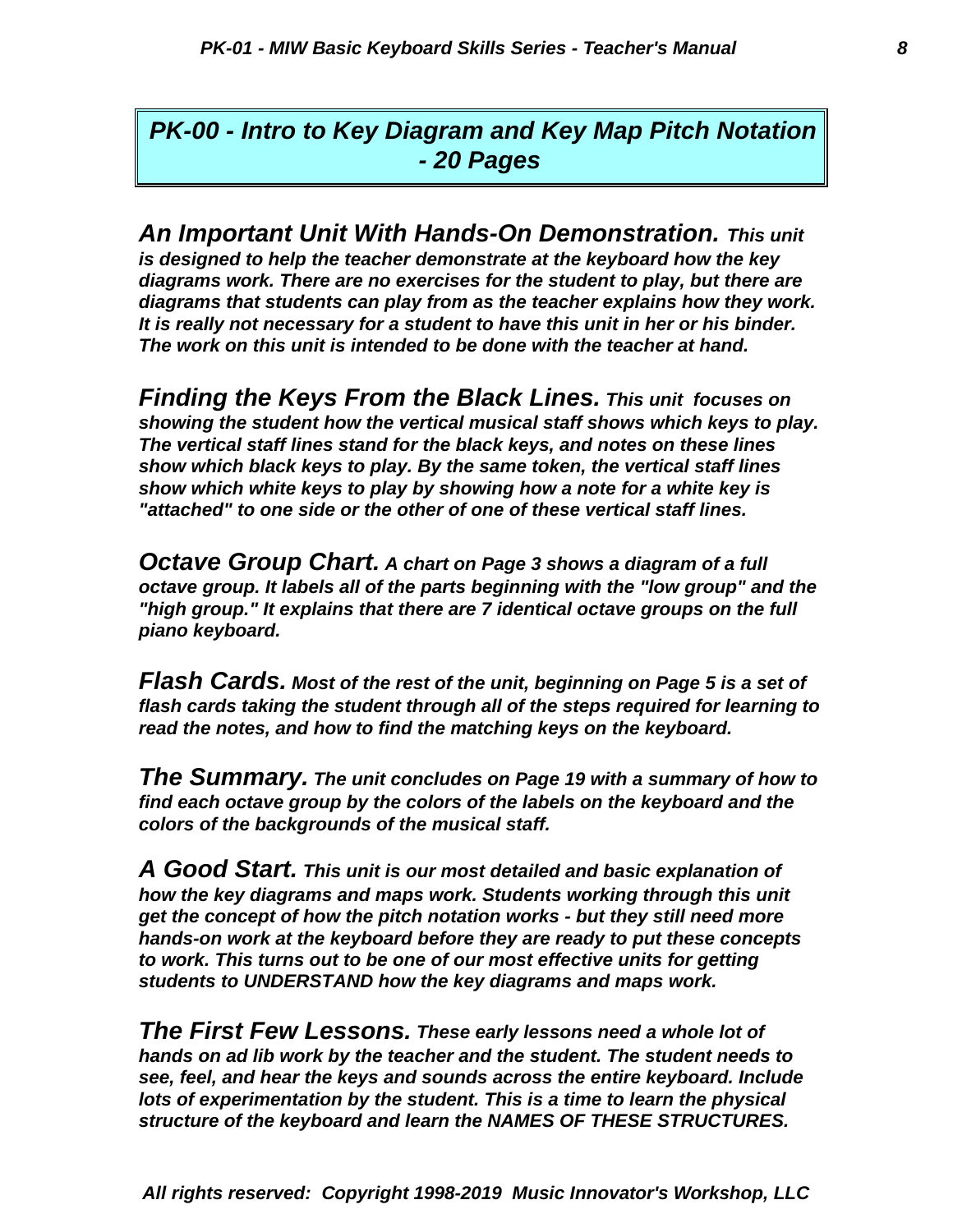

*More*

# *Locating the 2 Black Keys of the Low Group*



*Remember - The 5 black keys of each octave Information PK-00 group are numbered left to right, from 1 thru 5 going from low to high.*

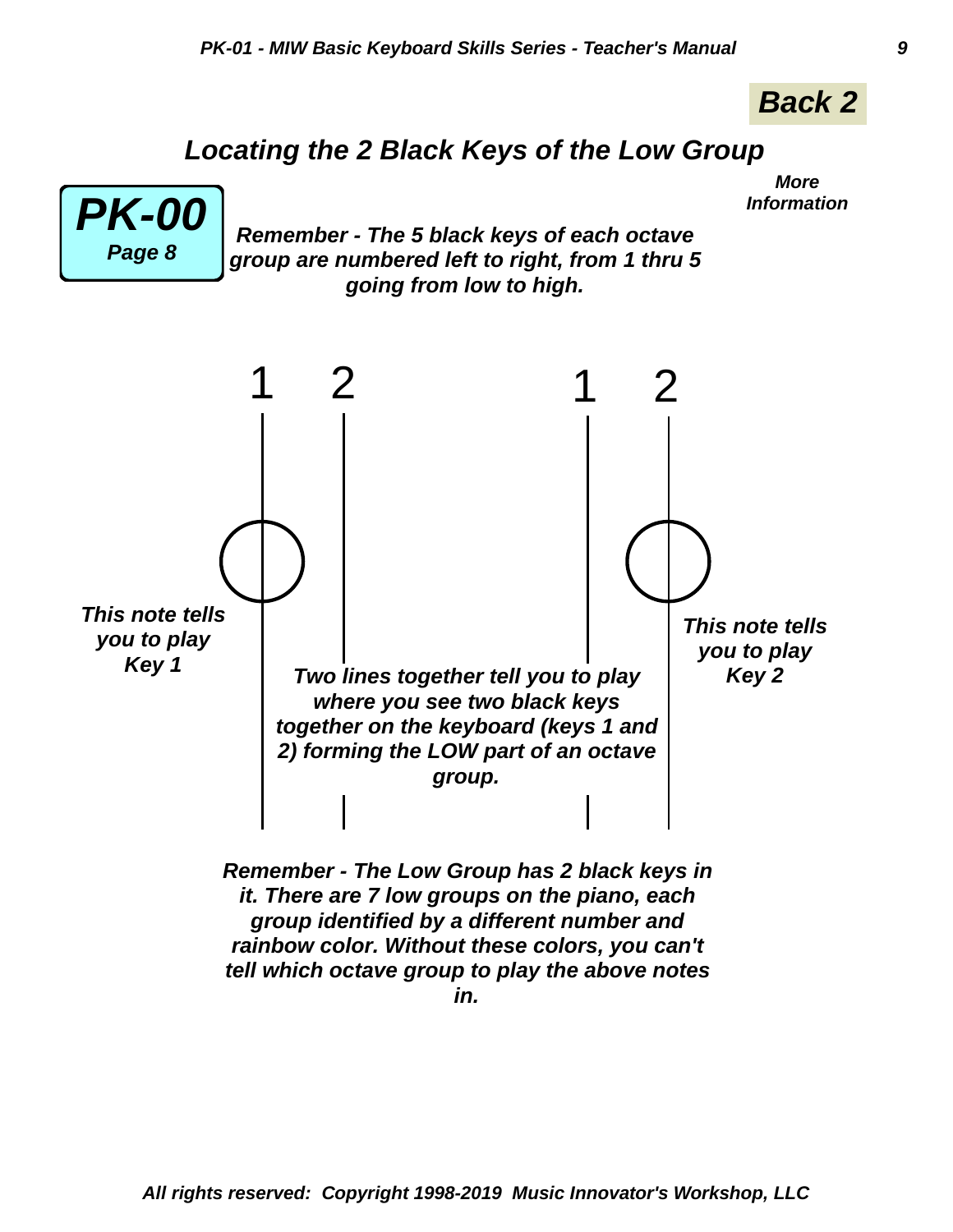*PK-05 - MIW Piano Music Library Organizer - 24 Pages*

*from printed materials rather than from a tablet. This is the first page of Unit PK-05. It is for students who are playing*

# *Instructions*

*instructional materials and sheet music that you download and print. has at least 8 tabs, (B) the pages of this unit and (C) the MIW a 3-ring view binder. The binder will house (A) a set of page dividers that The pages of this unit are designed to be 3-hole punched and placed into*

*into tabbed Sections 2 thru 8, according to their contents. the first tabbed section, Tab 1 - Keyboard Studies. The other units go completed binder. The study units for beginning piano students go into As you print new units of music and instruction, you place them in the The general plan for keeping track of your musical units is as follows.*

*move entire sections rather than splitting one of the sections. space is needed. When you split into 2 binders, you will probably want to in the 2 binders. Further splits can be made in the same manner, when complete sections to the second binder according to the space available room for more units, you can split the library into 2 binders by moving Needing More Space. When you have filled the binder and have no*

*according to their content. Insert the pages that you download from the site into the binder corresponding tab divider. This completes the assembly of the binder. 5. dividers. 4. - Place each of the 8 section contents pages behind its binder. 3. - Place the "Library Contents" page in front of the set of tab back cover page into the back cover. 2. - Insert the 8 tab dividers into the inserting the cover page into the front cover of the view binder, and the Assembling the Binder. 1. - Assemble the binder by*

*back covers, these instructions, and the contents pages. also need a set of 8-tab dividers. This present Unit provides front and 3-hole punch so that you can insert the pages into the binder. You will of our materials. You will need a 3-ring view binder and a printing this unit on both sides of the page, just as you should do for all Printing and Materials. These instructions assume that you are*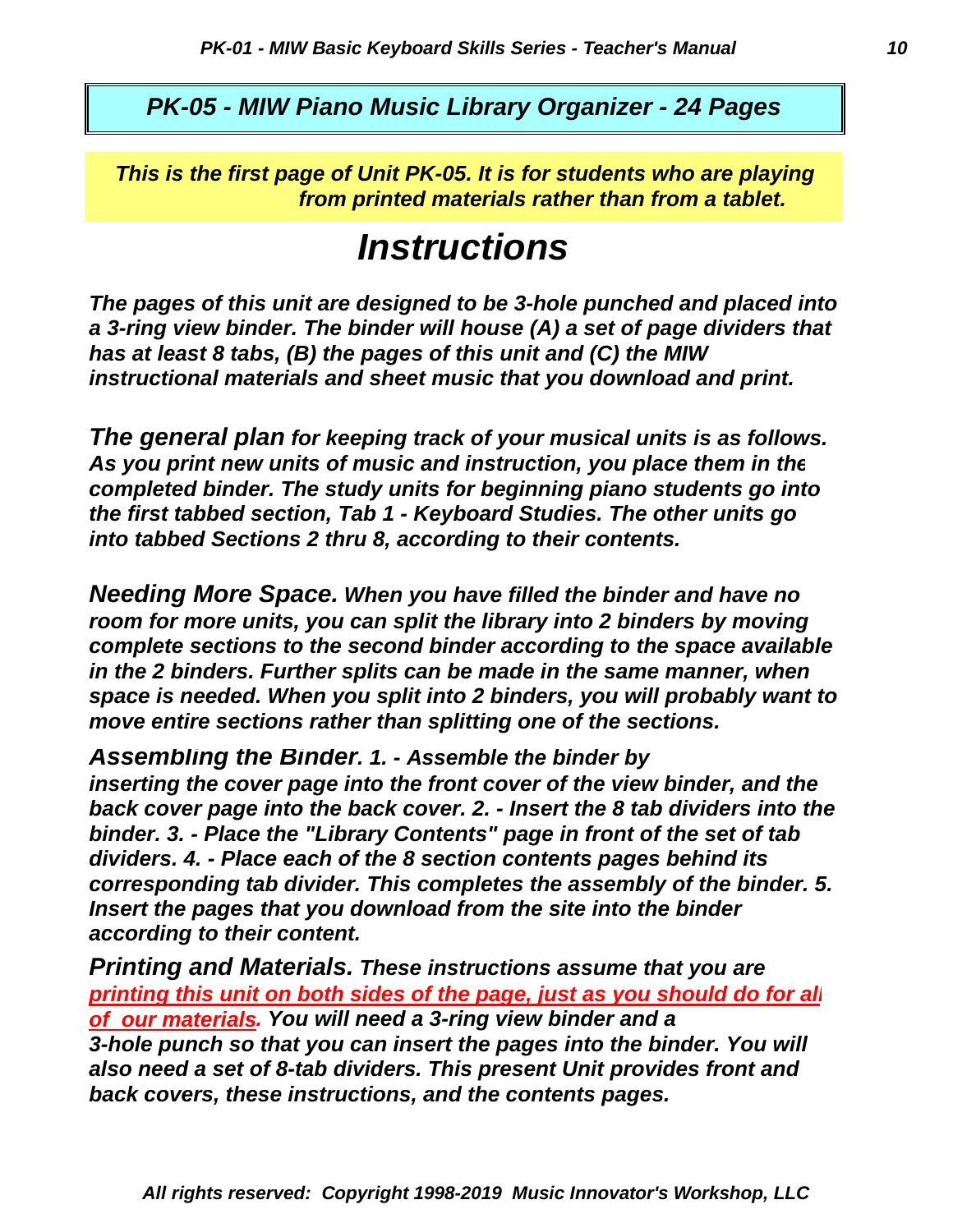*Place as the first page in your binder - IN FRONT OF TAB 1.* 

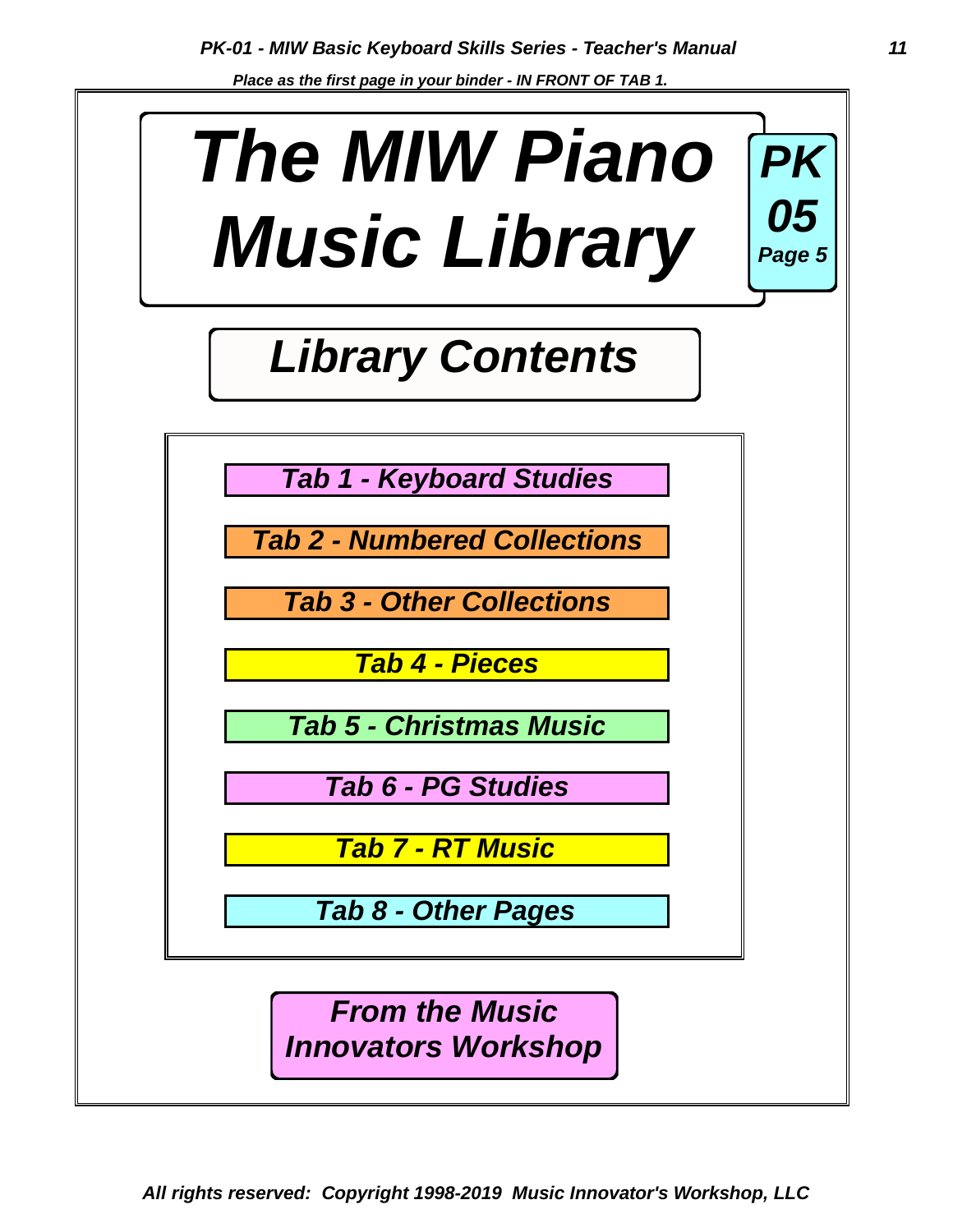*PK-10 - Intro to the Keyboard, incl. Keyboard Labels - 22 Page*

*following units. the exercises provided, and the song fragments and full songs included in following units are focused primarily on learning to play the piano using make music. The units following these build on this foundation. These explaining how the piano and the key diagrams and maps work together to About This Unit. This is the last of the two units focused primarily on*

*students will read it and find it helpful. absorb and understand very early in her or his piano study. Older a guide for you as to important information that the student needs to that needs to be demonstrated and explained by the teacher. It is basically Younger students won't even look at it. It is mostly designed as material as a chapter in a textbook that needs to be explained to the student. included in the introductory unit, PK-00. Basically think of the present unit explanation of how the notation works. It gives more detail than was A Guide for the Teacher. The present unit is a reasonably full*

*14 of the Unit. as they remain helpful. Instructions for using the labels are found on Page the keyboard. They should remain on the the student's keyboard as long beginning on Page 15. It is intended that these be cut out and placed on The Octave Group Locator Labels. These labels are found*

*foundation for further development. students will move on to other units more quicklly. It provides a very solid Younger students will dwell on it for several weeks or longer. Older first sheet music for actually playing the piano. See the following pages. for instruction from the student's point of view. PK-15 is the student's the series, PK-15, is introduced at the first lesson, and is the focal point The Student's First Exercises and Songs. The next unit in*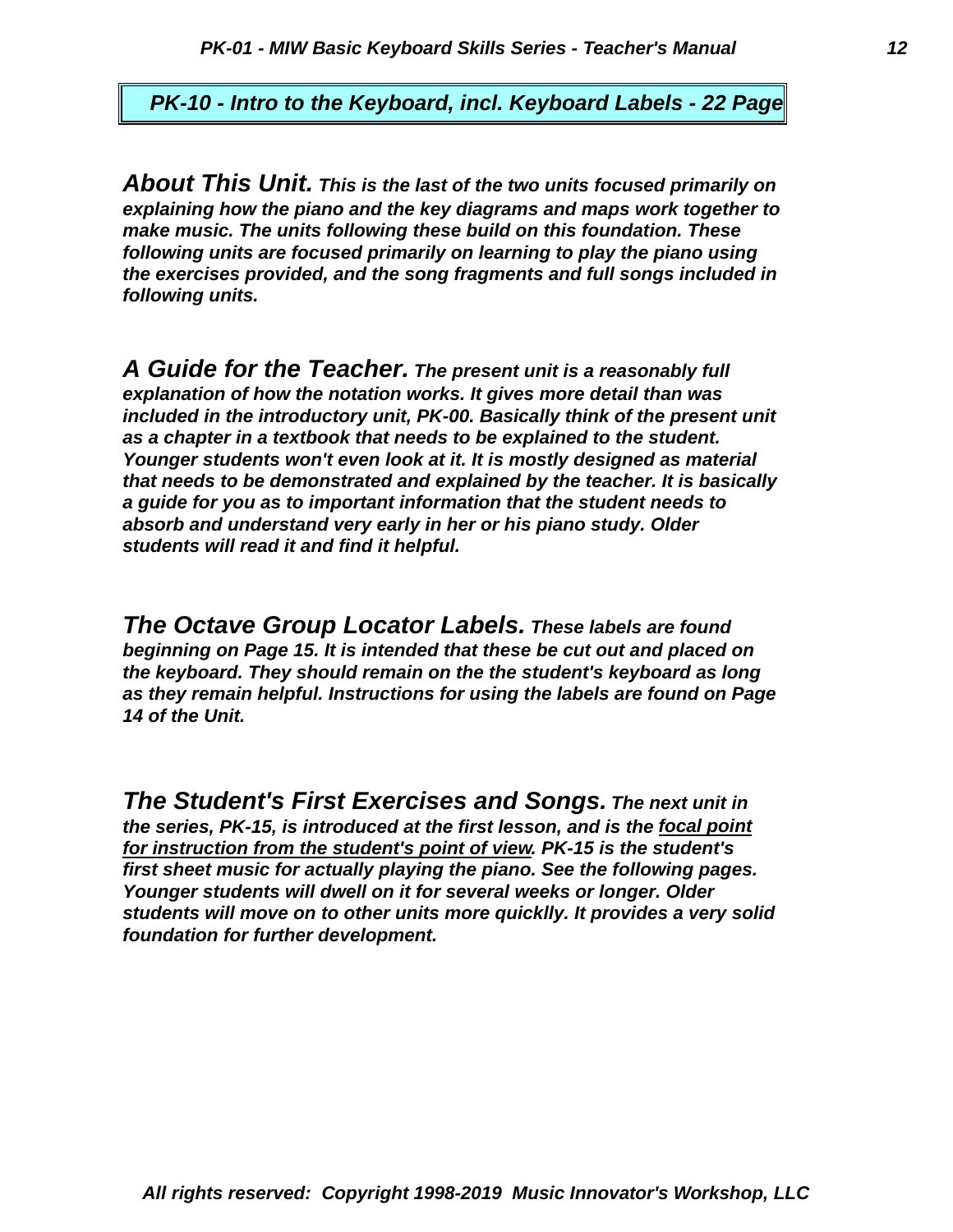

*Layout of the Keyboard - "Green" Octave Group With Labels*

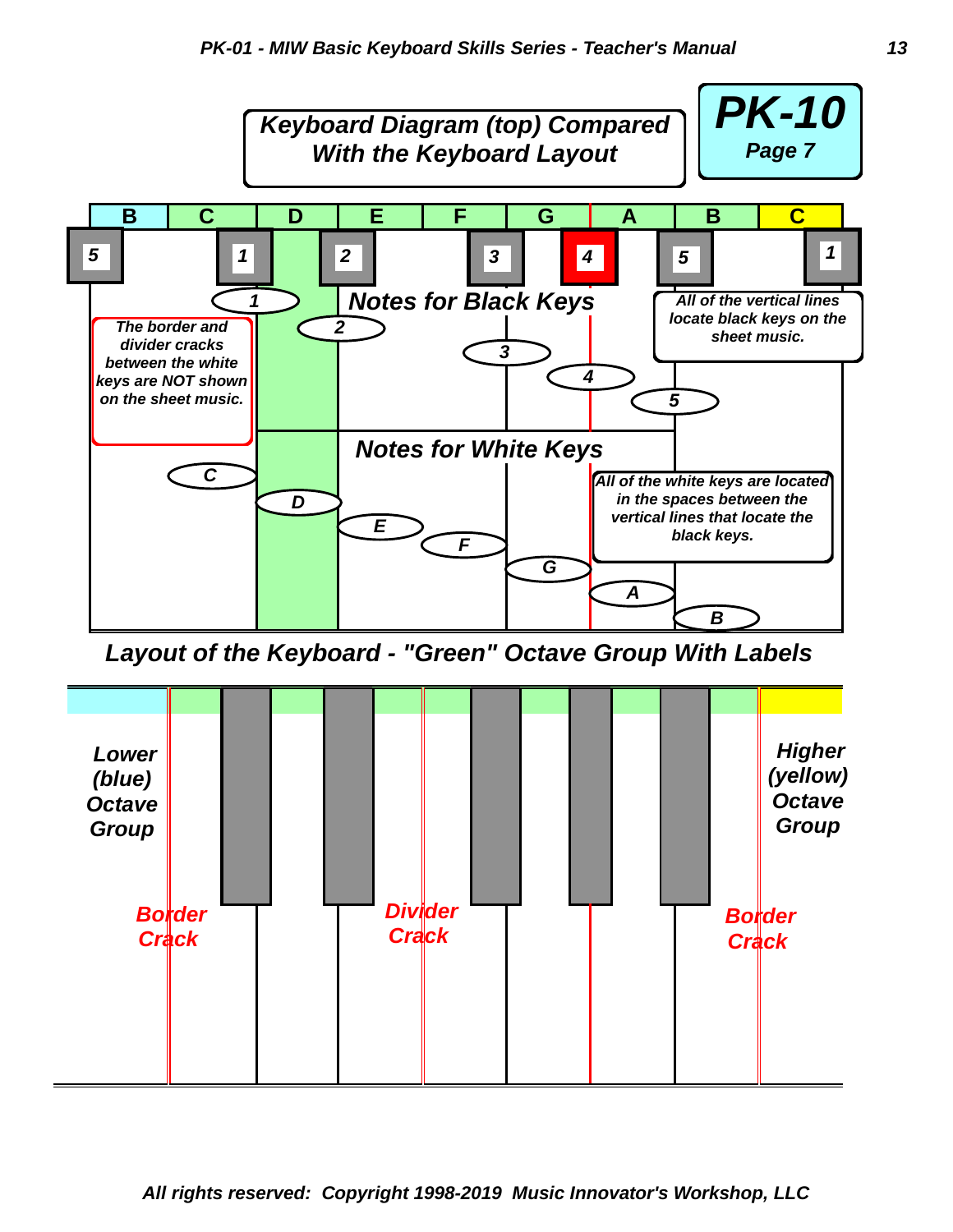#### *PK-15 - Themes From Children's Songs - Prep. - 30 Pages*

*lessons (even though it is the 4th unit in the Series). this Series. It is intended to provide the major part of the first several The First Lesson. This unit provides the first exercises and songs in*

*the student included on pages 4, 5, and 6 of the unit. information that you may need about using this unit in the instructions to Instructions Included in the Unit. You will find much of the*

*format for beginning piano. combined, provide an effective (and easy to learn) notational and fingering playing position. It is based on several very simple ideas, which when Piano Skills Series. One of these innovations is the Ten-Finger (10F) the significant innovations in piano instruction incorporated in this Basic The Ten Finger (10F) Position. This unit introduces several of*

> *students like to do.) Features include: but they can be played in any of the 7 octave groups - which many the green octave group. (They are in the green group in this unit, are LH and RH 5-finger positions with the thumbs on E and F in >> It Consists of Two Adjacent 5-Finger Positions. These*

- *> It is located at the exact middle of the keyboard.*
- *> This location is easy to find and is directly in front of the sitting position.*

*(easy to learn - easy to remember) This is a full musical alphabet: ABCDEFG plus ABC. > This location covers the notes: ABCDE and FGABC.*

*extensively for beginner's songs.) locations for the entire song! (We use this position hands in place - without moving the hands to new that MOST SONGS can be played in this position with the > This location covers the range of a 10th which means*

*keys. hand position or the mental orientation to the locations of the move fingers to the necessary black keys - without losing the in place (keeping the hands in place) while the student is free to beginning students to play songs in any key! The thumbs remain combined with the key diagram notation, makes it possible for >> Provides a Fixed 10-Finger Hand Position. When*

*essential 5-finger positions. work with the 10F positions is also developing skills with the absolutely The Five Finger Position. It should be noted that the student's*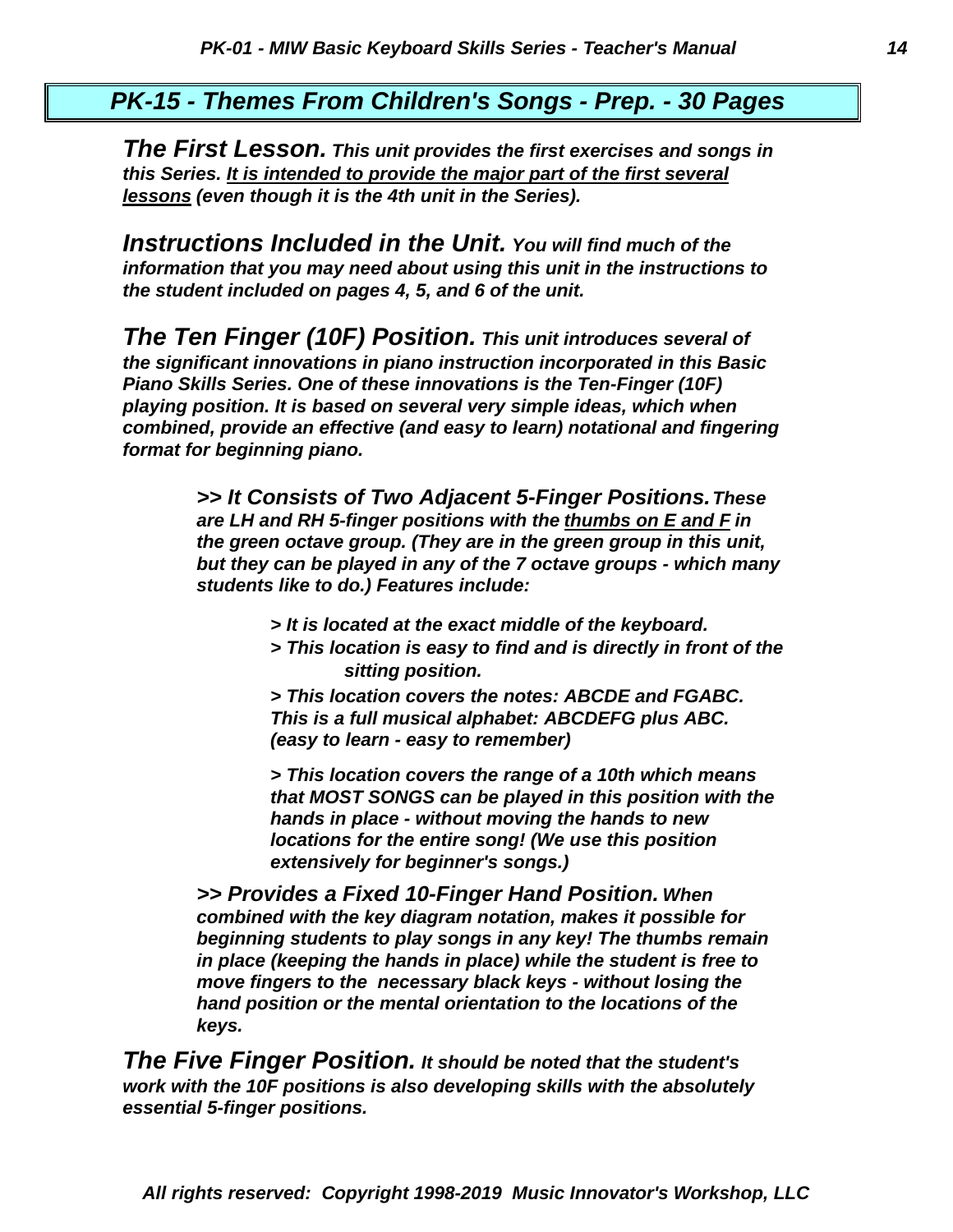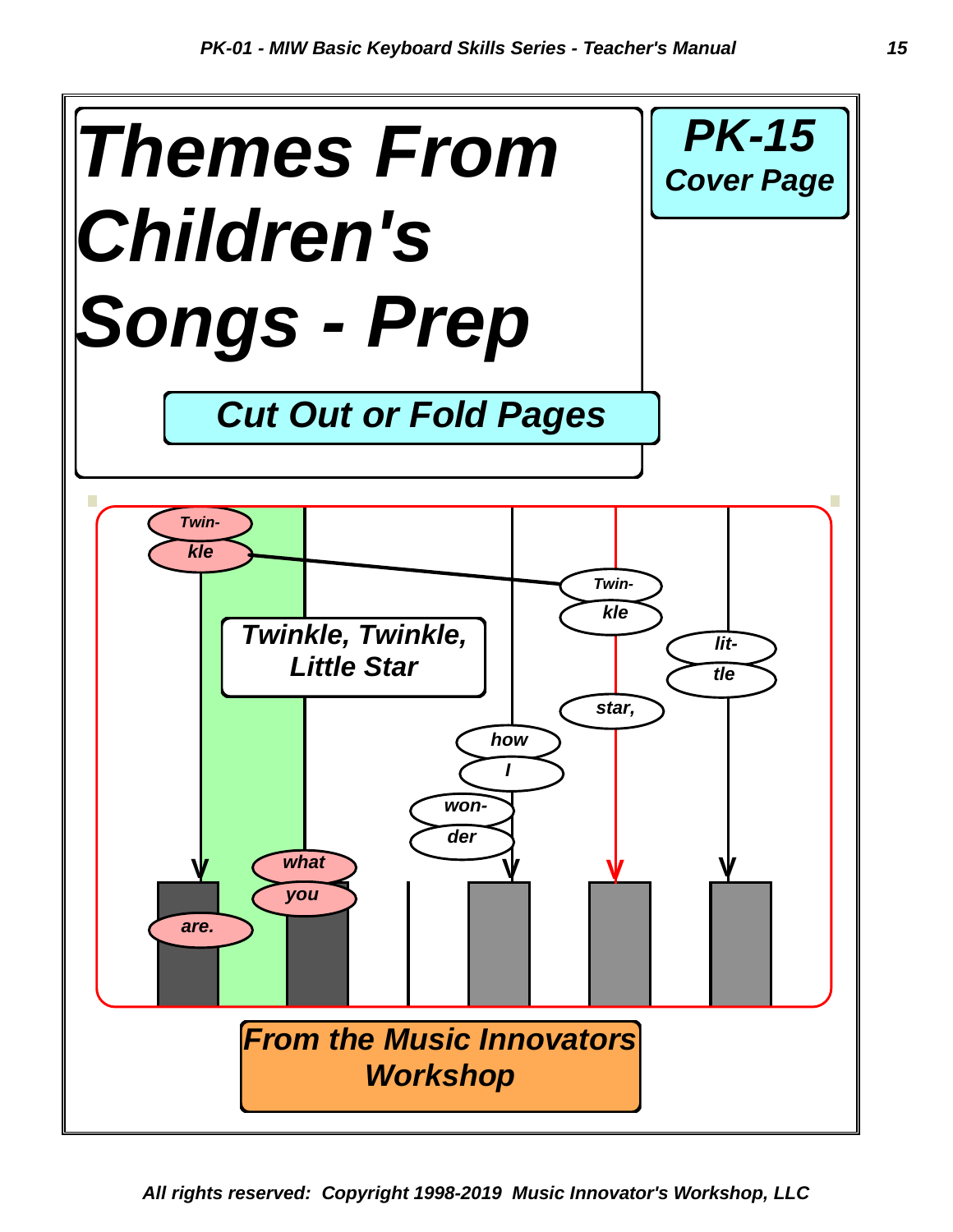#### *PK-15 - Themes From Children's Songs - Prep. - Continued*

*they get the idea relatively quickly with a minimum of effort. make the connection. Many others need to think about it for a while - but see the relationships of the notes to the keys. Many students instantly keyboard. This makes it possible for the beginning students actually to page in sync with the movements of the fingers to the right and left on the directly behind the black keys of the keyboard. The notes move down the makes it possible to place the sheet music (as formatted in this unit) the same width as the fronts of the white keys on the keyboard. This sizing possible by the key diagram vertical format. The notes in this format are Large Staff Sized to Match the White Keys. This innovation is made*

*learning to read the notes and find the keys so very much easier. happy to have a notation that does match up with the keyboard and makes independent of the instrument (or voice) that it is intended for. Now, we're up with the keys. It is a code indicating what pitch to play, and is not the fault of the notation, because the notation is not intended to match because they DON'T HAVE any visual connection to the keyboard. That's traditional notation the notes can't be visually matched with the keys, the beginning lessons using traditional notation. Of course, with the Comparison With Traditional Notation. One can contrast this with*

*of the key diagrams, the transition to key maps is seamless. of how the notation works. Because the key maps are miniature versions transitions to the key maps after the students have a solid understanding so that students can easily get off to a good start. The instruction provides notation on the key diagrams in the first few units of instruction The Coming Transition to Key Maps. The Basic Piano Skills Series*

*notation.) the sharps and flats - which remain deeply imbedded in mainstream music ADDRESSES are simply an additional and effective means of referring to that we are NOT attempting to rename the sharps and flats. The and play the coded music notation with 3, 4, 5, or 6 sharps or flats. (Note Just think for a moment of the incredibly difficult task of learning to read and it greatly simplifies the reading of the notes for all readers as well. addresses greatly simplifies learning to play the black keys for beginners the identities of the black keys. Referring to the black keys by their provided by the key diagrams and maps is the addition of ADDRESSES to The Addresses of the Black Keys. Another significant innovation*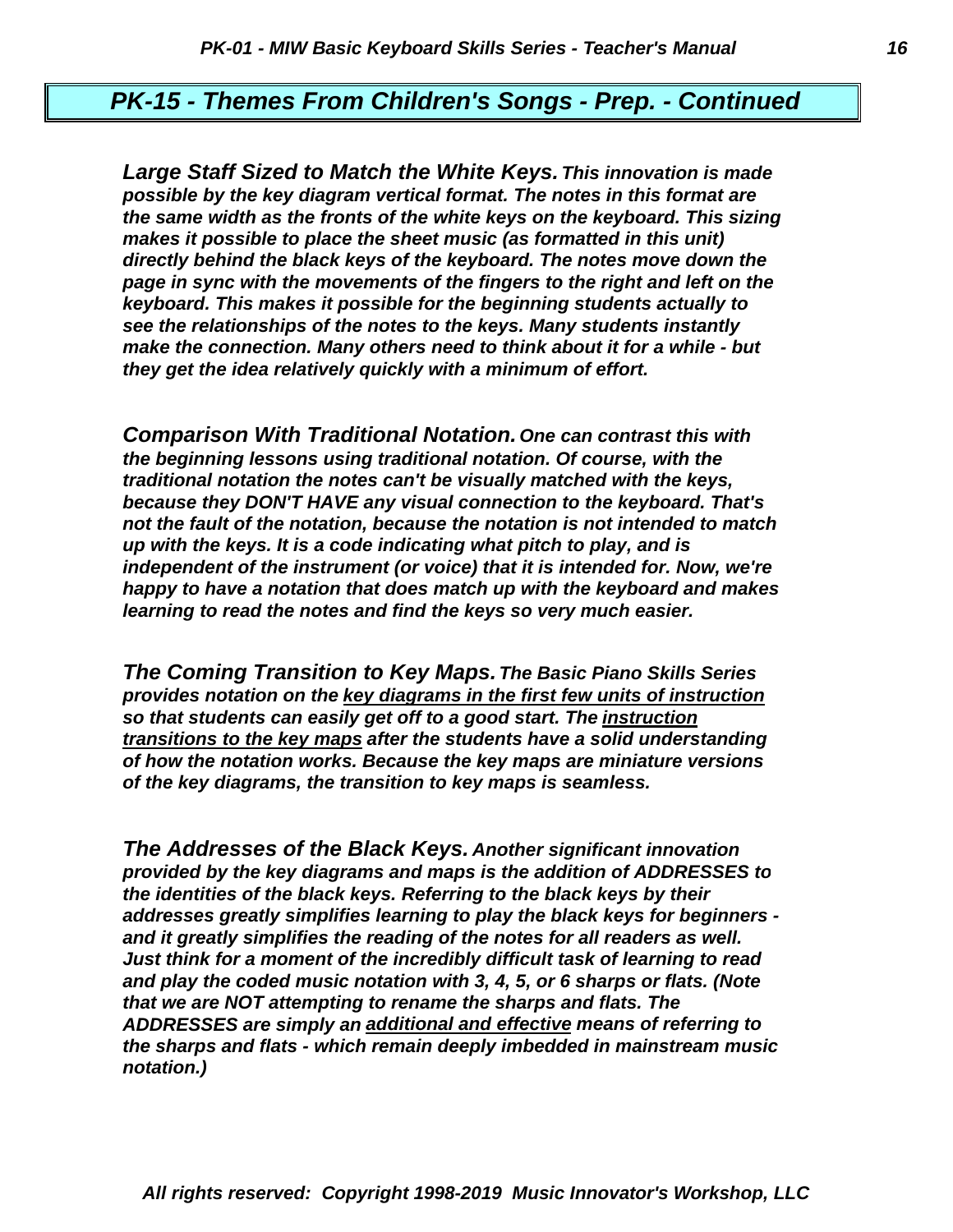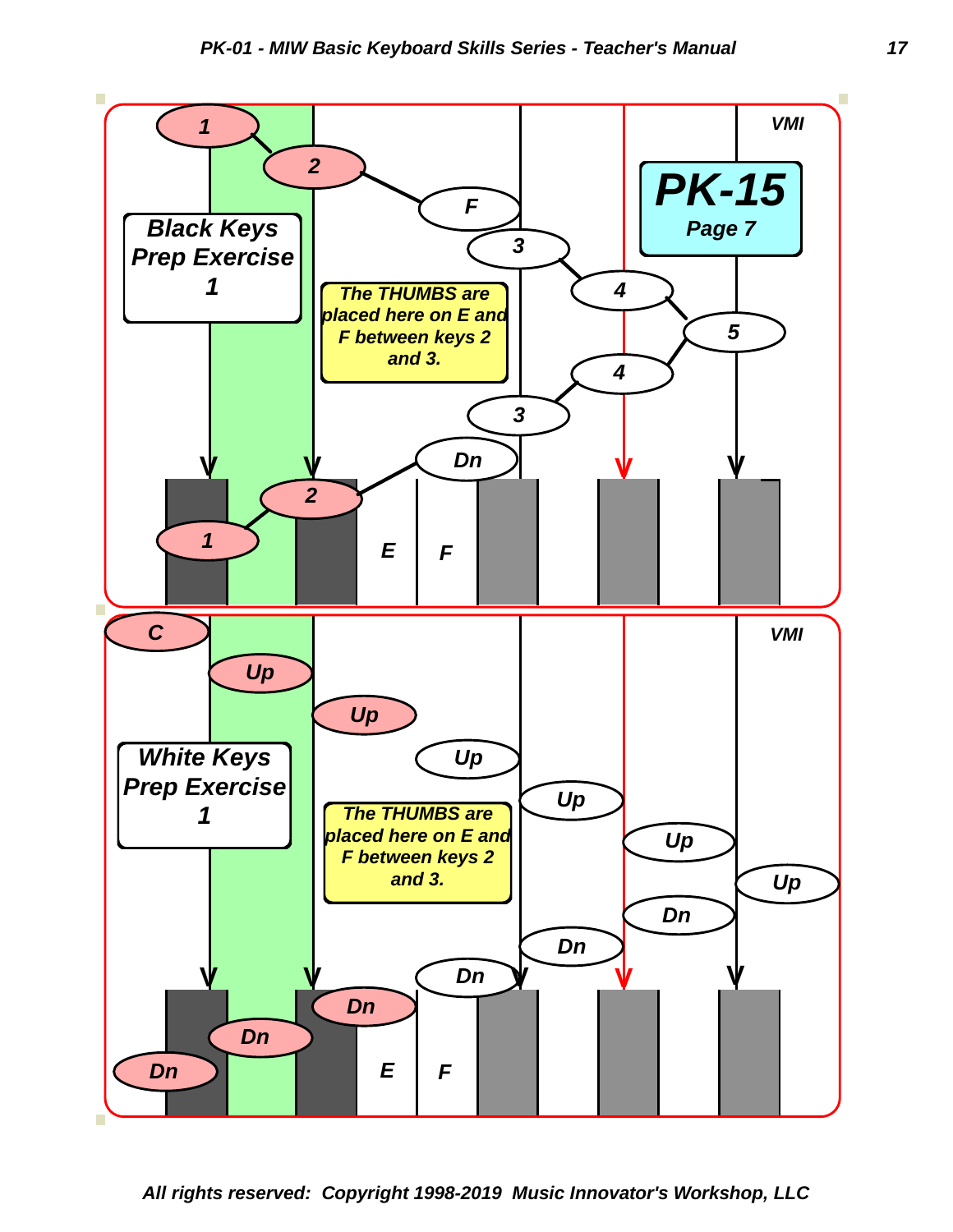#### *PK-15 - Themes From Children's Songs - Prep. - Continued*

*beginning students quickly identify note names and/or melodic intervals. sequences. The codes are sometimes placed inside the notes to help intervals as well as on the names and addresses of the notes in melodic and interval identification and dictation code. The VMI focuses on melodic introduced in this PK-15 unit is the Vocalized Melodic Intervals (VMI) note Learning With the VMI Codes. Anther significant innovation*

*uncoded melodies aloud dictating these codes. the VMI codes is for students who have learned the codes to read down between the notes and the keyboard. Another very effective use of while playing - without the distraction of having constantly to look up and way to help beginning students get the benefits of watching their hands watches his/her hands and fingers playing the keys. This is a wonderful often dictate the codes of a melody for a student to play, while the student Vocalizing the VMI Codes. After explaining the codes, teachers will*

*Interpreting the VMI Codes. The codes are the following:* 

- *1. First Note name of the note.*
- *2. "Go" repeat.*
- *3. "Up" the adjacent white key on the right.*

*movements often account for more than half of the notes in the melody.) 4 - "Down" or "Dn" - the adjacent white key on the left. (These 3 simple* 

- *5 "1234 or 5" address of a black key.*
- *6 "ABCDEF or G" name of a white key.*

*"up" or "down". When the direction of the next move is not obvious, preceed the code with*

*name the notes quickly. keys a third above or below - for students who don't yet have the skill to (opposite of skip). These codes are used instead of the letter names of the key and play the next one). 8 - "Skoop" - Down to the 2nd white key appropriate. 7 - "Skip" or "SK" - Up to the 2nd white key (skip over a white* **Other VMI Codes.** *We sometimes use 2 other VMI codes when it seems*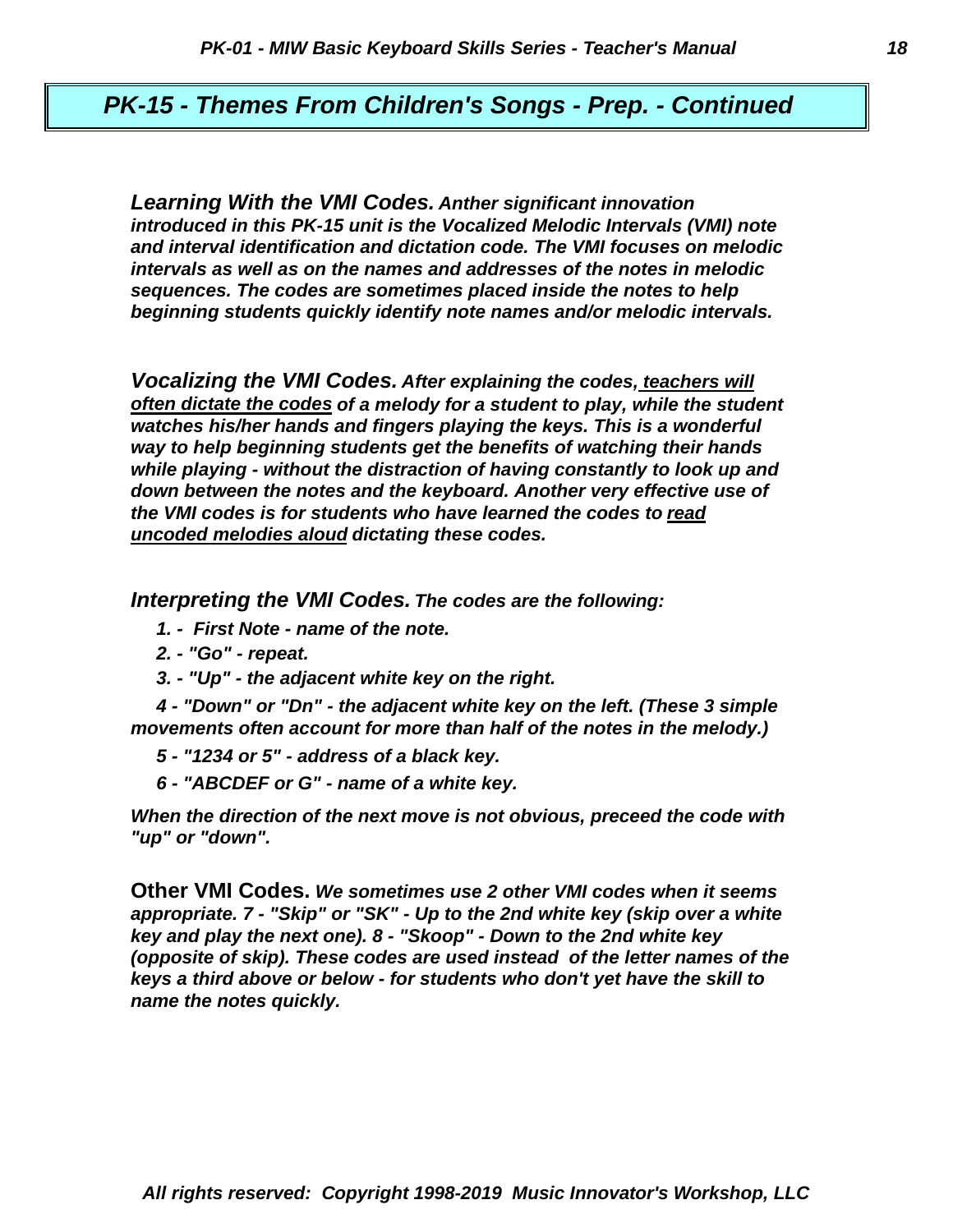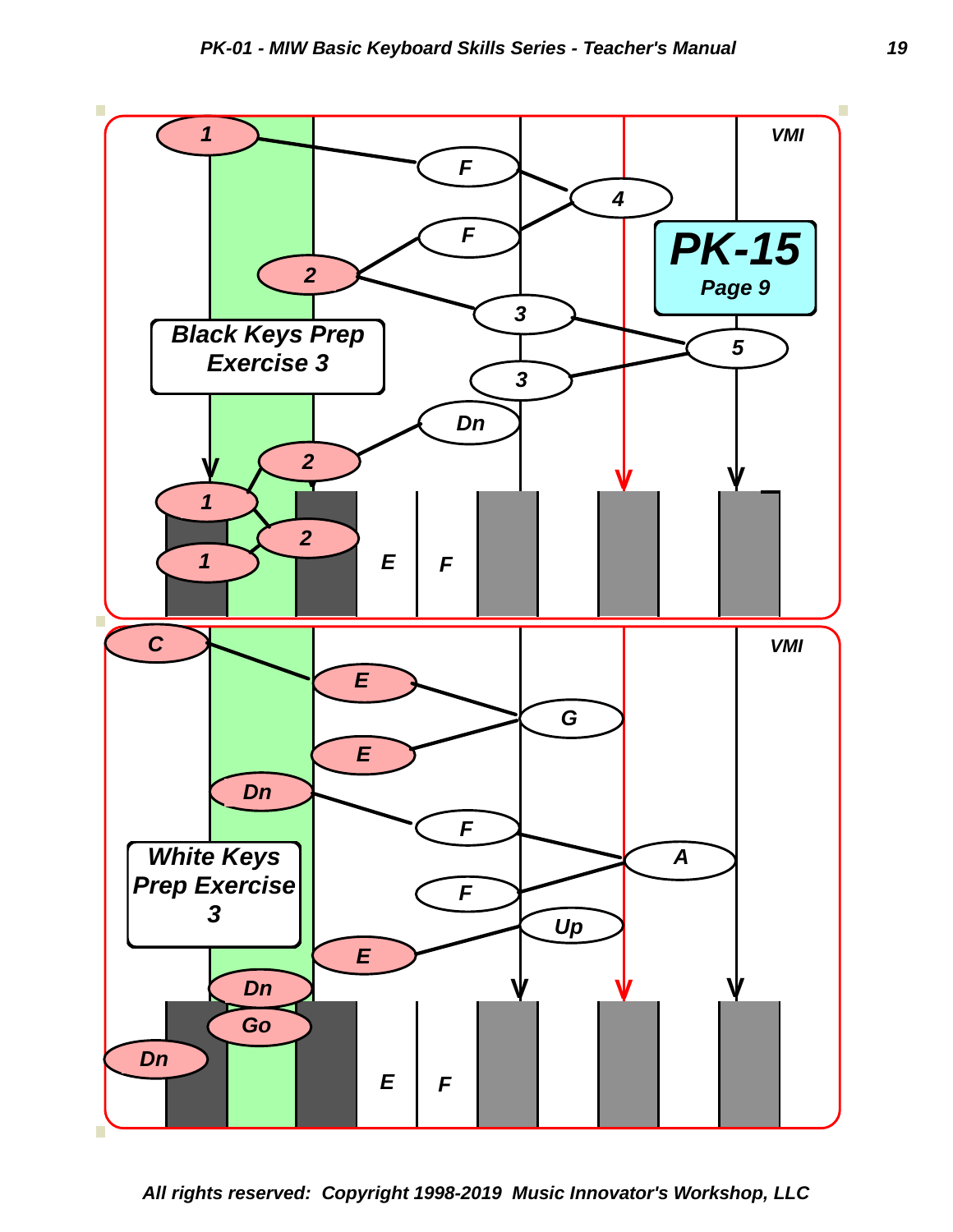#### *PK-15 - Themes From Children's Songs - Prep. - Concluded*

*of these 2 theme pages appears 4 times in different arrangements. are 2 song themes on each page - as illustrated on the facing page. Each indicates. The presentation of the song themes follows a pattern. There this 30 page unit consists of Themes from Children's Songs, as the title About the Music in this Unit. Beginning with Page 11, the rest of*

*students understanding of the notation and of the keyboard. the VMI codes. This variety of arrangement is intended to broaden with the song text; on the other page of the set, the notes are filled with In each of these 2 sets of pages, the songs on 1 page have notes filled (mostly) white keys. The other 2 pages are notated on (mostly) black keys. The Variety of Arrangements. Two of these pages are notated on*

*same songs appear in later units with the rhythm properly notated. will be able help students apply rhythm to unknown tunes as well. These able to play those tunes with appropriate rhythm. The teacher, of course, hope that the students (even adults) will know some of them and will be learning opportunities. Familiar children's songs have been selected in the keep the notation as simple as possible while presenting appropriate About the Rhythm. The tunes are presented without rhythm notation to*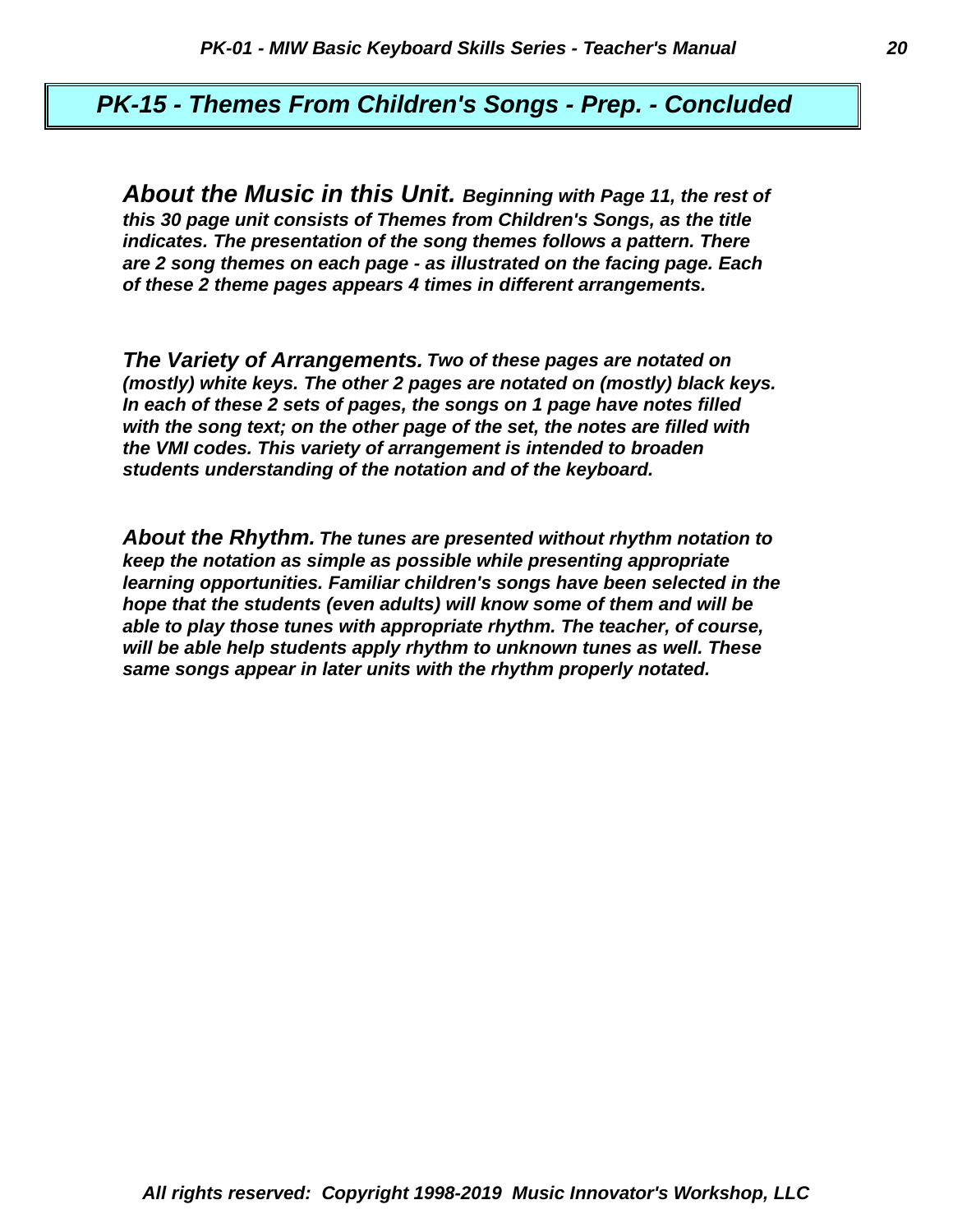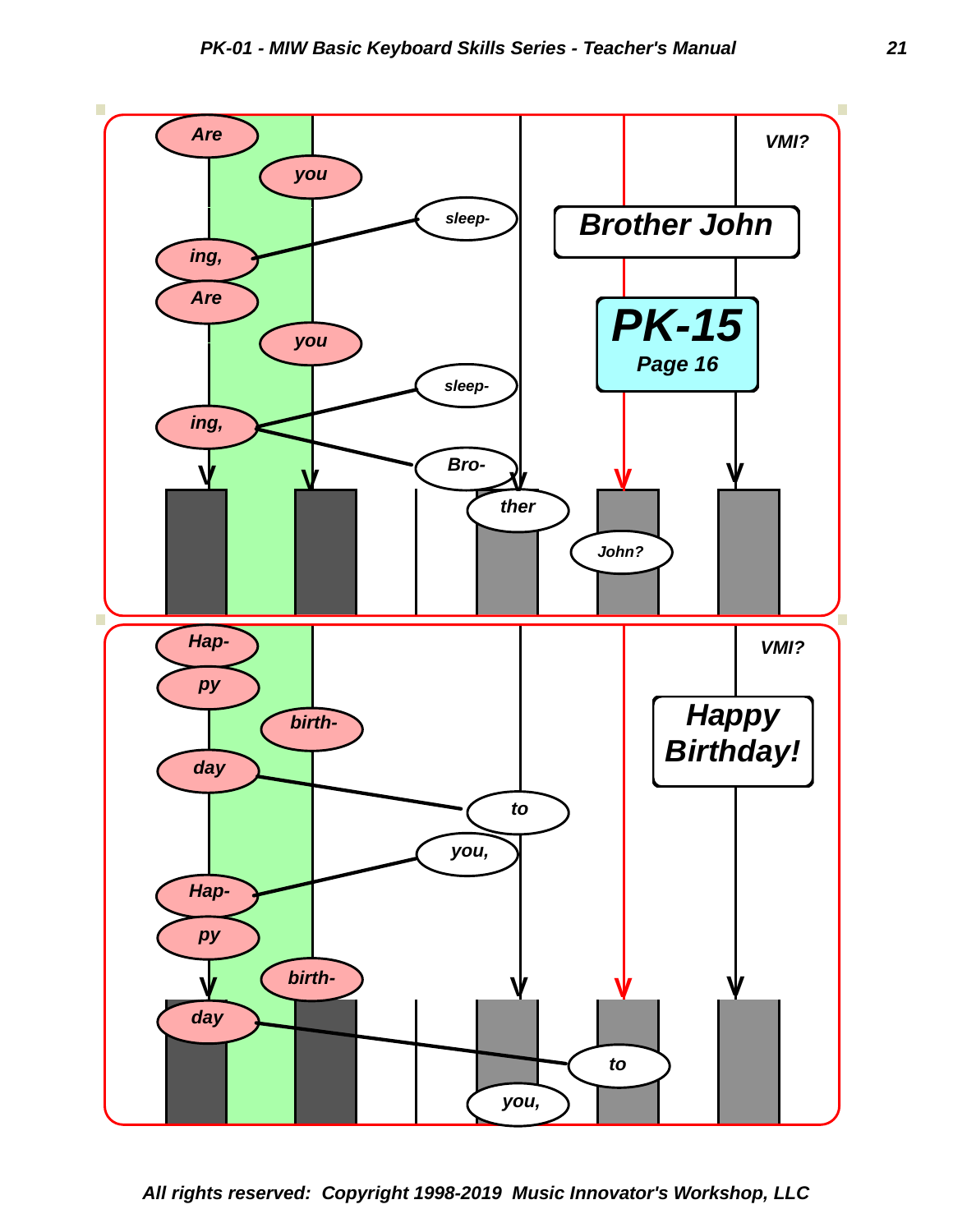| Page | PG-02 - Prep Group 2 - Exercises                         |
|------|----------------------------------------------------------|
|      |                                                          |
| 22   | PK-25 Basic Keyboard Skills - Focus: Patterns            |
| 24   | PK-30 Basic Keyboard Skills - Focus: Movements           |
| 30   | PK-35 Basic Keyboard Skills - Focus: Rhythm              |
| 36   | PK-45 Basic Keyboard Skills - Schmitt 5-Finger Exercises |
| 38   | PK-50 Basic Keyboard Skills - Two Octave Major Scales    |

*PK-25 - Basic Keyboard Skills - Focus: Patterns - 16 Pages*

*these names - along with exercises that reinforce the naming of the keys. learning the names of the white keys and provide clues on how to remember music as important aids for learning to play. The early pages focus on which keys to play. It emphsizes the concept of finding patterns within the of the instruction in the previous unit and provides a review of how one finds Learning the Names of the White Keys. This unit begins with a review*

*maps. of the same exercises - but notated as they appear on key diagrams and the previous unit. Each page of these exercises is followed by another page are shown on pictoral diagrams of the keyboard, with notes smaller than in contrast to the 10-finger exercises and tunes in the previous lesson. Notes exercises are limited to single 5-finger positions for one hand at a time - in playing many of the basic patterns used in making music of any genre The Simple 5-Finger Exercises. The exercises in this unit provide for practice*

*for at the Front of the high group; B for at the Back of the high group. their names and the names of their locations on the keyboard. Examples: F the white keys, Page 14 provides a chart showing the relationsips between Names of the White Keys. As a further aid to remembering the names of*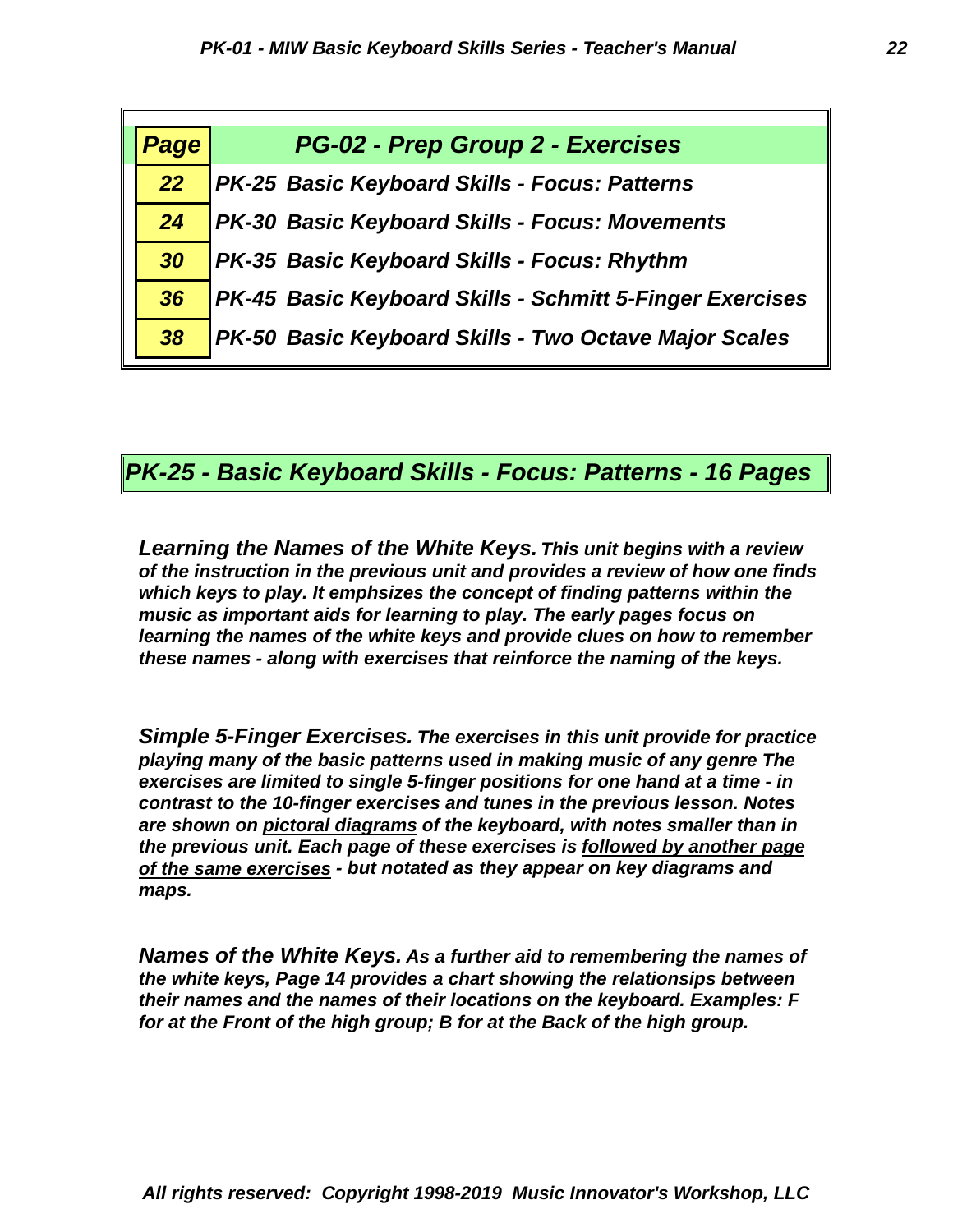*Exercises on the Black and the White Keys*

*Instructions: Here are some easy exercises to help you get started. You'll play the four exercises on the left with your left hand (LH) and the four exercises on the right with your right hand (RH). The numbers next to the notes are FINGER NUMBERS. The the LEFT HAND plays the notes BELOW Middle C (in the Indigo and Blue octaves). The notes for the left hand are colored PINK. The RIGHT HAND plays the notes at Middle C and above (the Green and Yellow octaves).*

*Begin each exercise with the note on the left (next to the finger number). Play the notes in order from left to right. Then continue playing back and forth, repeating each exercise several times.*

 *Steps for Playing Each Exercise*

- *1. Decide which HAND to use.*
- *2. On that hand, find the FINGER to start with.*
- *3. On the keyboard, find the starting OCTAVE GROUP.*
- *4. In that group, find the starting key.*
- *5. Put the starting finger on the starting key.*
- *6. Line up your other fingers over their keys.*
- *7. Press the starting key, to begin playing.*



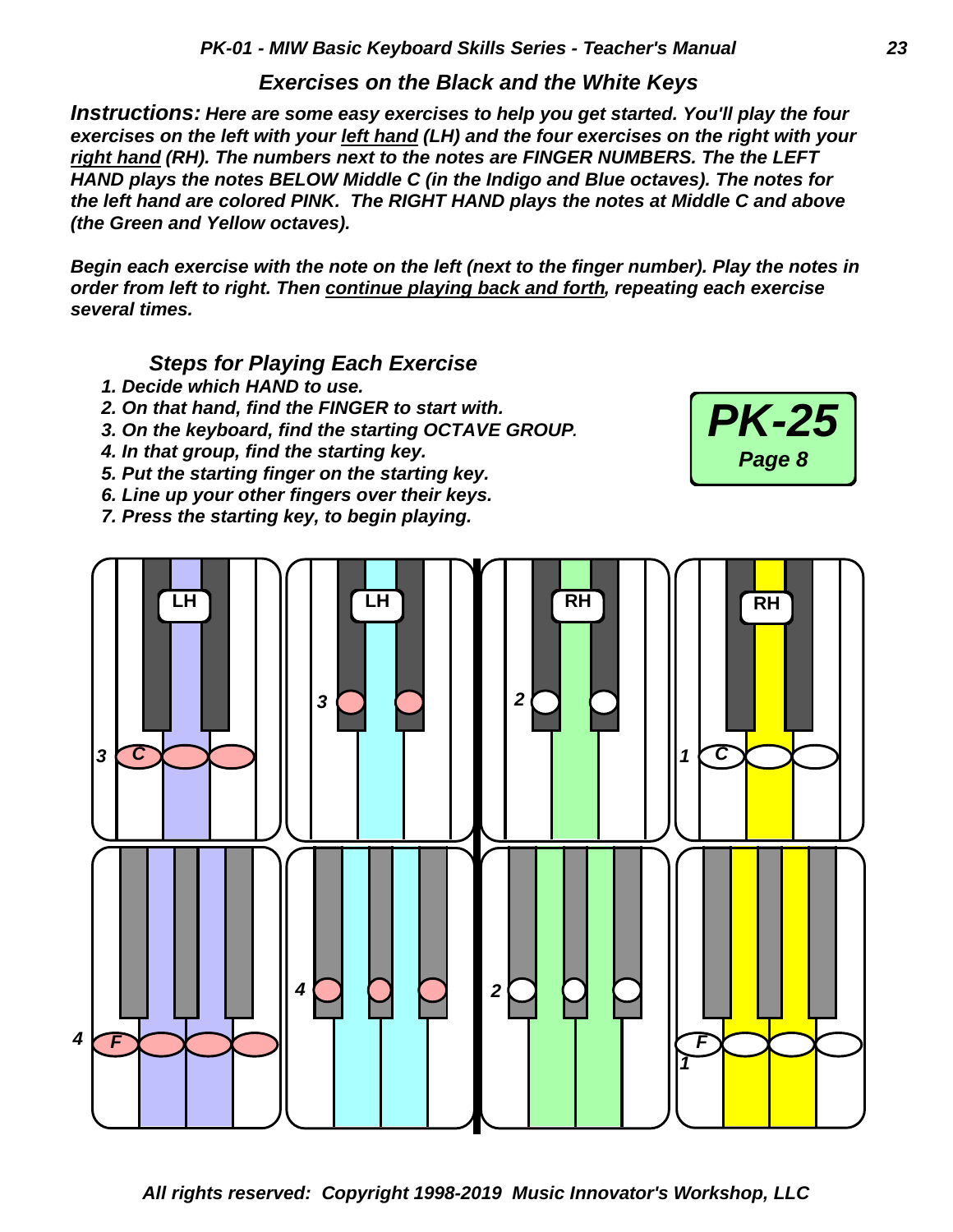#### *PK- 30 - Basic Keyboard Skills - Focus: Movements - 24 Pages*

# *Hand and Finger Positions*

*several different locations during each exercise. 5-finger colored version (5FC), with the hands moving to below. The notation in the last half of the unit is the fingers placed at the middle of the keyboard as shown used in the first half of this unit, with the hands and The 10 finger version (10F) of the key map notation is*





*All rights reserved: Copyright 1998-2019 Music Innovator's Workshop, LLC*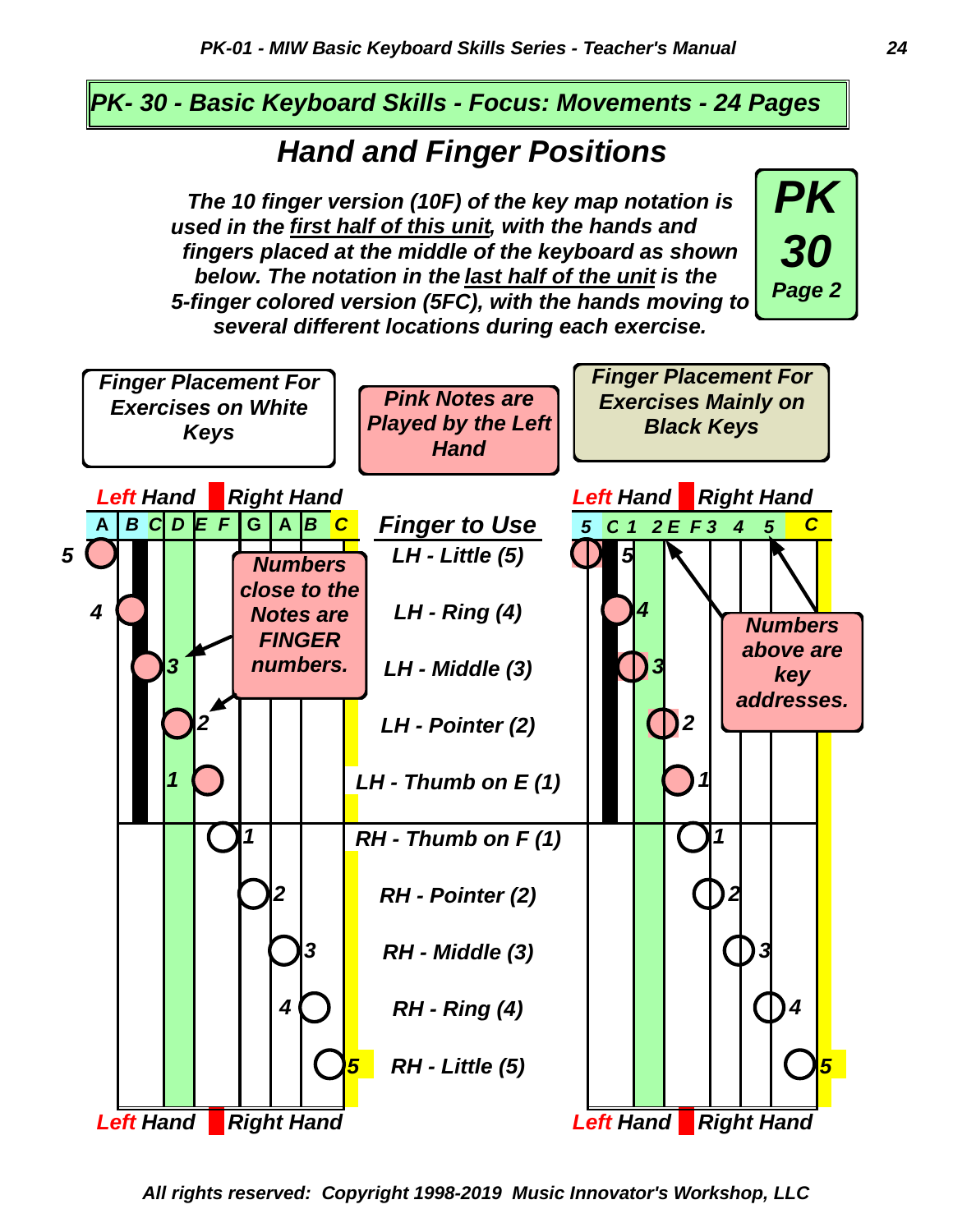*PK- 30 - Basic Keyboard Skills - Focus: Movements - Continued*

*The exercises in the first half of this unit are notated with the key names and addreses, rather than typical notes. In these exercises you will find the key NAMES (white keys) and ADDRESSES (black keys). Also, "go" means, play the same again. Keep your THUMBS on E and F, and use the same fingers that you would for the notes.*





*All rights reserved: Copyright 1998-2019 Music Innovator's Workshop, LLC*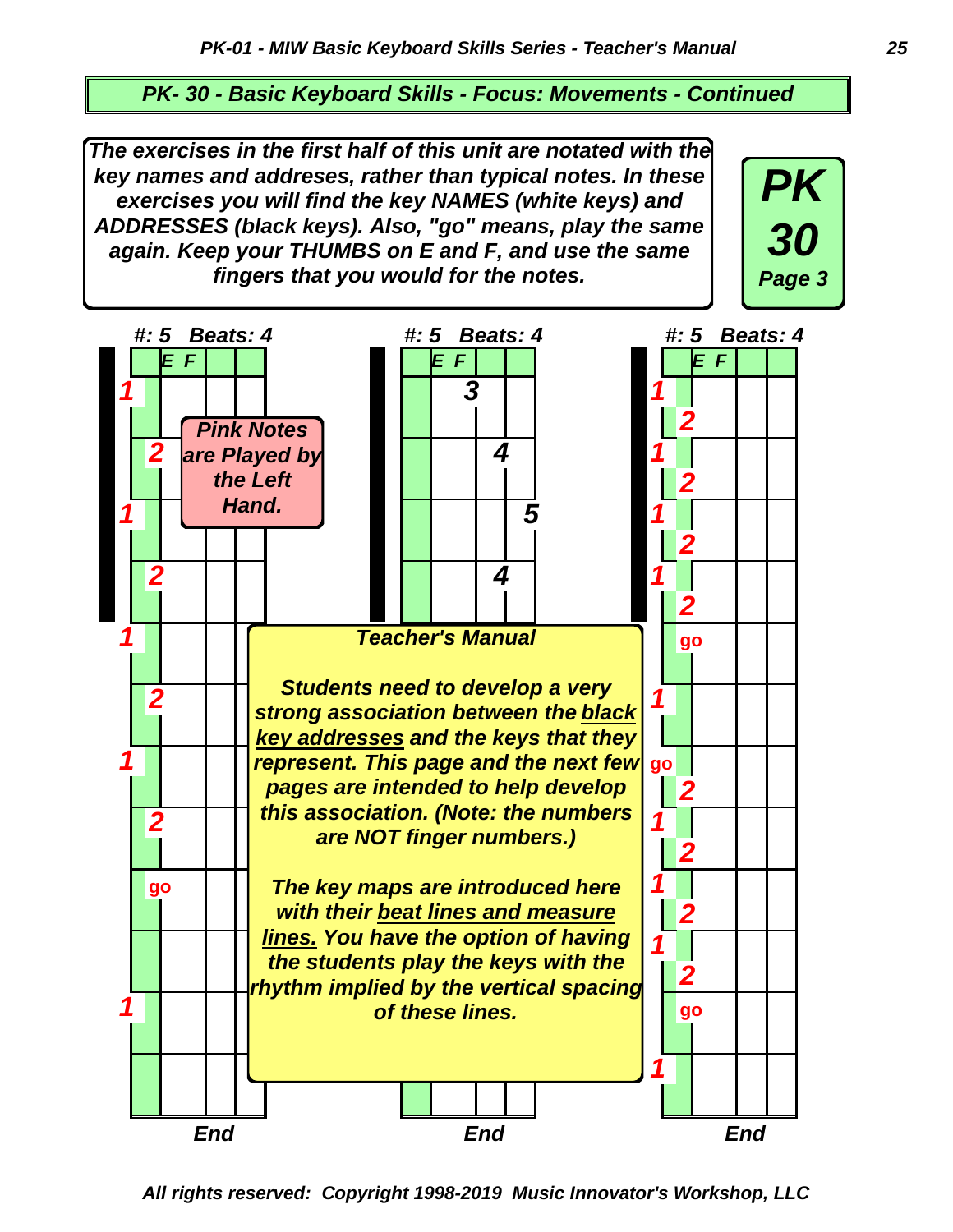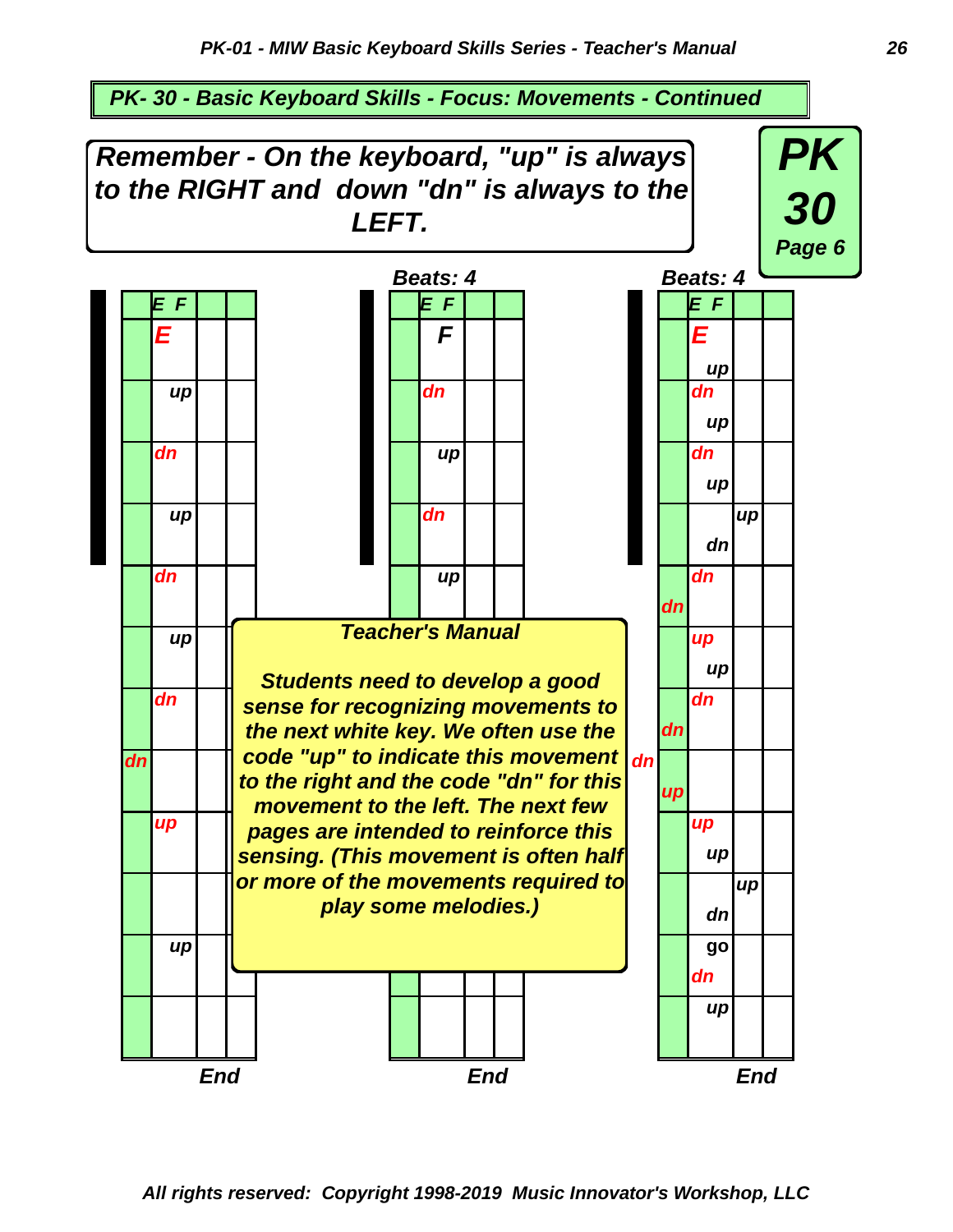*PK- 30 - Basic Keyboard Skills - Focus: Movements - Continued*

*Five-Finger Colored Version (v5FC) -- This page begins a new series of exercises in which ONE HAND plays the entire exercise. These are some of the SAME TUNES that you learned on the previous pages - but the fingering has changed. The changes in note color mark the places where the hand must move to a new position to play the note marked by the finger number next to it (on the note's right or left NOT, above or below).*



*All rights reserved: Copyright 1998-2019 Music Innovator's Workshop, LLC*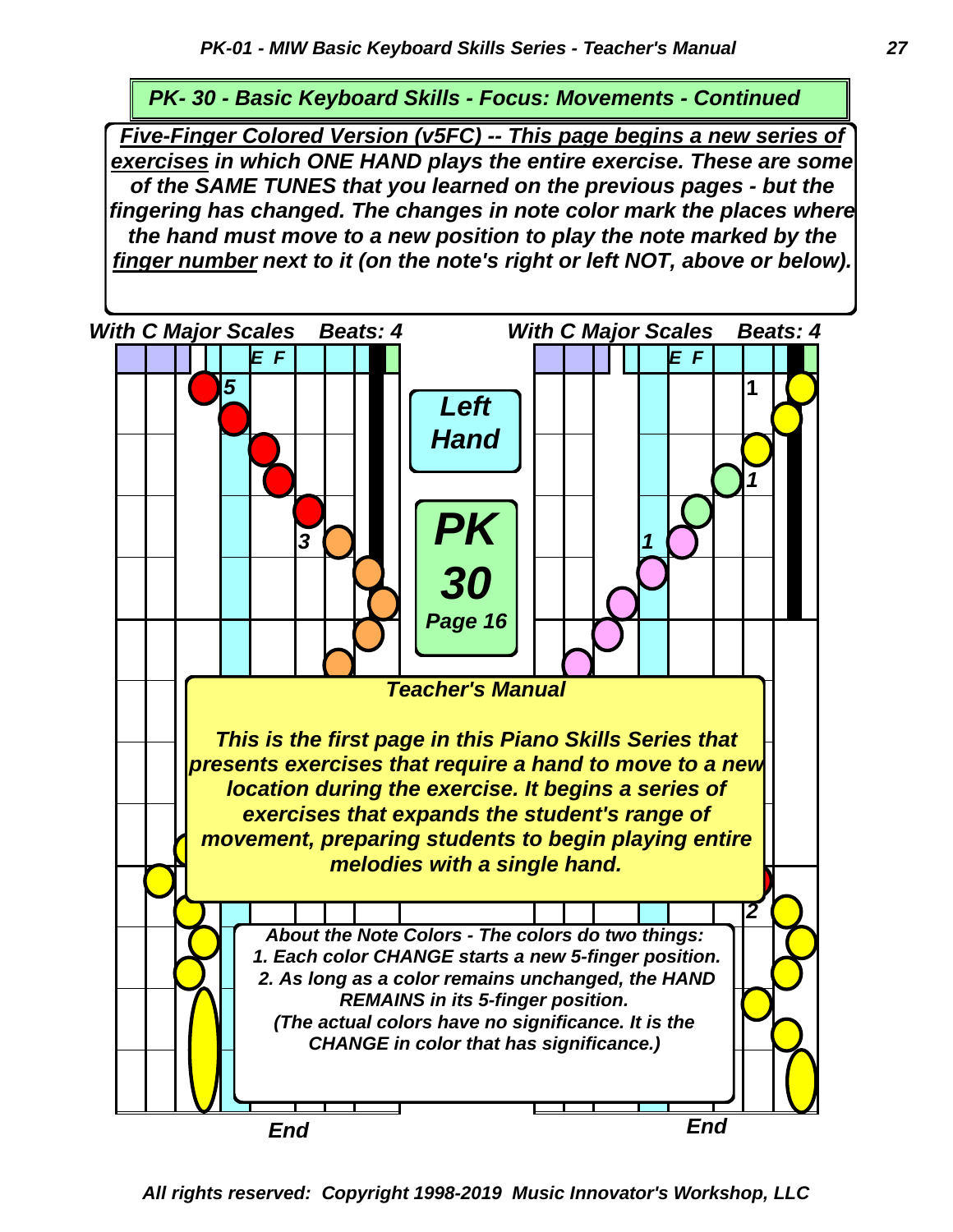*PK- 30 - Basic Keyboard Skills - Focus: Movements - Continued*

*in nearly every piece of music played on a keyboard. keyboard that pivot on the thumb. These movements are essential Schmitt. These exercises deal with the movements of the fingers on the of exercises inspired by the the famous 19th century piano teacher, Aloys Schmitt Thumb Crossovers. Unit PK- 30 concludes with 2 pages*

*effective. You can see the examples on the facing page. The exercises are very that only the notes for the thumbs are colored. All other notes are white. illustrated in this unit, the coloring of the notes in these exercises requires Thumb Note Colors. Contrary to our normal coloring of notes, as*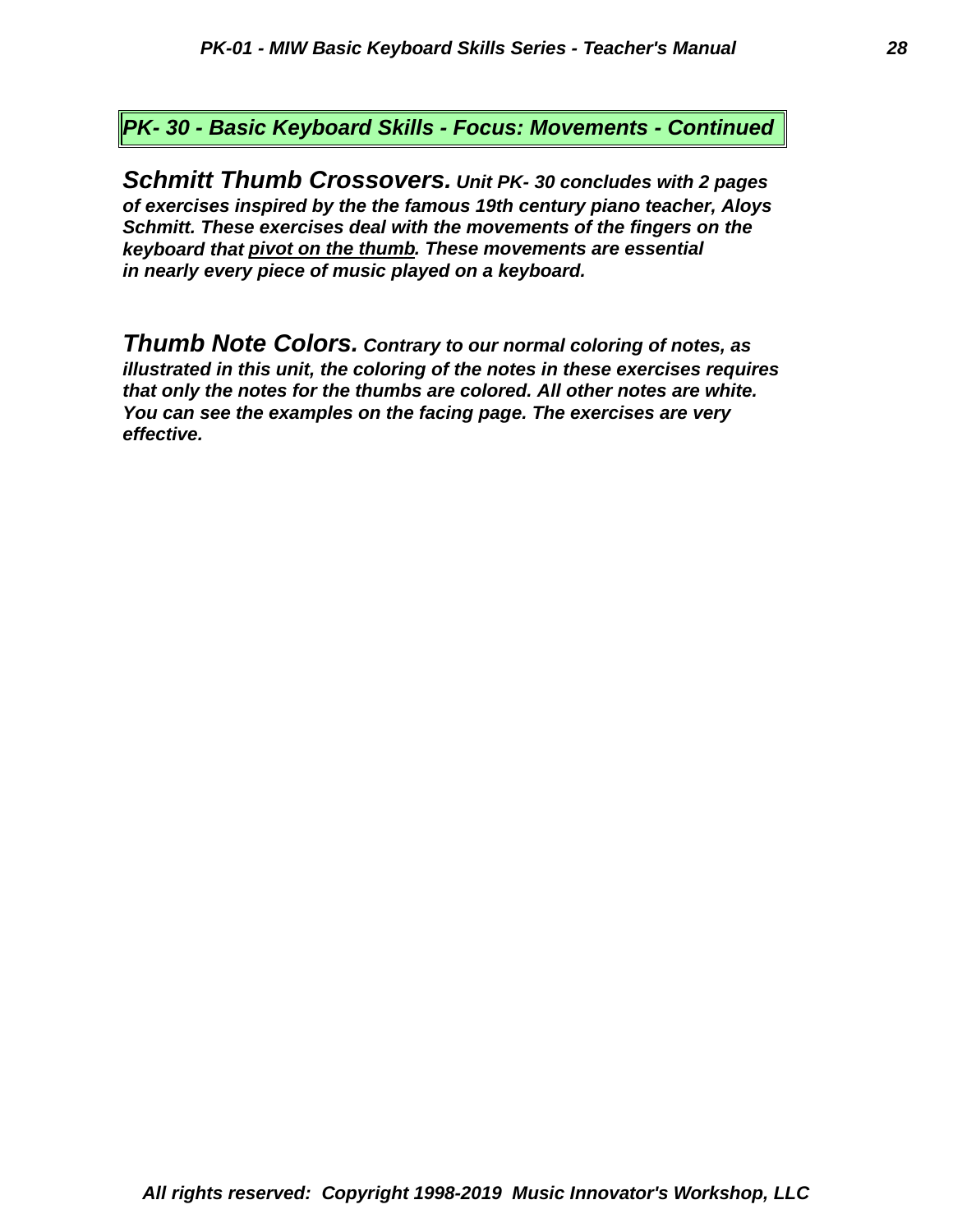

*All rights reserved: Copyright 1998-2019 Music Innovator's Workshop, LLC*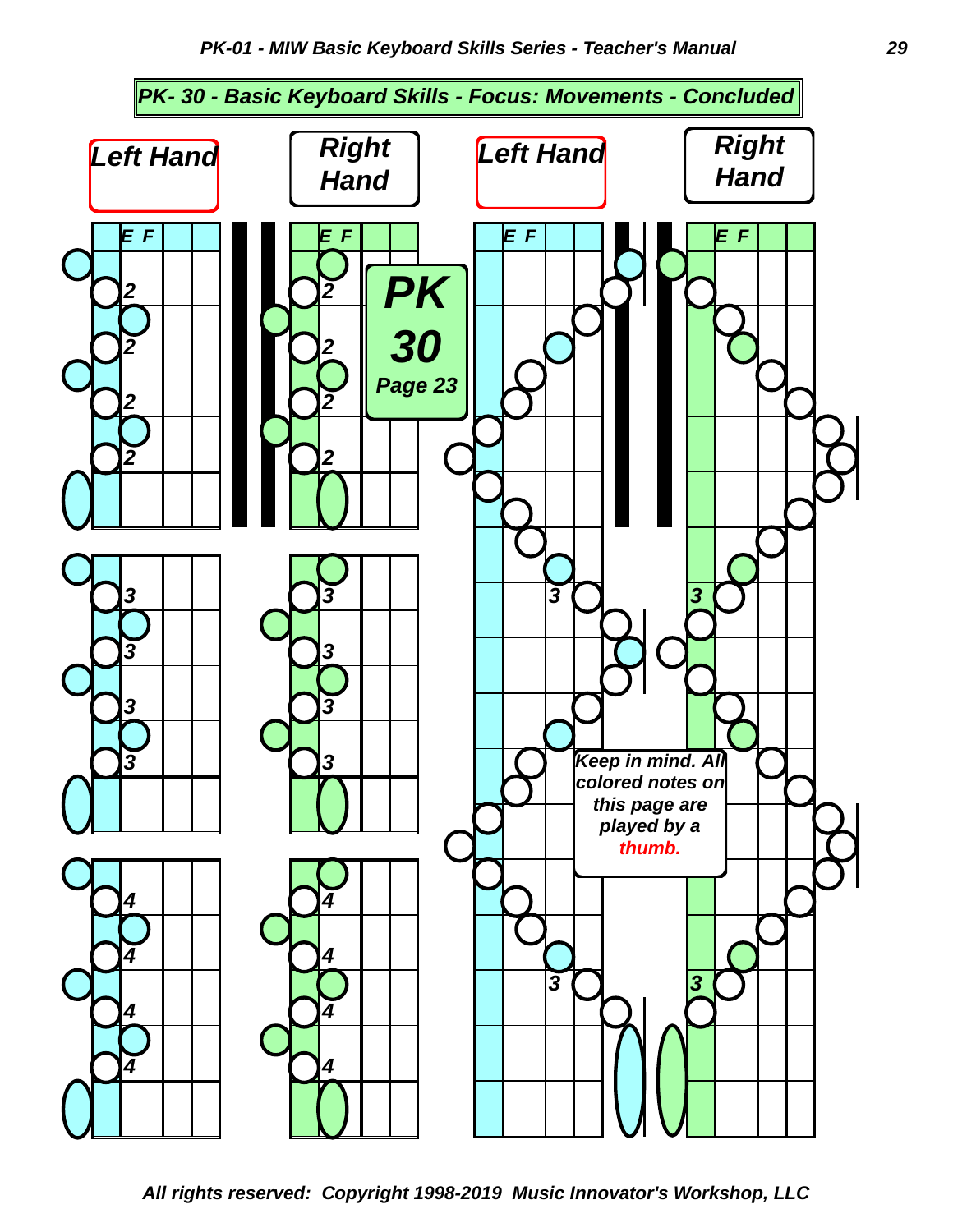#### *PK-35 - Basic Keyboard Skills - Focus: Rhythm - 24 Pages*

*About This Unit. This unit will help you understand how the notation of rhythm works and provides exercises for playing simple rhythmic patterns. These exercises will also help you with the further development of the very important habit of being able to play and remain in 5-finger positions. A starting finger number appears at the beginning of each exercise. Your hand will stay in the 5-finger position for the entire exercise. The rhythms covered in this unit have beat lengths of 4, 3, 2, 1, 1/2, 1/3, and 1/4 beats.*



*Below is a description of the rhythm counting labels that appear at the right side of a staff. These labels are introduced in this unit to help students keep track of the beats shown by the notes. They are used as visual markers and also for counting aloud when learning to play the rhythm.*

*Label for Beats: > Say" "beat"*

*Label: St This label is shorthand for the word, "Stay." It marks beats when the finger STAYS on the key (holds the key down) while the note is already being played. ("Stay" IS a beat. It's just a beat that occurs when the finger is STAYING on a key.)*

*Label: & This label is shorthand for the word, "and." Most of the time & marks the middle of a beat, indicating the start of the 2nd half of a 2 pulse beat. When the pulse is in thirds of a beat, the label marks the start of the 2nd triplet of the beat. Labels: "> & a"*

*Label: a Pronounced "uh" Most of the time it marks the beginning of the 2nd and 4th pulses of a 4 pulse beat (as in: beat uh and uh). Labels: "> a & a" Remember - It also appears as a marker for the 3rd pulse of a 3 pulse beat. (as in: beat and uh)*

*Note that in this Unit, notes for the Left Hand have red borders.*

*Teacher's Manual*

*This unit presents our focus on the rhythmic patterns needed and used in basic music instruction. It covers all of the rhythmic patterns typically encountered in elementary piano pieces - and found in advanced pieces as well. This page explains the modified counting system that we use with key maps. The use of "stay' clarifies whether or not the counting syllable calls for an articulation on the key. Counting with numbers doesn't make this clear. The chart on the next page shows how these beat labels might be used for beat counting with traditional notes.*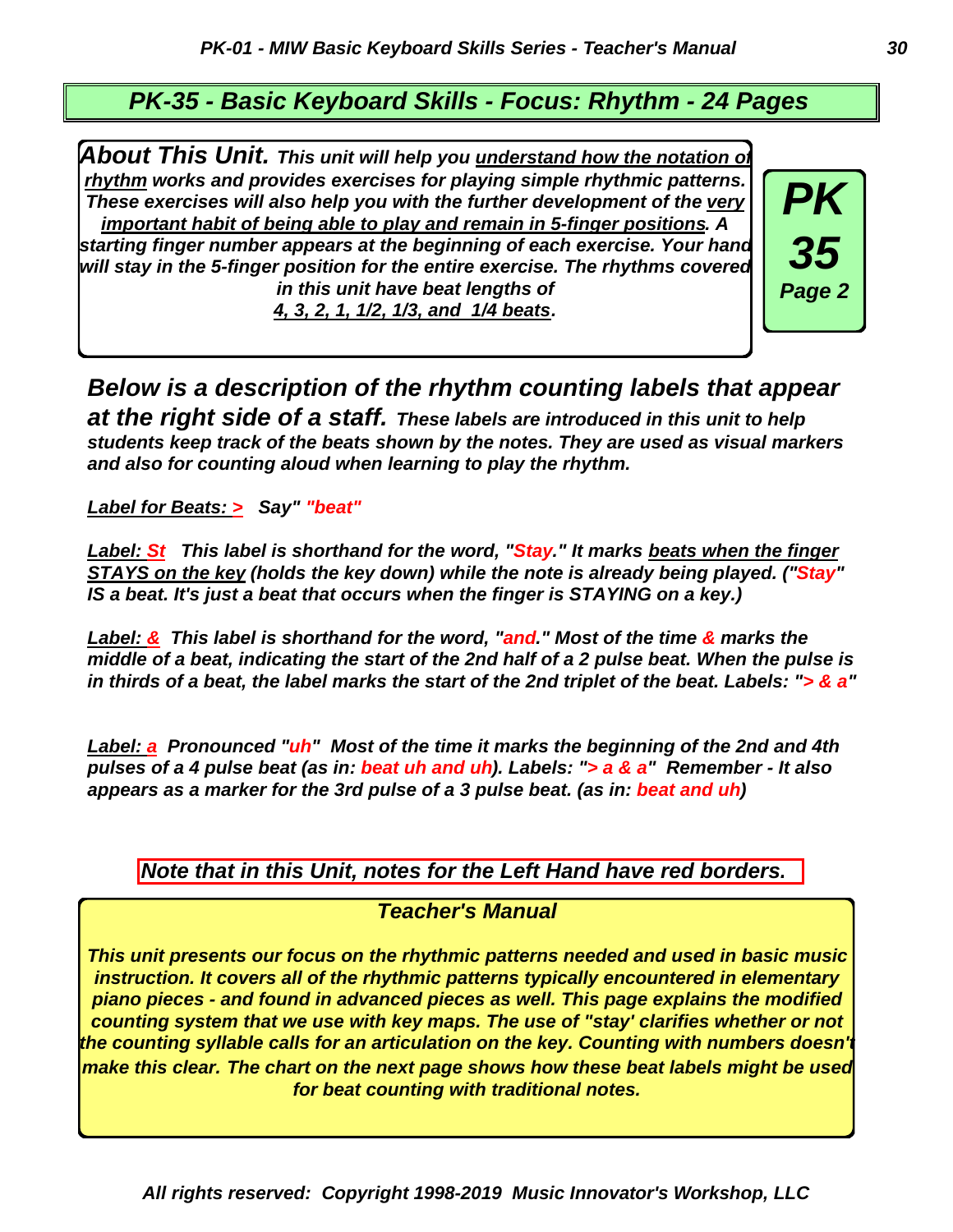# *Relative Time Values in Traditional Rhythm Notation*

#### *Chart With Traditional Rhythm Note Names and Beat Counting Labels In 4/4 time with the quarter note as the beat.\**



*\*Sometimes the half note is a beat long; other times the eighth note is a beat long. When these changes take place, all of the other note values must be modified on the fly by the performer to maintain the relative beat lengths of the other notes. This provides great flexibility to the rhythm notation, but many people find it very difficult to learn and use.*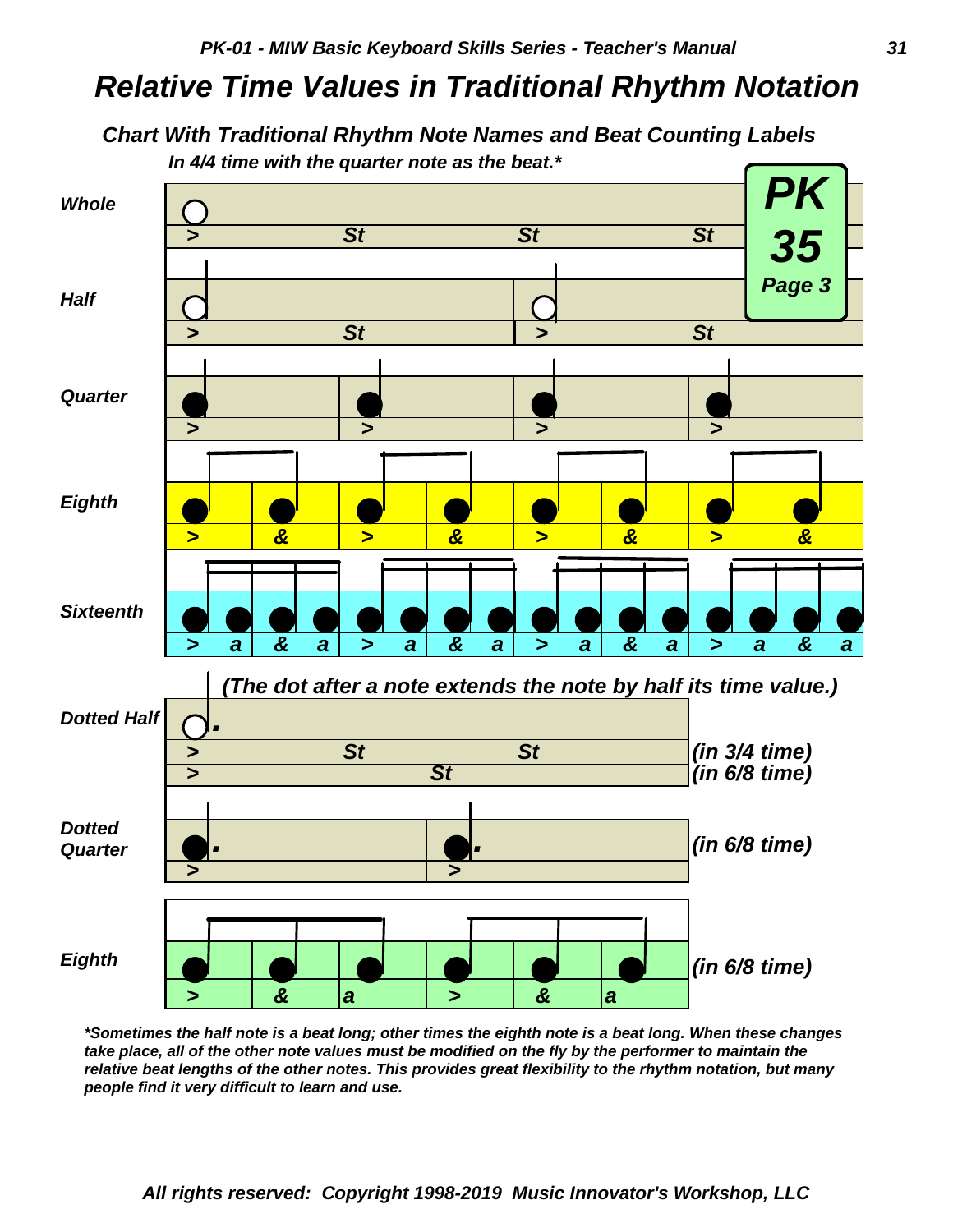

*Colored Highlights for Notes With Beat Fractions*

- *>> Yellow Notes with 1/2 beat are highlighted with yellow.*
- *>> Green Notes with 1/3 beat are highlighted with green (next page).*

*>> Blue - Notes with 1/4 beat are highlighted with blue.*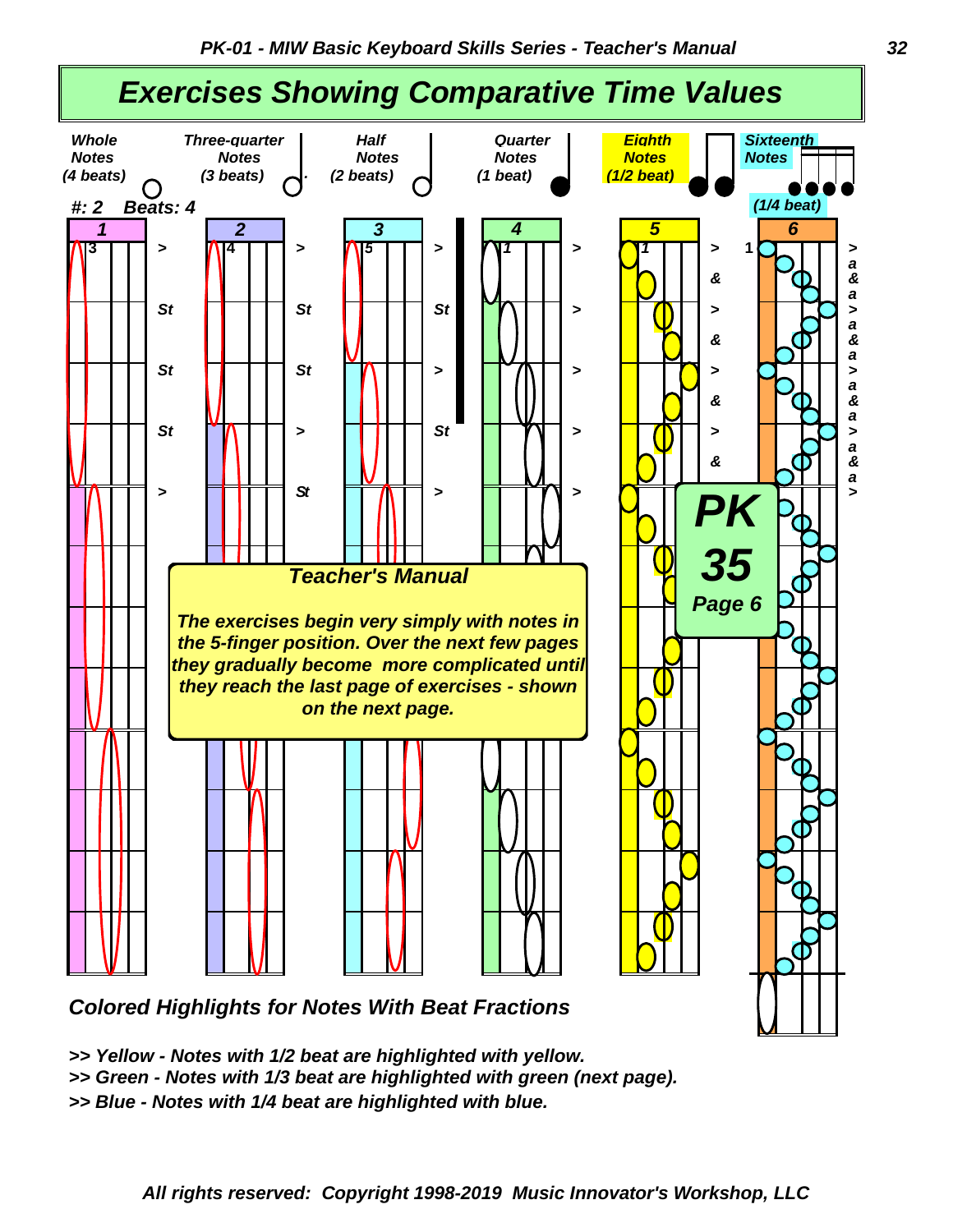# *Version Without the Rhythm Colors*

*Teacher's Manual*

*Throughout the exercise pages, the exercises all remain in the 5-finger position so that the students can concentrate on the rhythm without being distracted by difficulties in finding which keys to play.*



*All rights reserved: Copyright 1998-2019 Music Innovator's Workshop, LLC*

*PK-35*

*Page 15*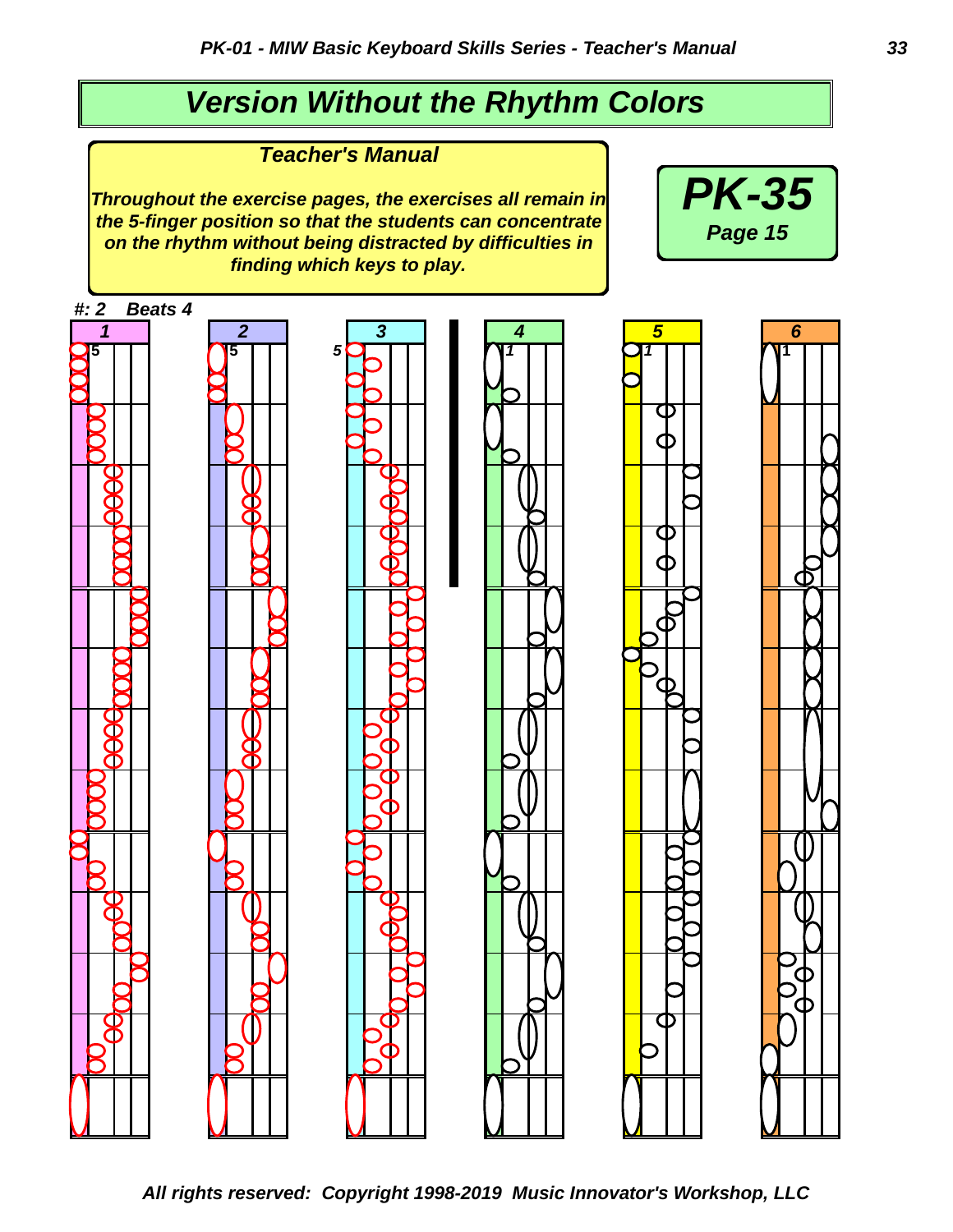#### *PK-35 - Basic Keyboard Skills - Focus: Rhythm*

*pieces grouped by the similarities in their rhythm patterns. patterns found in music. Each page shows several examples from familiar number of exercises that demonstrate examples of the various rhythm page summary of how the rhythm notation works. This is followed by a Summary Page. The concluding section of this unit begins with a single*

*the unit: Here is a list of the rhythm patterns illustrated on the following pages of*

- *>> Series of 1 beat notes*
- *>> Half-beat pairs*
- *>> Three pulse groups (Three 1/3 beat notes in a beat)*
- *>> Four pulse groups (Four 1/4 beat notes in a beat)*
- *>> Two-beat long-short pairs (1 1/2 beat note & 1/2 beat note)*
- *>> Three-pulse long-short pairs (2/3 beat note & 1/3 beat note)*
- *>> Four-pulse long-short pairs (3/4 beat note & 1/4 beat note)*
- *>> Half-beat note grouped with two 1/4 beat notes*

*with the following code: RyC.) pieces, just because we liked the way it looked. (These pieces are tagged fact, we have used colored rhythm on a fairly large number of classical maps for aesthetic reasons, that is, it is pleasant to look at. As a matter of RHYTHM ON KEY MAPS. Color is SOMETIMES used for rhythm on key an assist in the learning process. COLOR NORMALLY IS NOT USED FOR enhancement. It can be used, as in this unit, to EMPHASIZE the rhythm as regardless of color. The use of color for rhythm on key maps is an is determined by the timeline and the length of the notes on the timeline - About Colored Notes and Rhythm. As you know, the key map rhythm*

*and multiples. Blue: 1/4 beat and multiples. whole beat and multiples. Yellow: half-beat and multiples. Green: 1/3 beat have the same meaning as on key maps and in this PK-35 unit: White: RHYTHM on the key DIAGRAMS. The colors used in the key diagrams do key diagrams (as contrsted with key MAPS) is the BASIS FOR THE and to avoid confusion about the coloring of rhythm; coloring of rhythm on Colored Rhythm on Key Diagrams. Just as a reminder*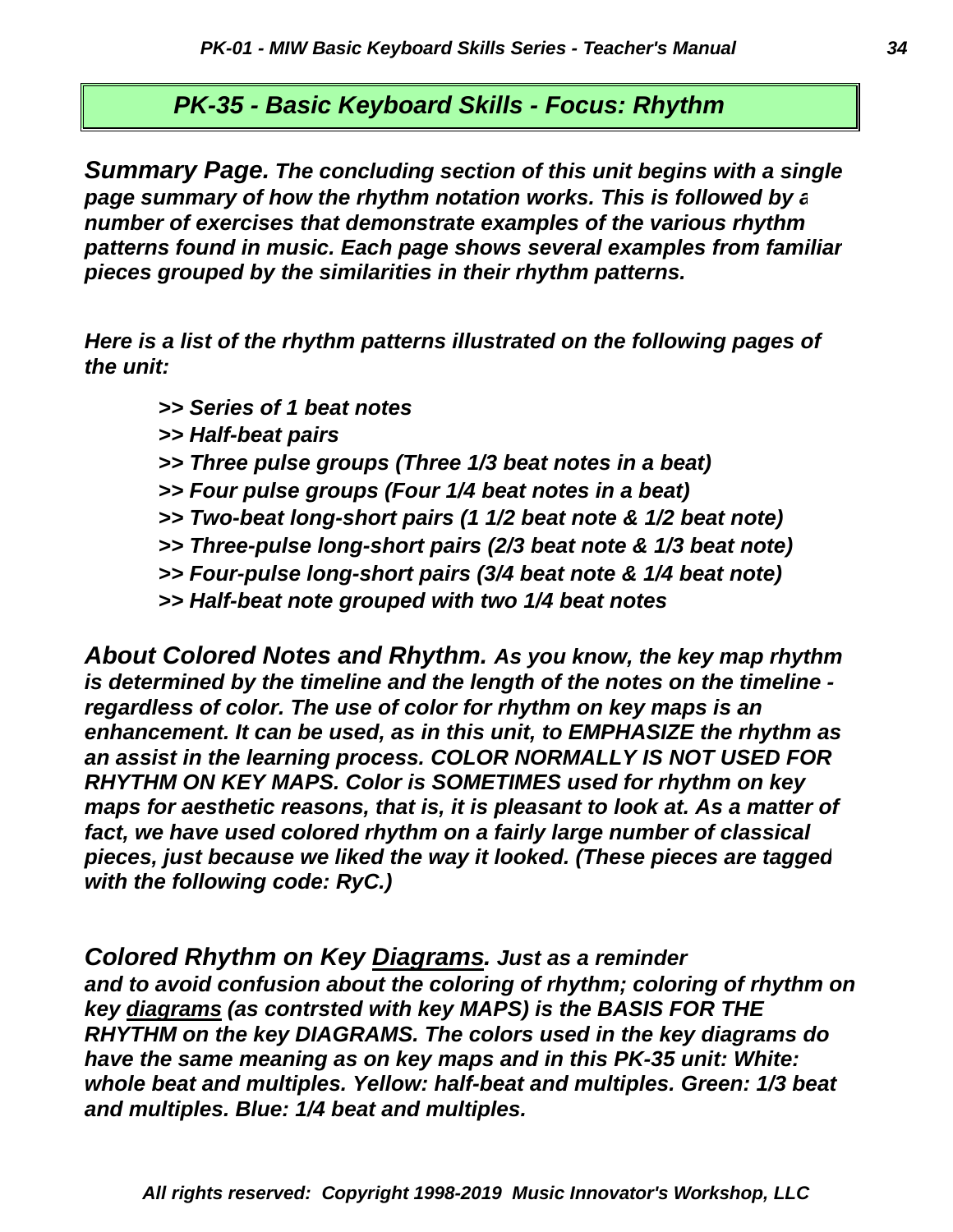# *Half Beat Grouped With Two Quarter Beats*



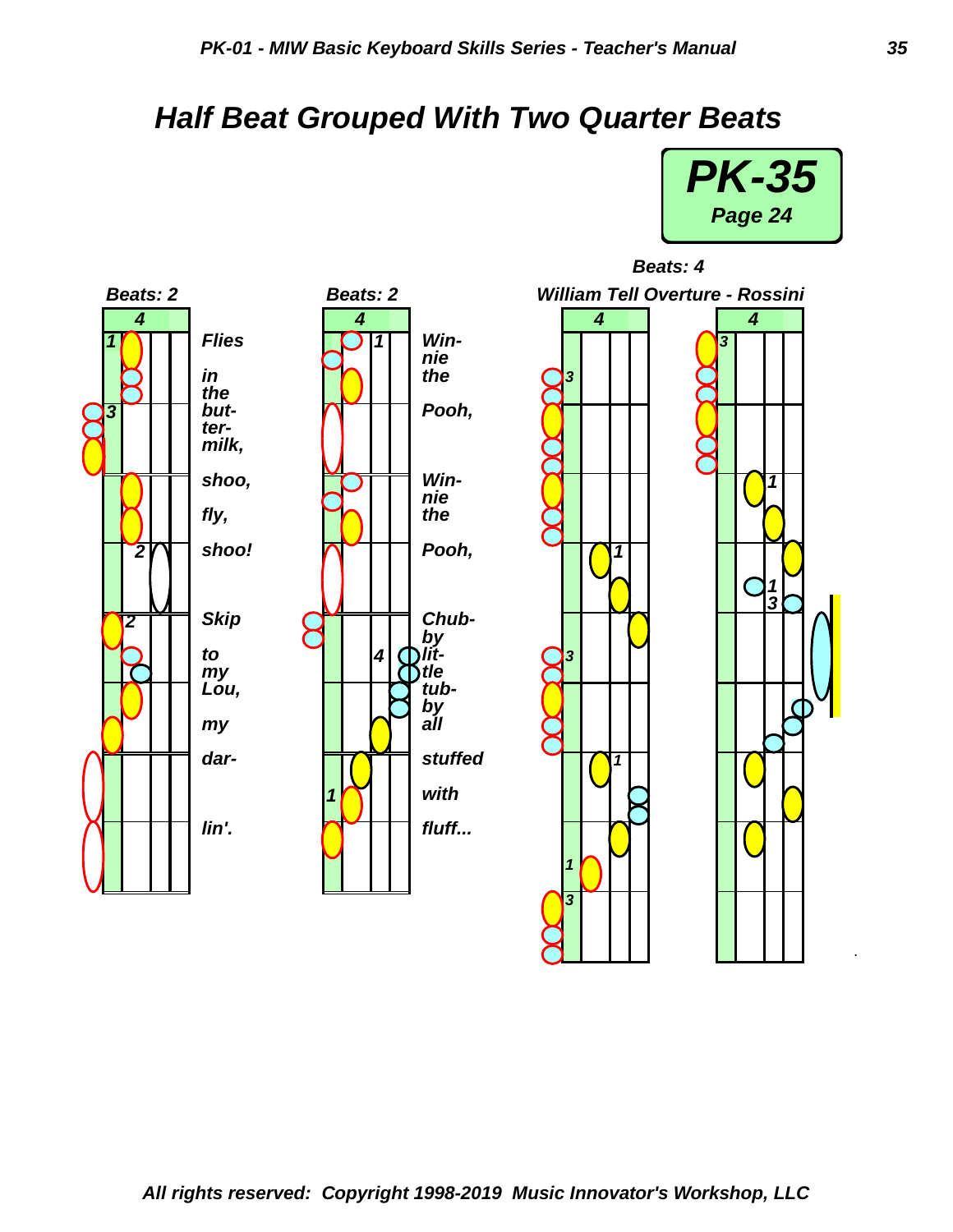*PK-45 - Basic Kbd Skills-Focus: Rhythm - Schmitt 5-Finger Exercises-16 Pg*

*Key of C Beats: 4 B C D E F* **G A** *Basic Keyboard Skills With 5-Finger Exercises by Aloys Schmitt PK-45 Cover Page From the Music Innovator's Workshop Teacher's Manual This unit presents some of the excellent 5-Finger exercises from the famous "Preparatory Exercises" book by Aloys Schmitt written about 150 years ago. They are as effective today as they were so many years ago.*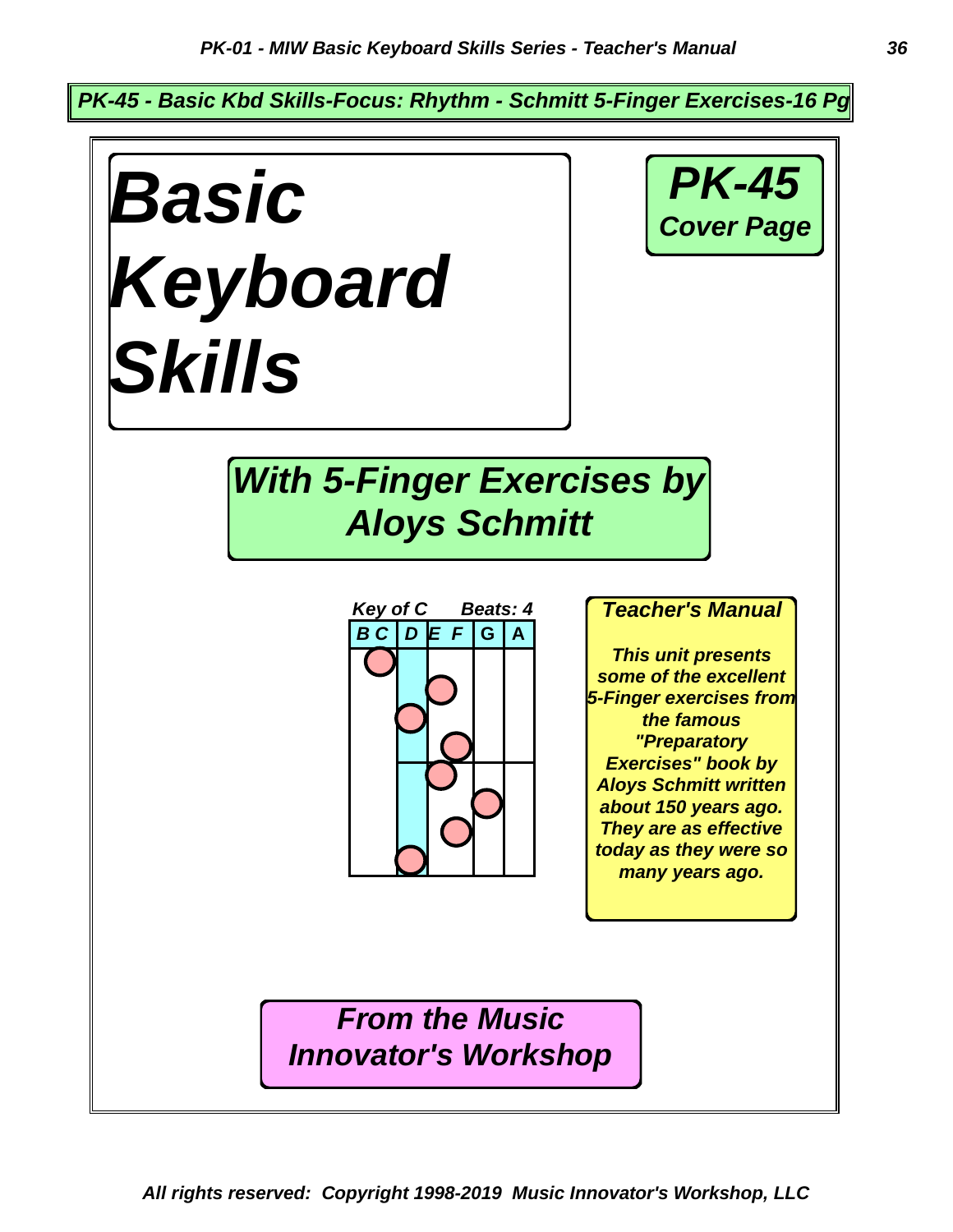*Schmitt Exercise 1 - LH and RH Key of C Beats: 4 Key of E Beats: 4 C D E F* **G A** *C D E F* **G A** *B 5* **[ b l l l i l f f**  *1 5 1*



*Schmitt's "Preparatory Exercises" Book only showed the exercises notated in the key of C.*

*Teacher's Manual*

*However, he stated that they sould be played in ALL keys. The present unit notates the selected exercises both in the keys of C and of E.*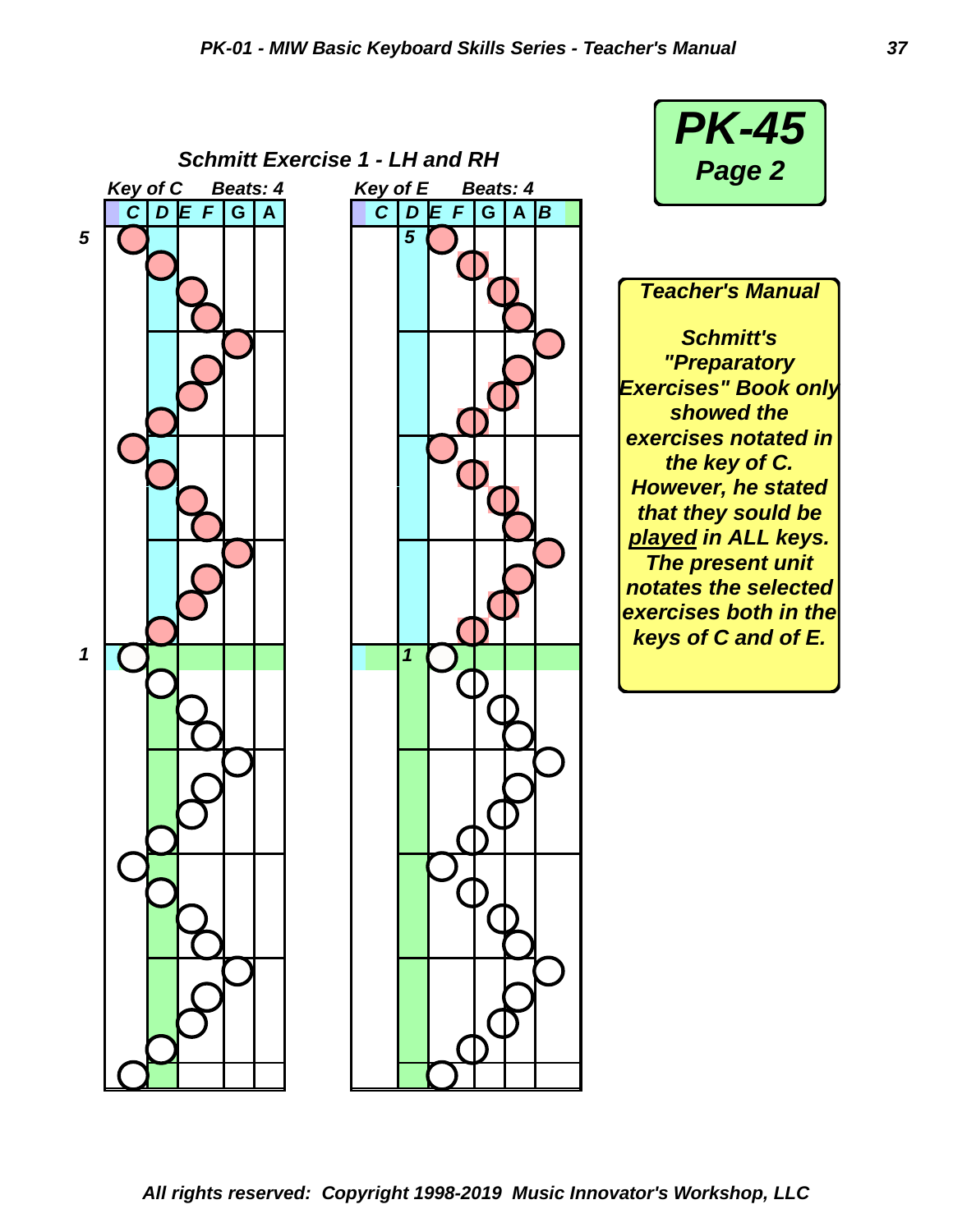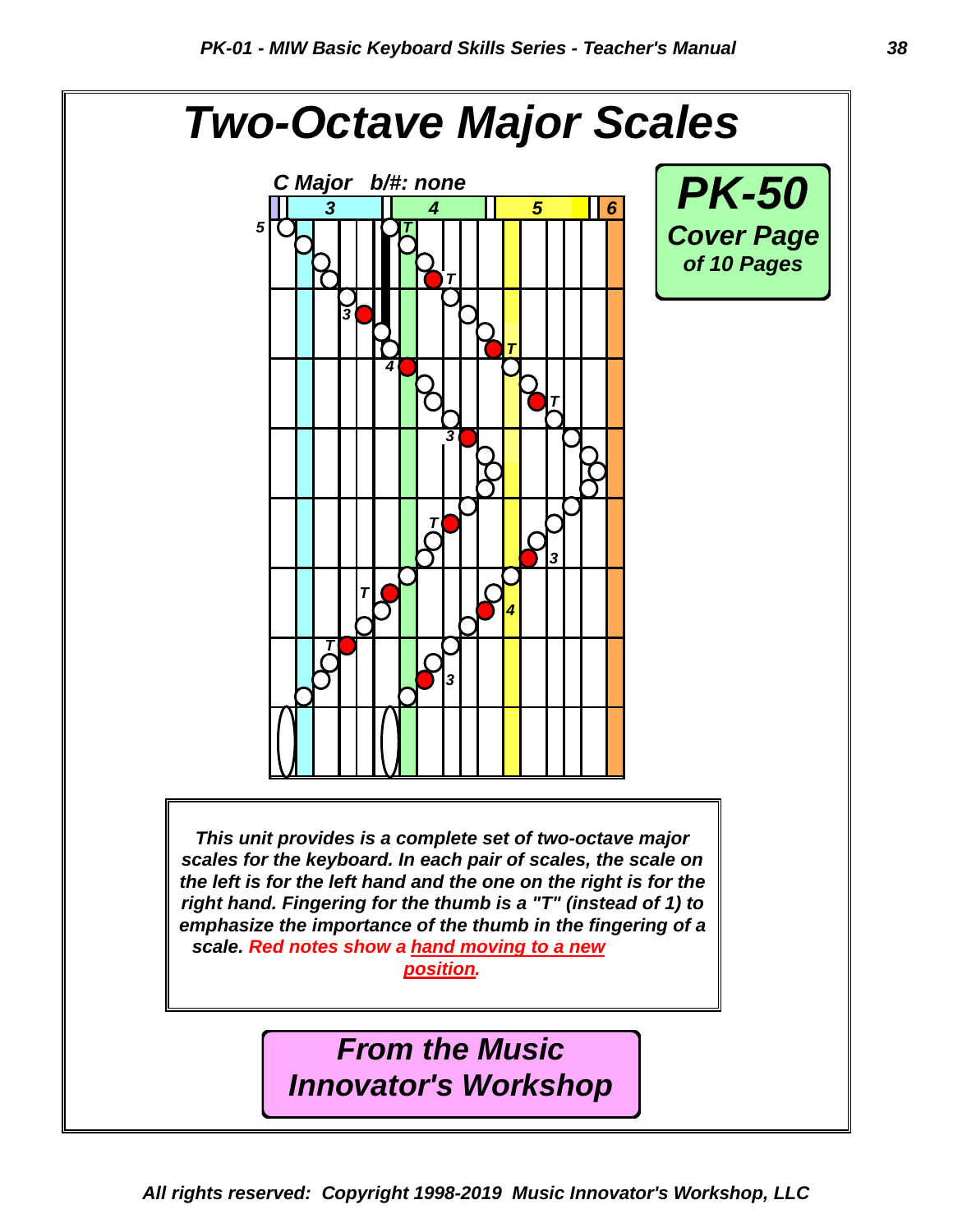# *Two-Octave Major Scales*

*Red notes show where the hand moves to a new position. (Note: You will find the C Major Scale on the front cover.)*



*A major scale is a fixed pattern of notes (or sounds). It consists of two identical patterns of: step, step, 1/2 step. The second pattern follows the first with a step between the patterns. Major Scales in all keys are designed with this same fixed pattern. For an explanation, see Unit PC-15, Basic Patterns of Keyboard Harmony. Remember! Finger numbers are ALWAYS to the right or left of a note, NEVER above or below.*

#### *Teacher's Manual*

*This unit presents, just for the scales, a temporary deprature from our standard note coloring protocols. Clearly showing when the hand moves to a new position with a red note GREATLY SIMPLIFIES the reading and playing of the scales - especially because they are combined with a notation that graphically shows which notes are played on black keys! See the next Page.*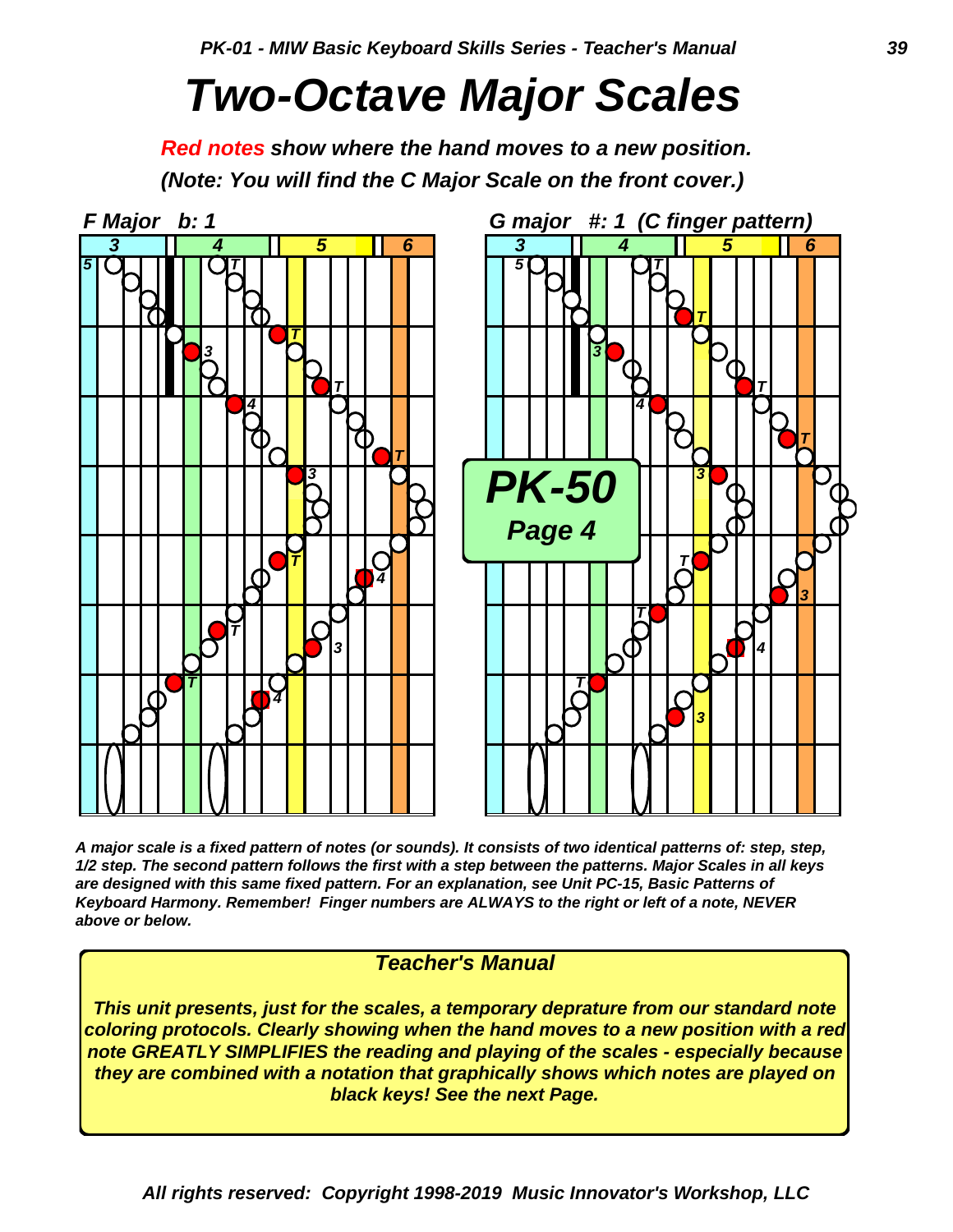

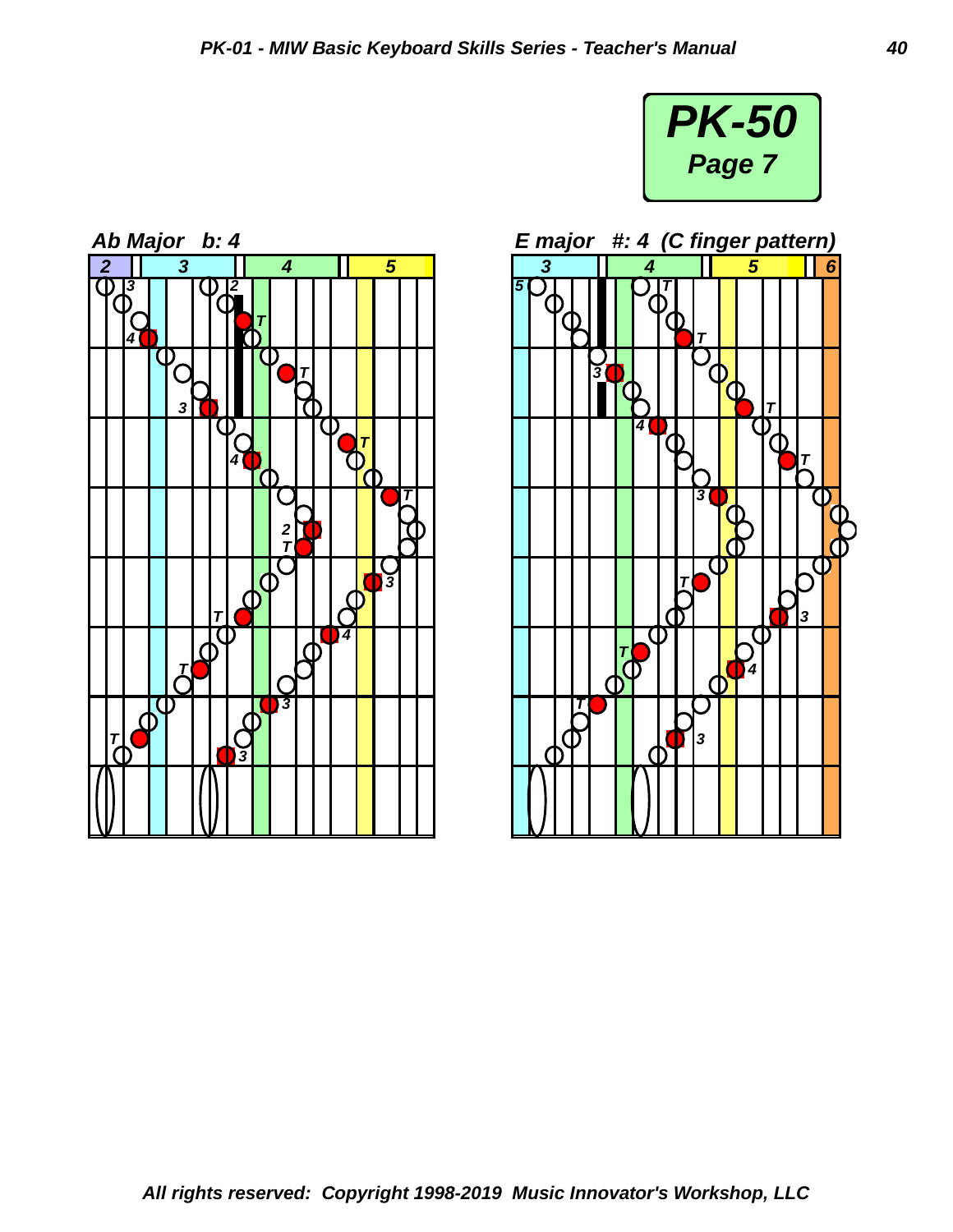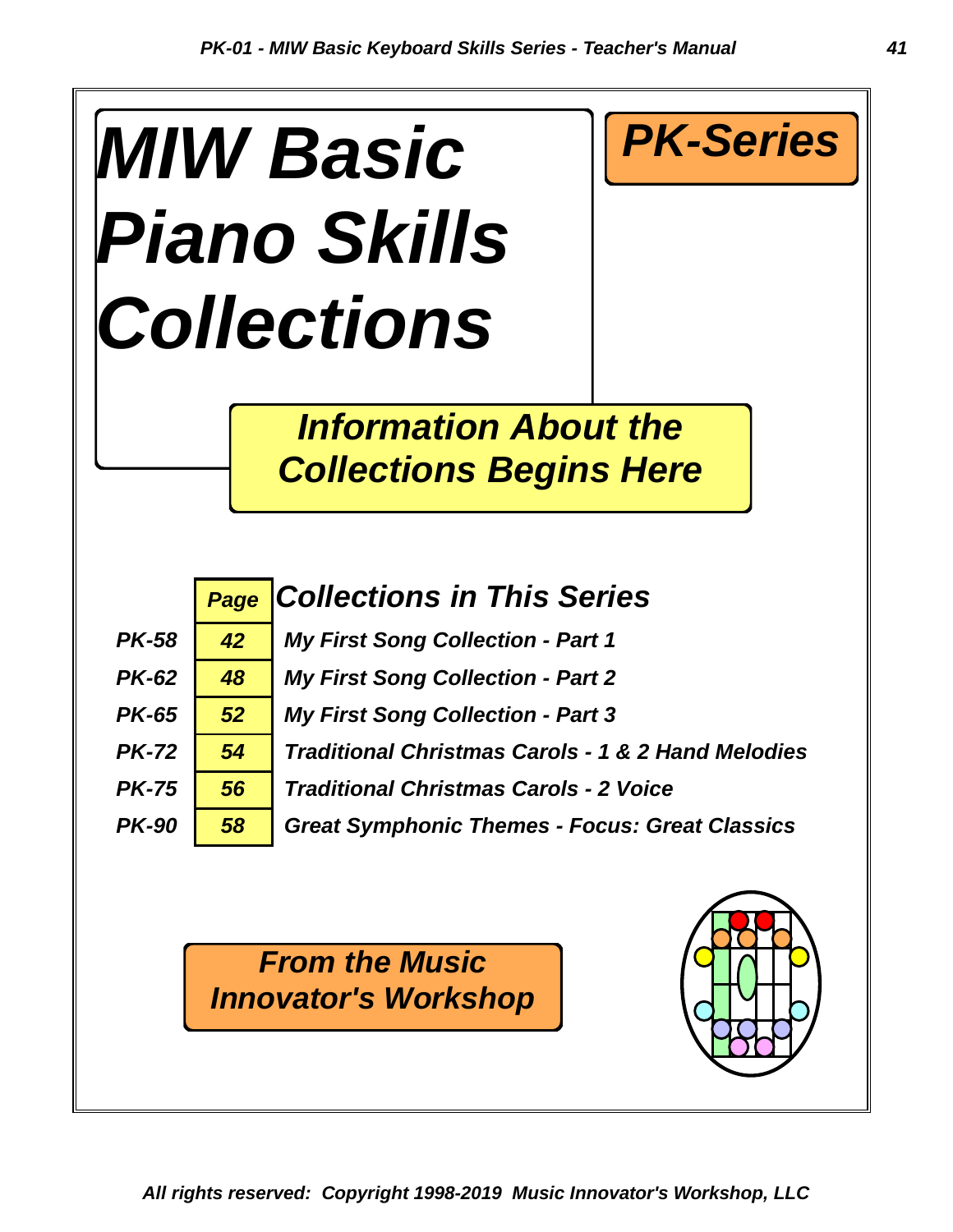*PK-58 - My First Song Collection - Part 1 - 20 Pages* 

*playing the songs in these collections. the fingers, in the judgement of the teacher, he or she is ready to begin the keys from the diagrams, and has attained a bit of physical control of soon as the student has attained sufficient understanding of how to find instructions and exercises appearing in the first half ot this series. As the end of the Series, they are intended to be integrated with the the beginning of this unit, though the song collections appear together at Integration of the Exercises and the Collections. As mentioned at*

*to be familiar to the students. beginning of the Series) are fragments of songs, some of which are likely possible. Happily, most of the first set of exercises in Unit PK-15 (at the order). Clearly, students are motivated to move on to the songs as soon a through them as they are listed on the previous page (in their numerical would expect, and are best used beginning with PK-58 and progressing Grading, Songs, and Motivation. The collections are graded as you*

| <b>Contents - Unit PK-58</b>        | Page |
|-------------------------------------|------|
| <b>About the Keyboard Diagrams</b>  | 3    |
| <b>Instructions</b>                 | 5    |
| <b>Twinkle, Twinkle Little Star</b> | 6    |
| <b>Mary Had a Little Lamb</b>       | 8    |
| <b>Michael, Row the Boat Ashore</b> | 10   |
| <b>Kum Ba Yah</b>                   | 12   |
| <b>London Bridge</b>                | 14   |
| <b>Brother John</b>                 | 16   |
| <b>Muffin Man</b>                   | 18   |

*explained on the following pages. help beginners get started with their first songs. These versions are the following collections. Each song in this unit is shown in 2 versions, to series based on key diagrams, rather than on the key maps of part of the series. This collection is the first and only collection in this of instruction, which are mainly reviews of instructions found in the first Two Versions on Key Diagrams. The unit begins with several pages*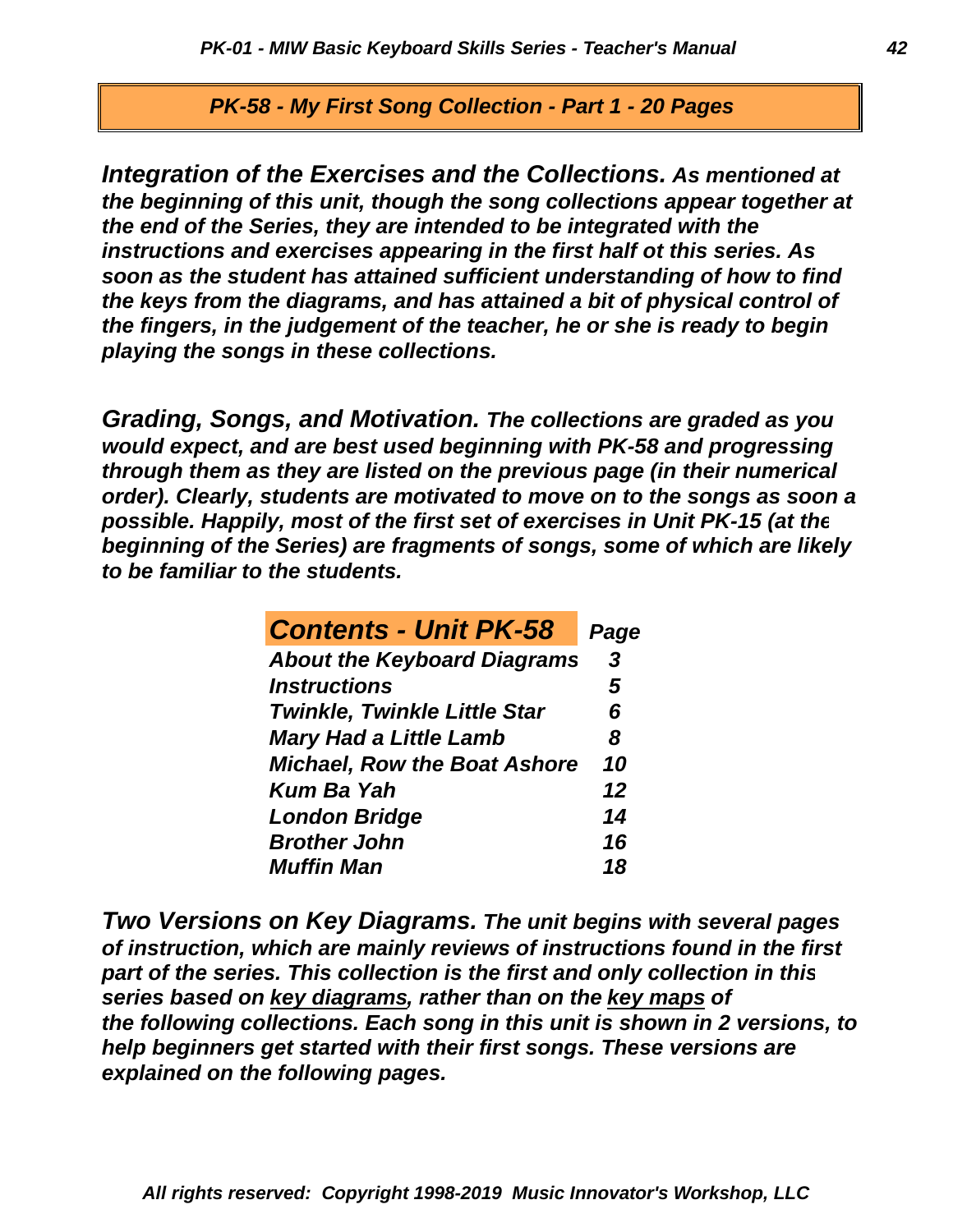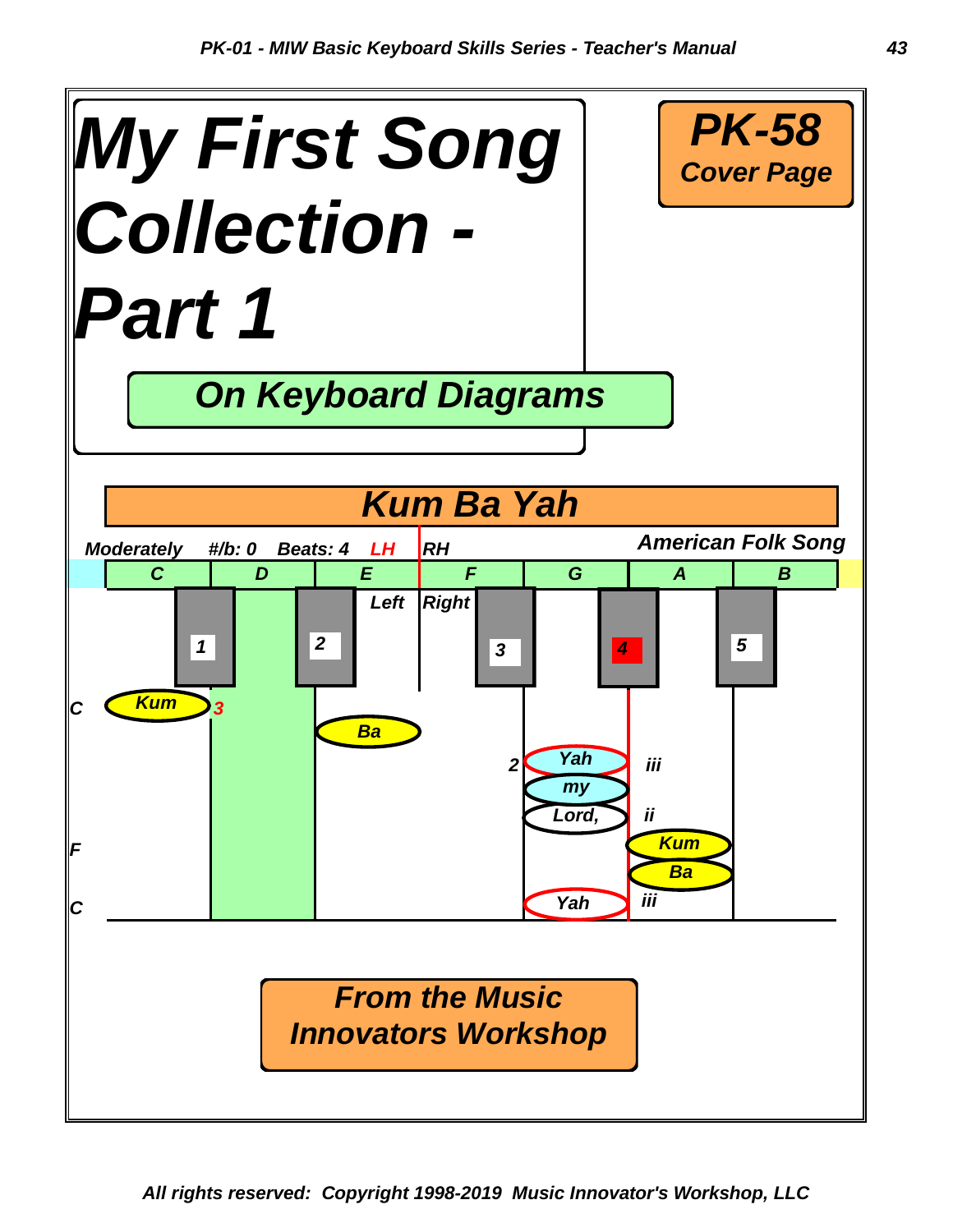# *Twinkle, Twinkle Little Star - Key Finder*

*side. Notes with pink fill remind you to play them with your LEFT HAND. position for playing the whole song without having to move your hands to either note played by each hand. This will help you place your hands in the correct rhythm notation - to help you get started. A finger number is shown for the first The first song of each of the 2 versions of each song shows a version without*



# *Key Finder Pages (Without Rhythm Notation)*

*All rights reserved: Copyright 1998-2019 Music Innovator's Workshop, LLC*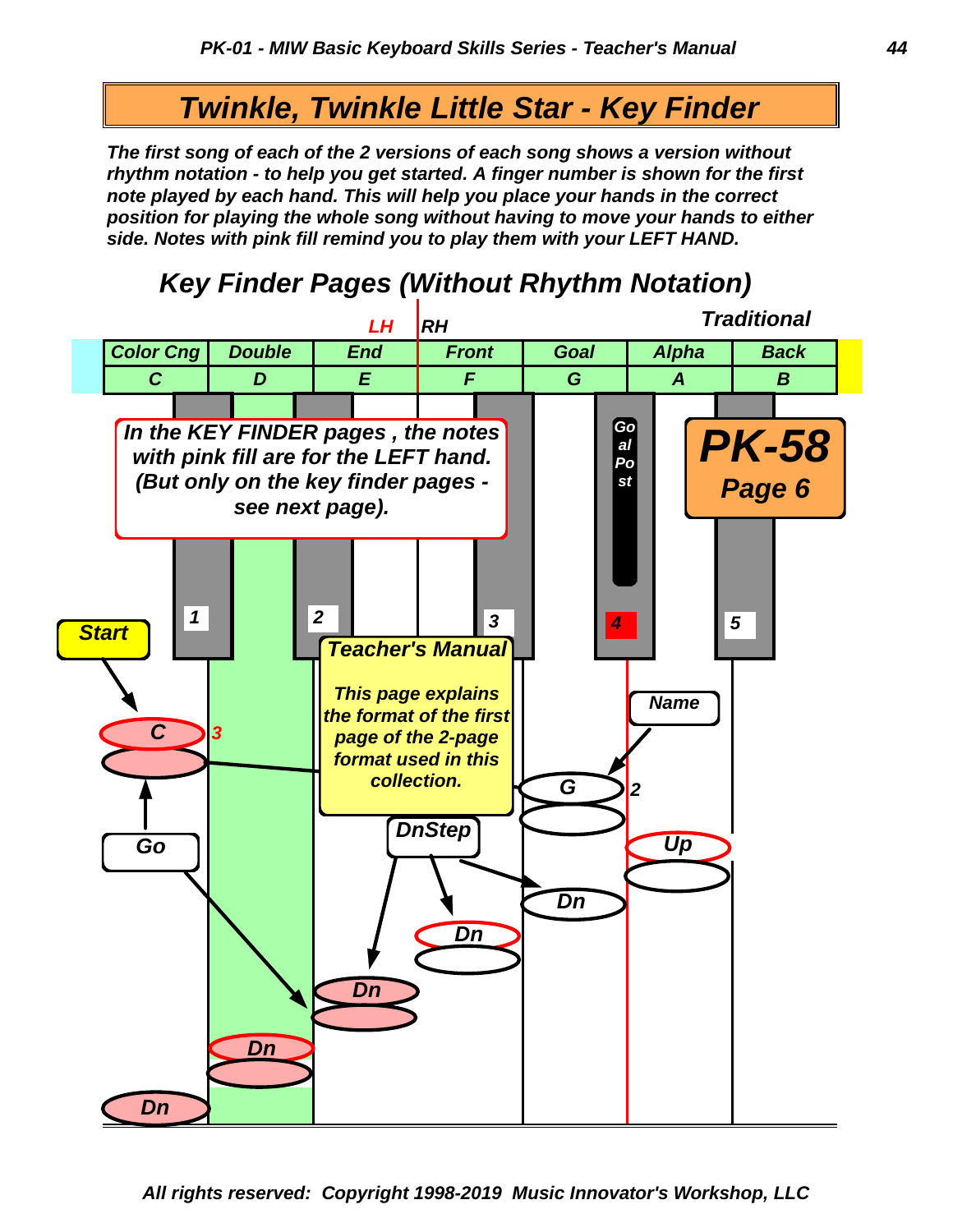*Twinkle, Twinkle Little Star*

*red borders mark the first note of each measure. these pages with rhythm and song text, the notes with Pitch Notation - With Rhythm Notation and Text – On*

*Jane Taylor Jane Taylor <i>Jane Taylor**Traditional* 

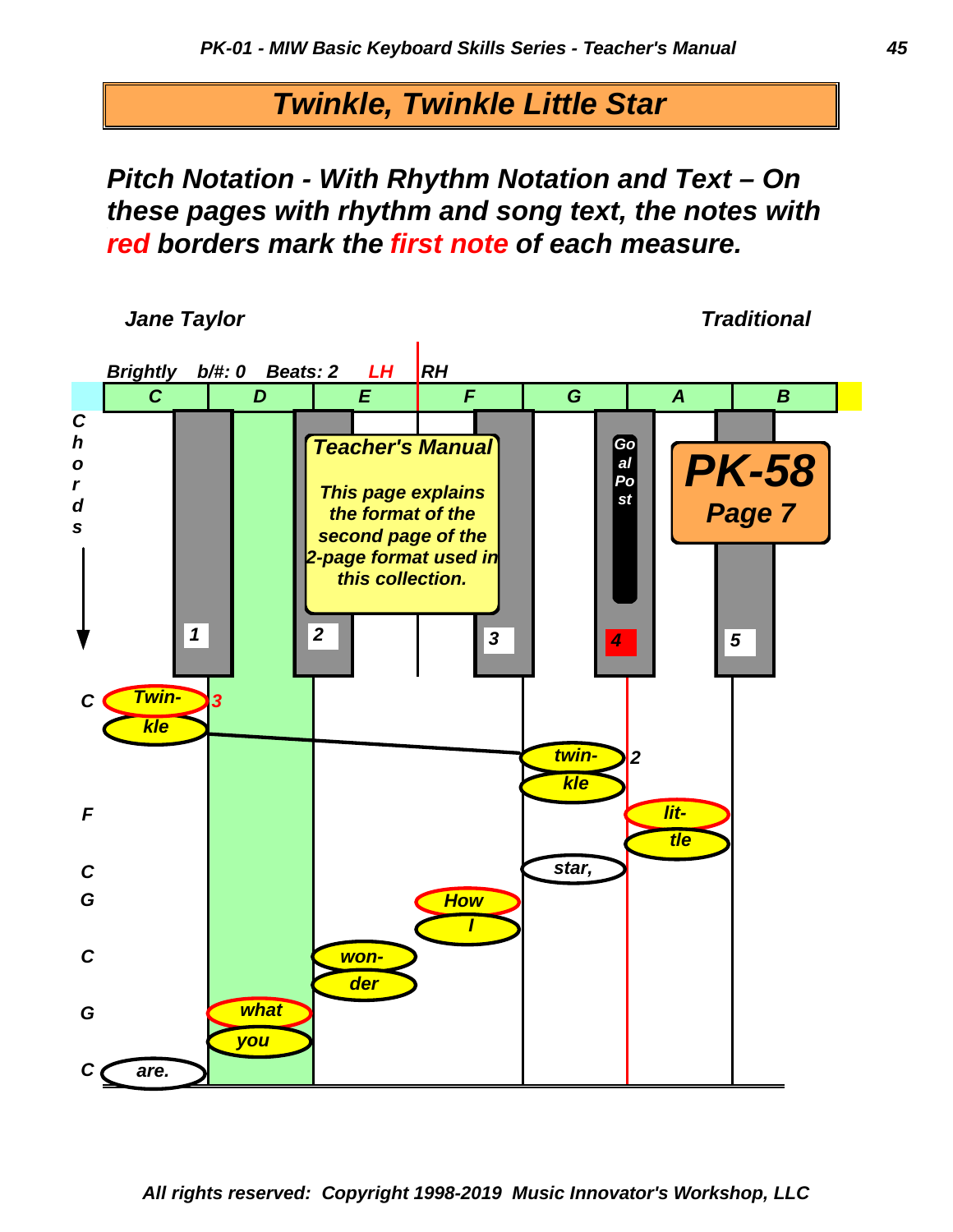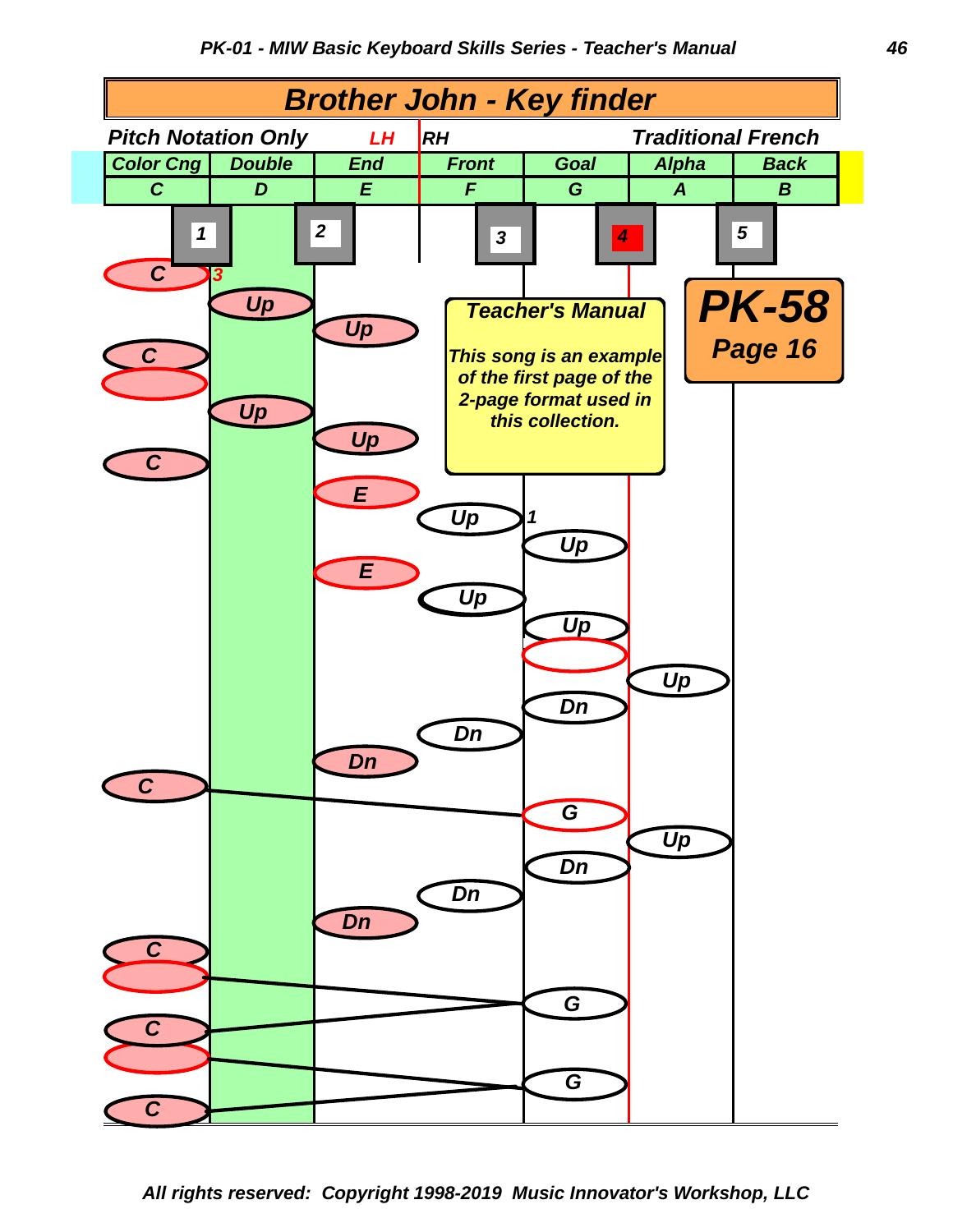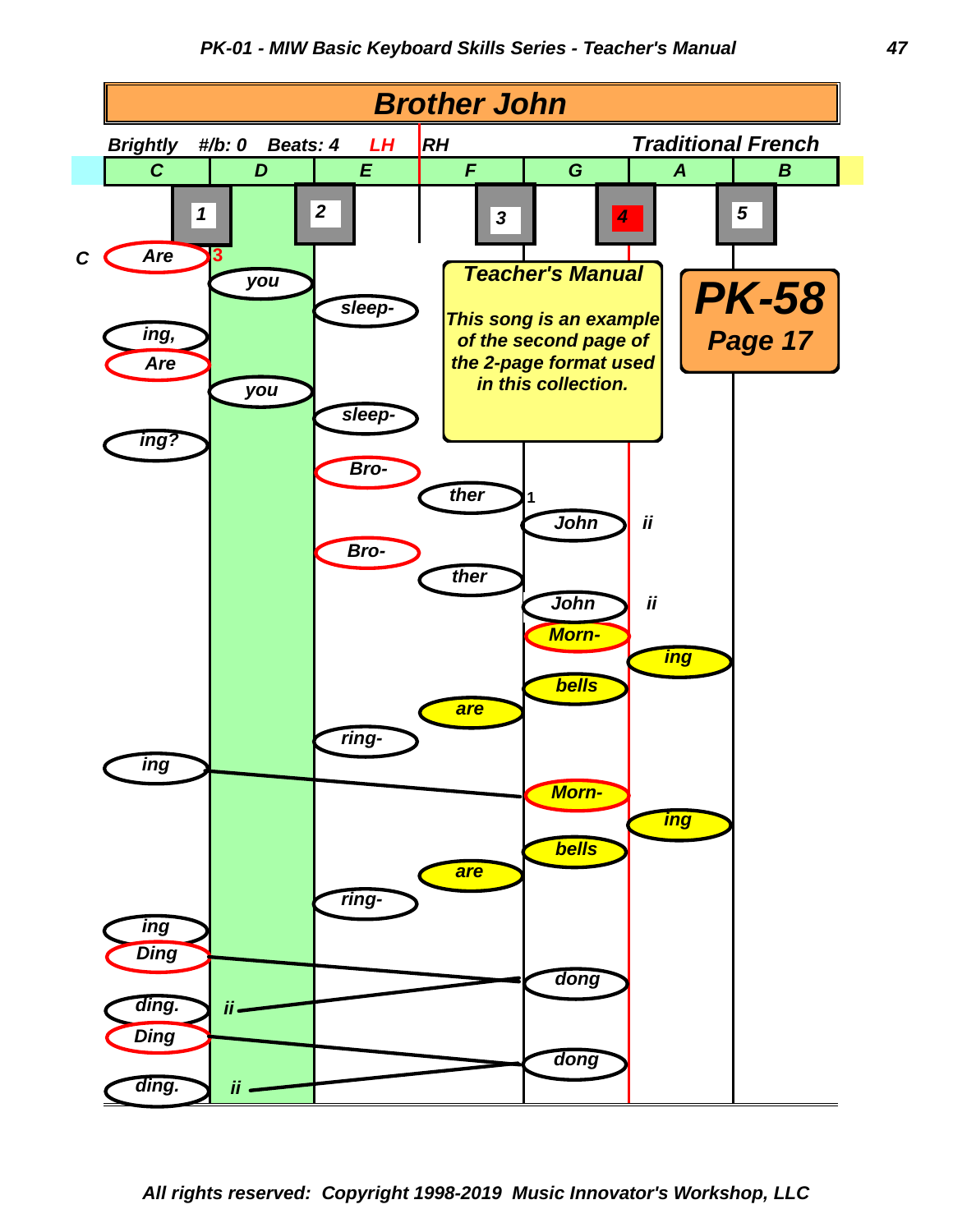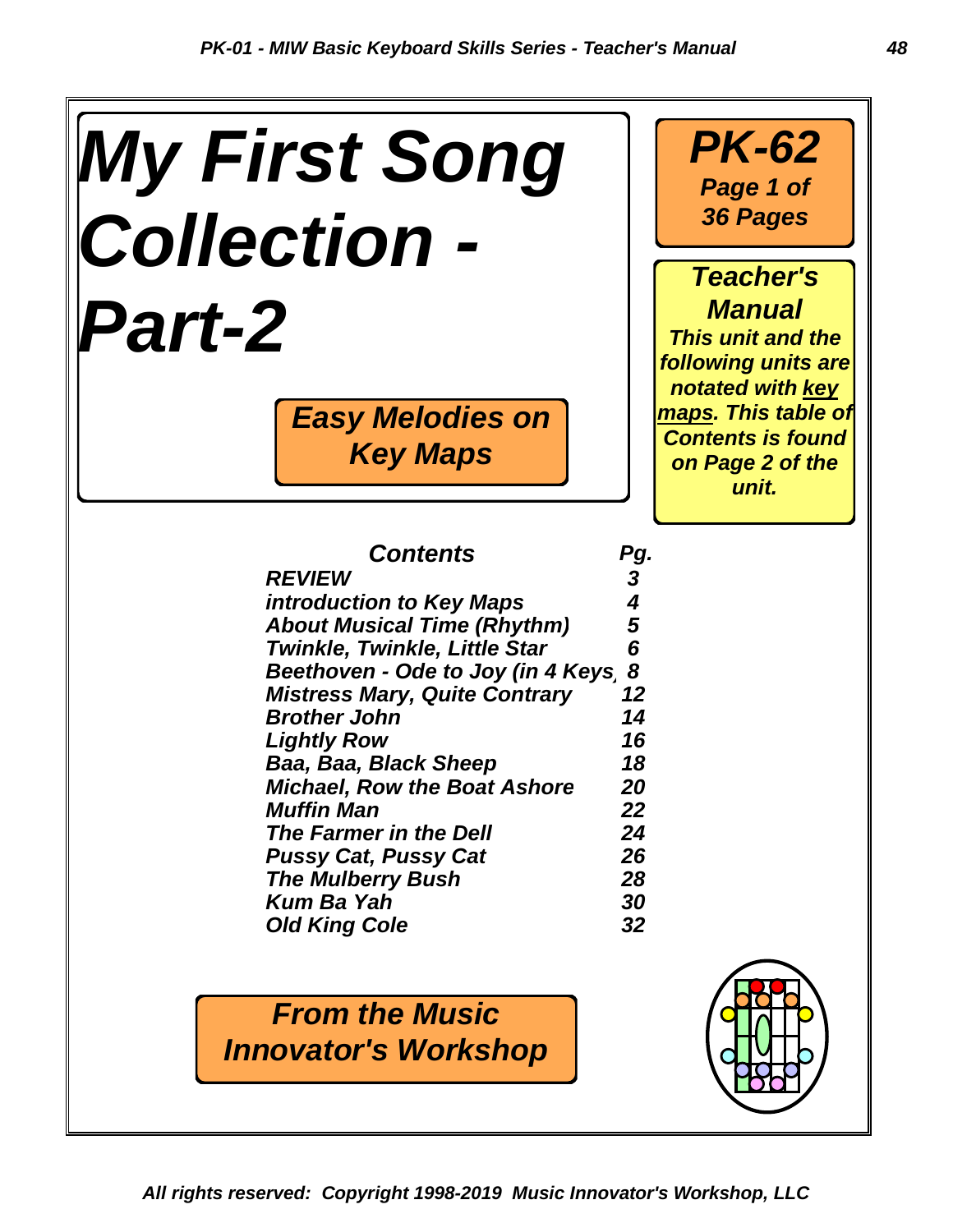*Teacher's Manual Pages 3-5 of this unit contain reviews of material covered in the core instructional units of this Series.*



# *Review of the 10F and 5FC Versions*

*About the 10 Finger Versions - (10F) - This version of our key maps was developed to help beginning students focus on 5-finger positions. This special version has the hands placed at the very middle of the piano keyboard, with the thumbs on E and F and the other fingers extended over the adjacent white keys. With this position students can play entire songs and exercises while learning to keep the hands in place. The 10F position is designed to help beginners learn to remain in fixed 5-finger positions, to gain the great benefits offered by these positions. Of course, as soon as habit of remaining in place has developed, the student will learn to use the 5-finger positions in other locations, and continue from there to include them in their playing wherever they are warranted.*

*About the 5-Finger Colored Versions - (5FC) - This version of our key maps is an extension of the 10F position described above (which is simply a 5-finger position in each hand with the hands adjacent to each other.) The 5FC version focuses on the series of 5 finger positions that occur when playing a melody. As a student's ability to play melodies progresses, the hands will constantly move to new locations - and these locations will frequently be played with a series of 5-finger positions - with a few gaps between the positions. The note coloring of the 5FC versions signals in advance, when to move the hand and when to remain in position. WHEN THE COLOR CHANGES OR STOPS, YOU MOVE YOUR HAND TO A NEW LOCATION. YOUR HAND REMAINS IN PLACE UNTIL THE COLOR CHANGES. Notes that are NOT COLORED are NOT part of a 5-finger group.*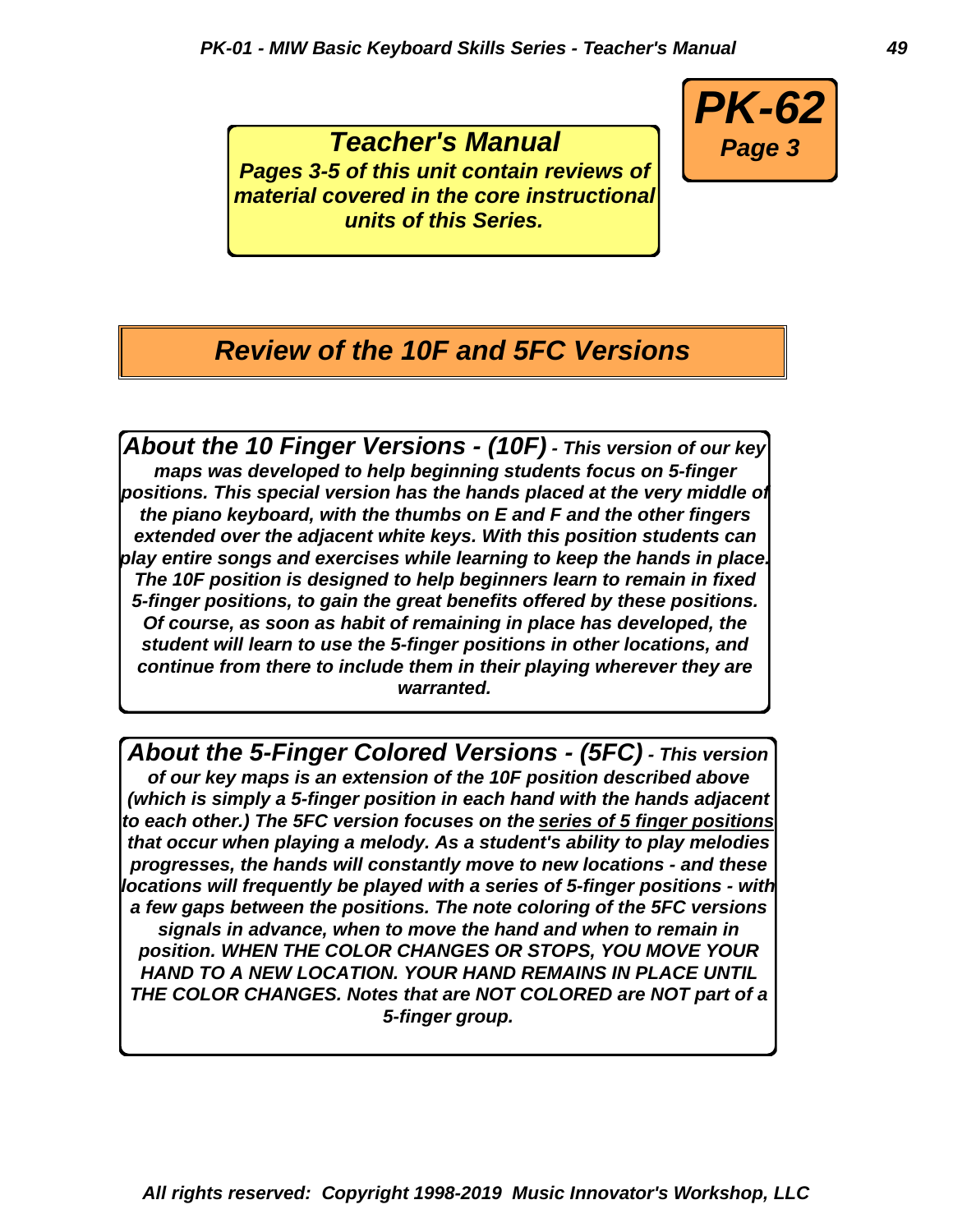*Teacher's Manual This page and the next demonstrate the dual page layout of this unit. Left pages, like this one, are arranged with the 10 finger (10F) layout.*



 *This song is arranged so that you can play it with your hands remaining in a single 2-handed location with your thumbs on E and F. We call this the 10-finger position. The finger numbers located next to the notes show where your fingers should already be if your hands are placed correctly in the 10-finger position.*

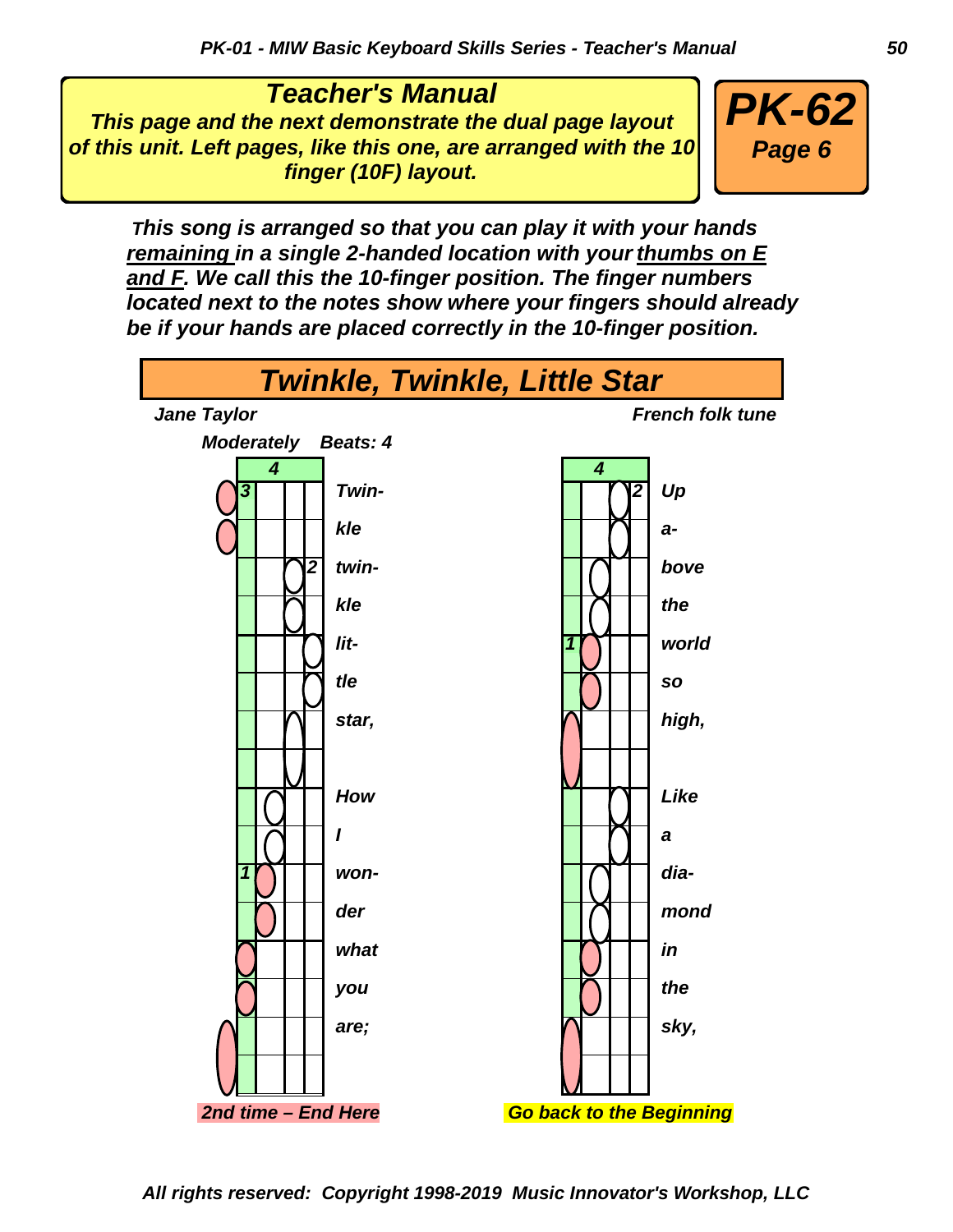*Teacher's Manual This page demonstrates the layout of the facing pages on the right, with the colored 5-finger (5FC) layout.*



*Hand Locations and Colored Notes - As you follow the fingering, you will notice that it will be necessary frequently to move your hand to a new location. You will also notice that the hand often stays in a single location as you play in the 5-finger position. The note coloring in this unit shows you when to move your hand and when to stay in a single location. WHEN THE COLOR CHANGES, YOU MOVE YOUR HAND TO A NEW LOCATION. YOUR HAND REMAINS IN PLACE UNTIL THE COLOR CHANGES. Notes that are NOT COLORED are NOT part of a 5-finger group.*

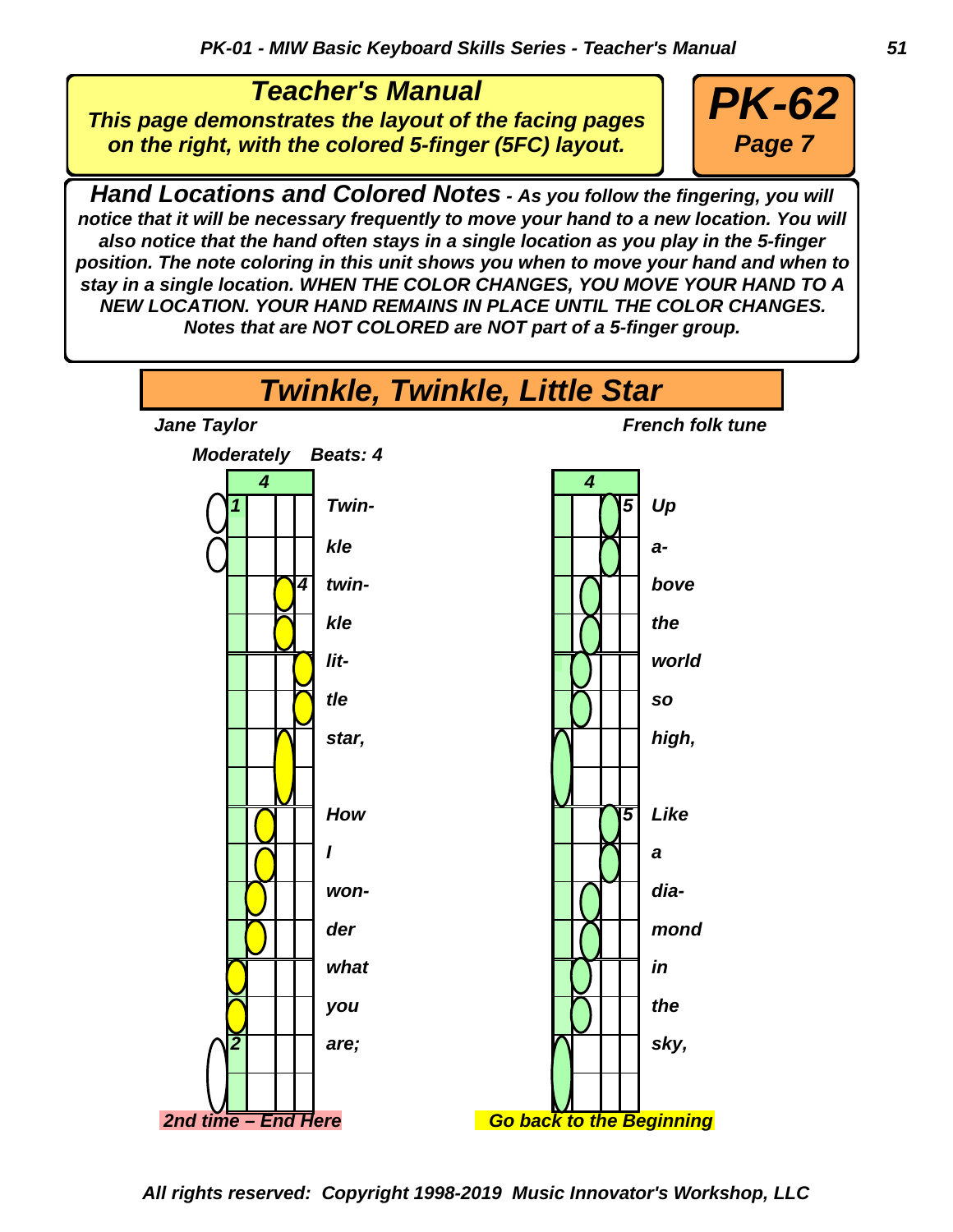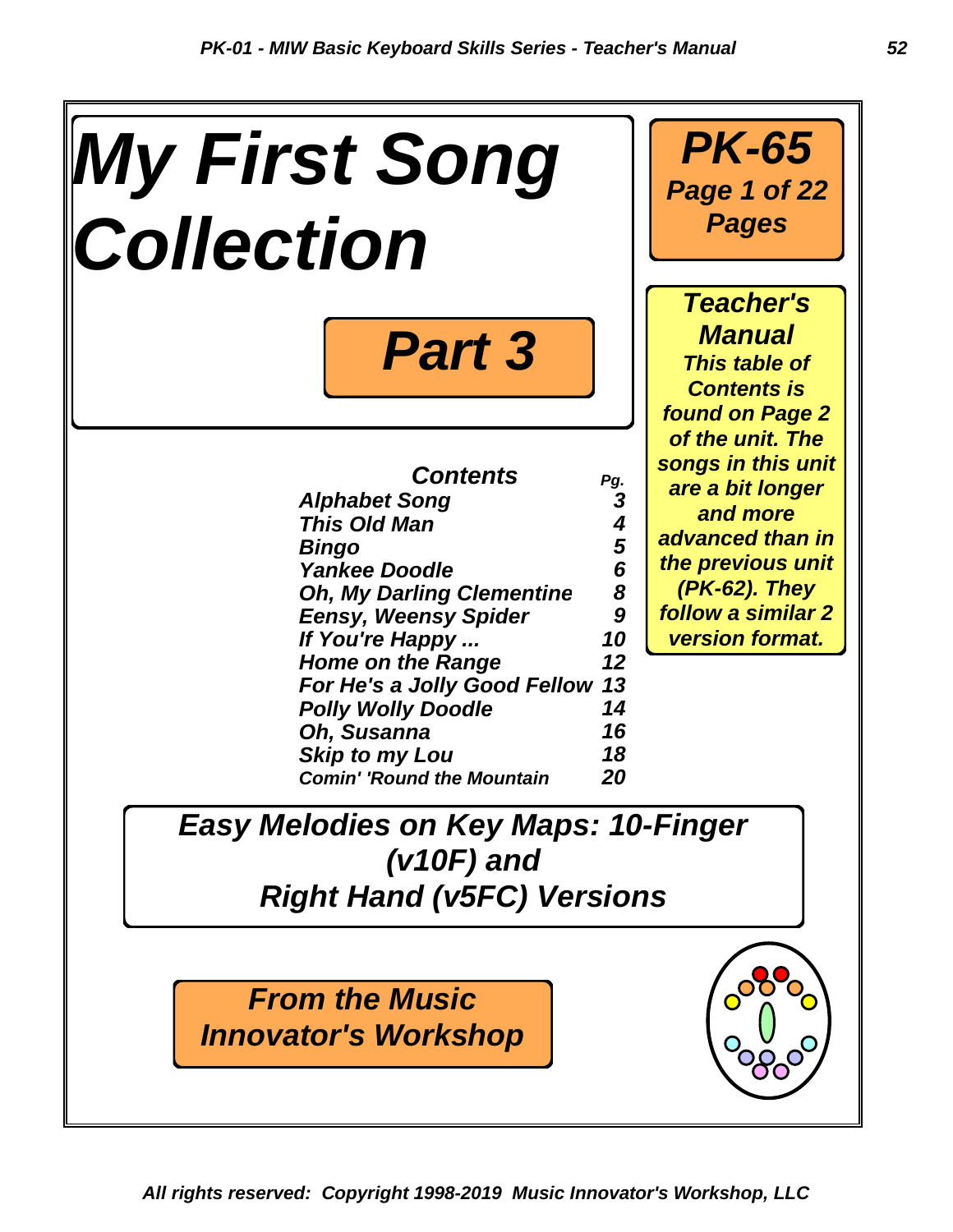*PK-65 Page 5*



#### *10 Finger Version - LH Pink*

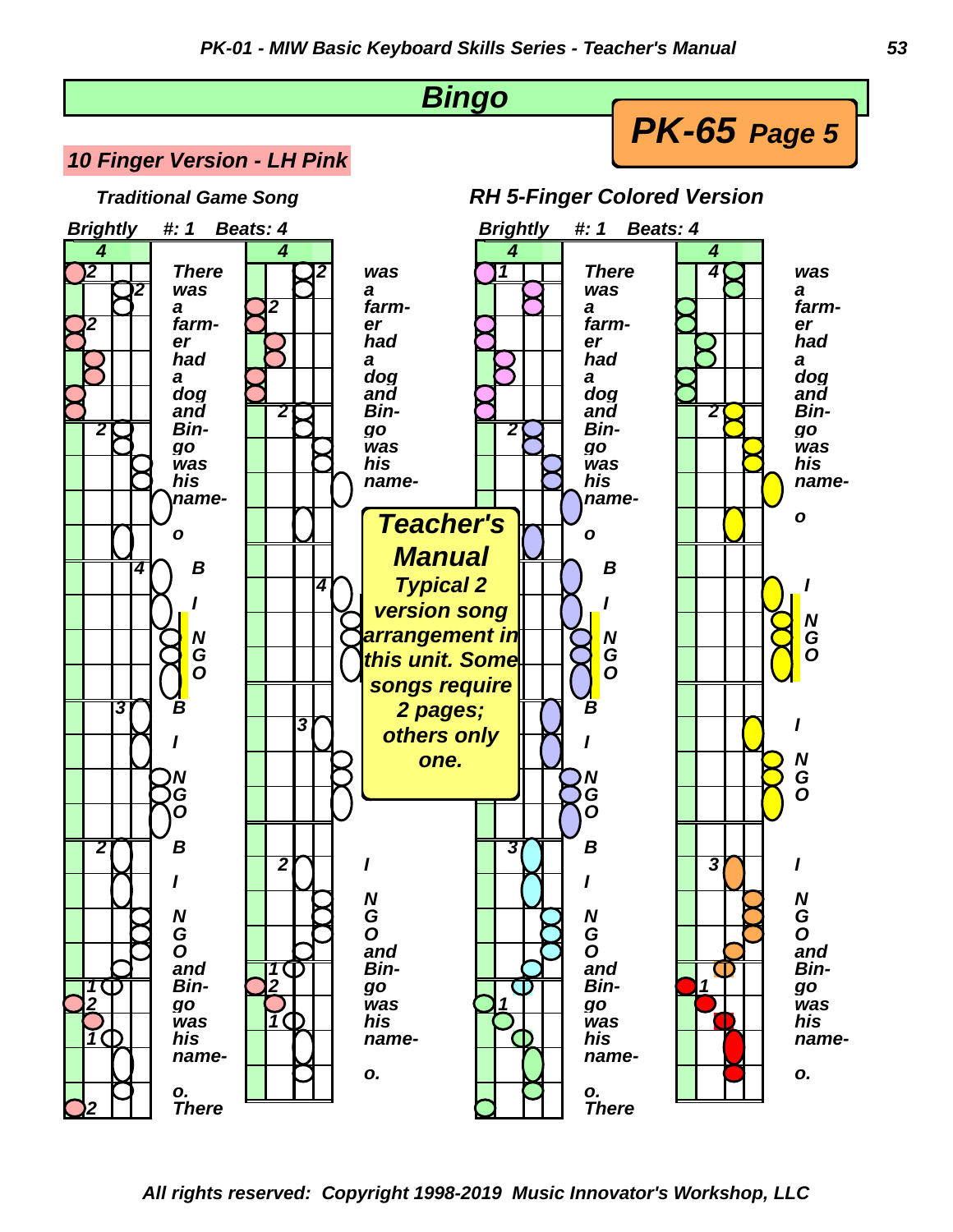| <b>Traditional</b> |
|--------------------|
| <b>Christmas</b>   |
| Carols             |

# *With 5-Finger Colors*

| <b>Contents</b>                    | Pg. |
|------------------------------------|-----|
| <b>The First Noel</b>              | 4   |
| <b>Silent Night</b>                | 7   |
| Angels We Have Heard on Higl 10    |     |
| <b>God Rest Ye Marry Gentlemen</b> | 13  |
| O Come All Ye Faithful             | 16  |
| <b>O Little Town of Bethlehem</b>  | 19  |

*PK-72 Page 1 of 22 Pages*

*Teacher's Manual This table of Contents is found on Page 3 of the unit. As in the previous 2 collections, the songs in this unit follow the same 2-version formats: v10F and v5FC.*

*The next page shows a sample from the collection.*

*Easy Melodies on Key Maps: 10-Finger (v10F) and Right Hand (v5FC) Versions*

> *From the Music Innovator's Workshop*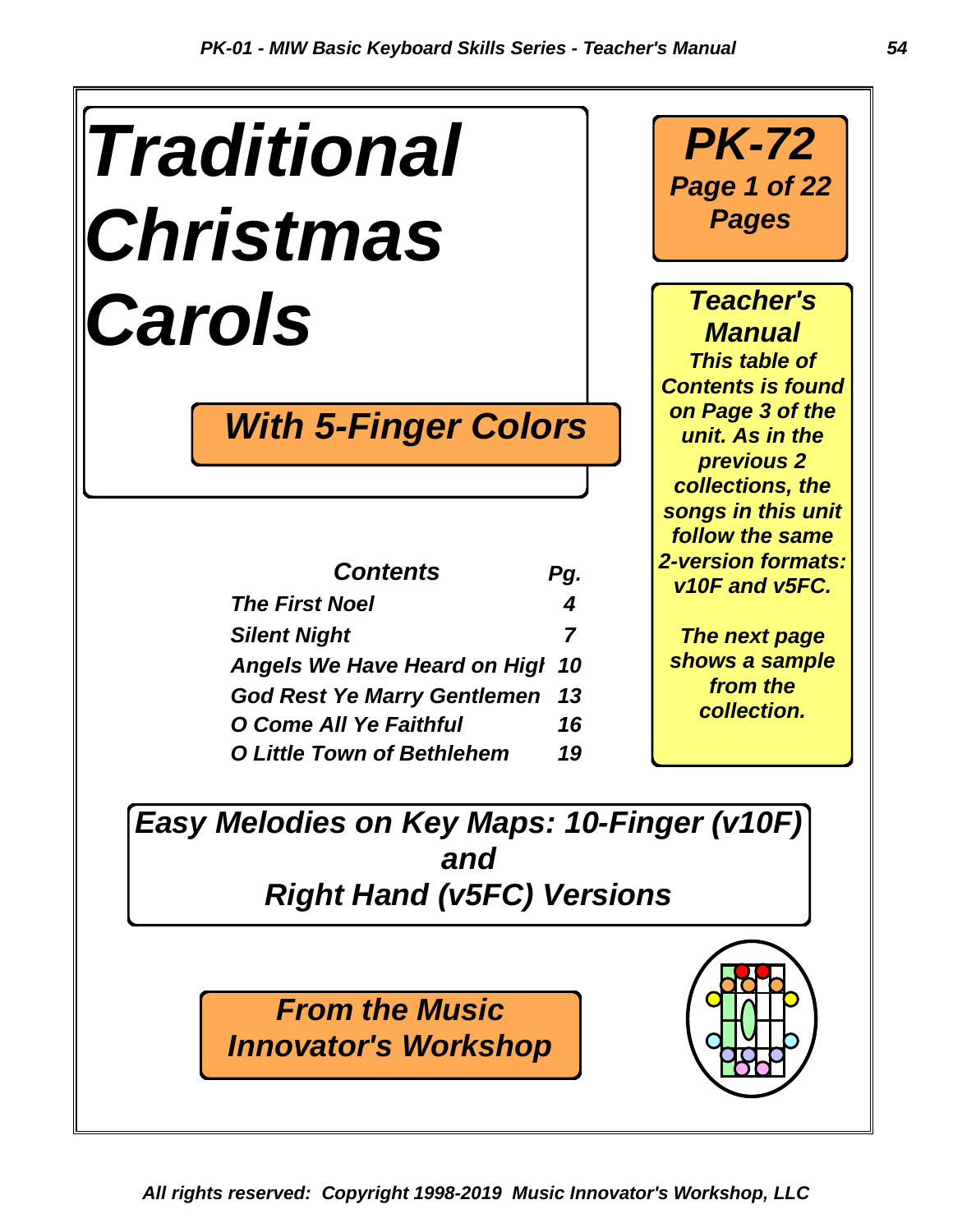# *The First Noel*

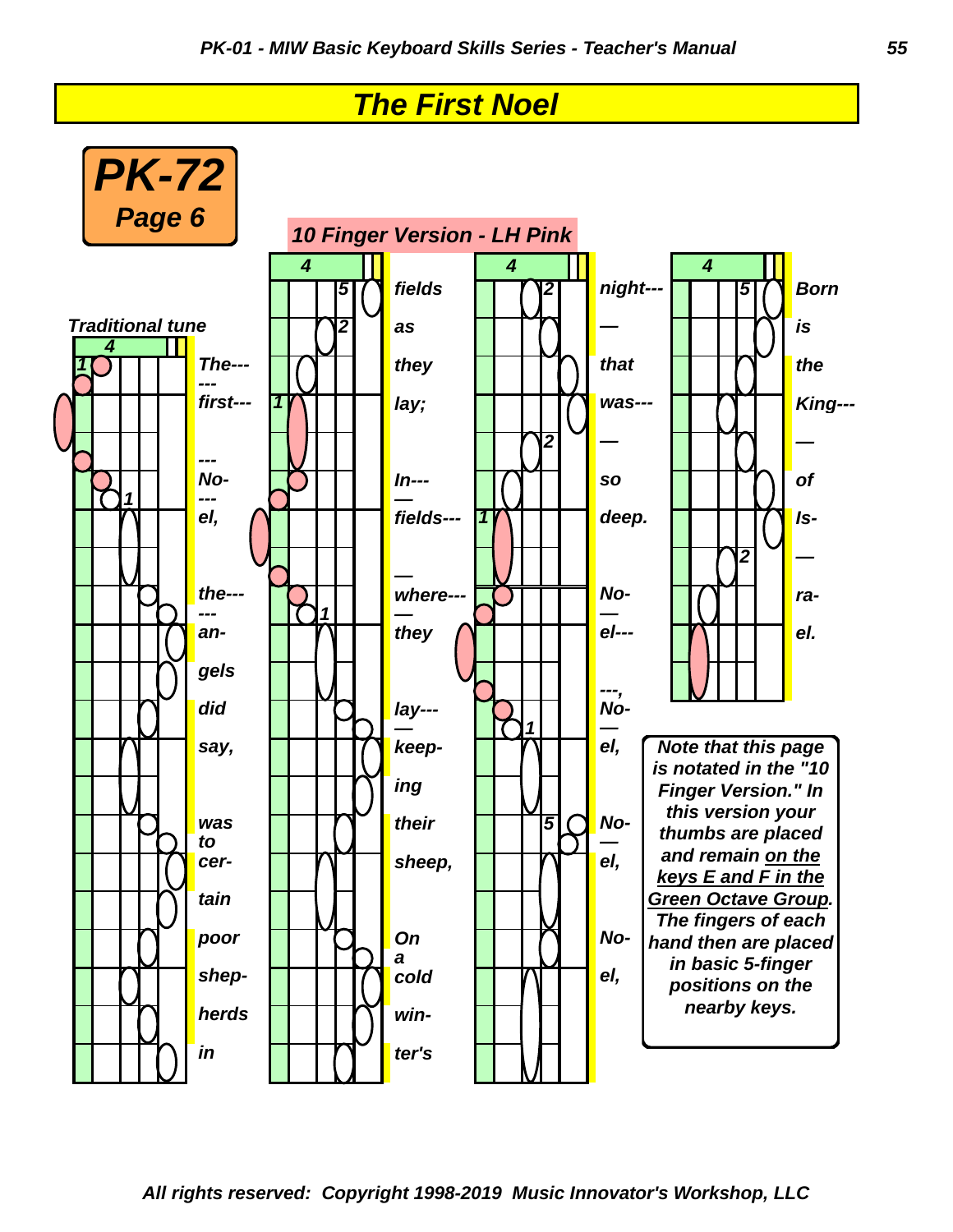# *Traditional Christmas Carols*



| <b>Contents</b>                     | Pg. |
|-------------------------------------|-----|
| <b>Silent Night</b>                 | 4   |
| <b>Angels We Have Heard on High</b> | 6   |
| <b>The First Noel</b>               | 8   |
| <b>God Rest Ye Marry Gentlemen</b>  | 10  |
| O Come All Ye Faithful              | 12  |
| <b>O Little Town of Bethlehem</b>   | 14  |

# *Teacher's Manual*

*This unit presents the same 6 Christmas Carols as the previous unit, PK-72, in 2-Part arrangements. The left hand notes have a pink fill. The right hand notes are colored with 5FC coloring.*

*From the Music*

*Innovator's Workshop*

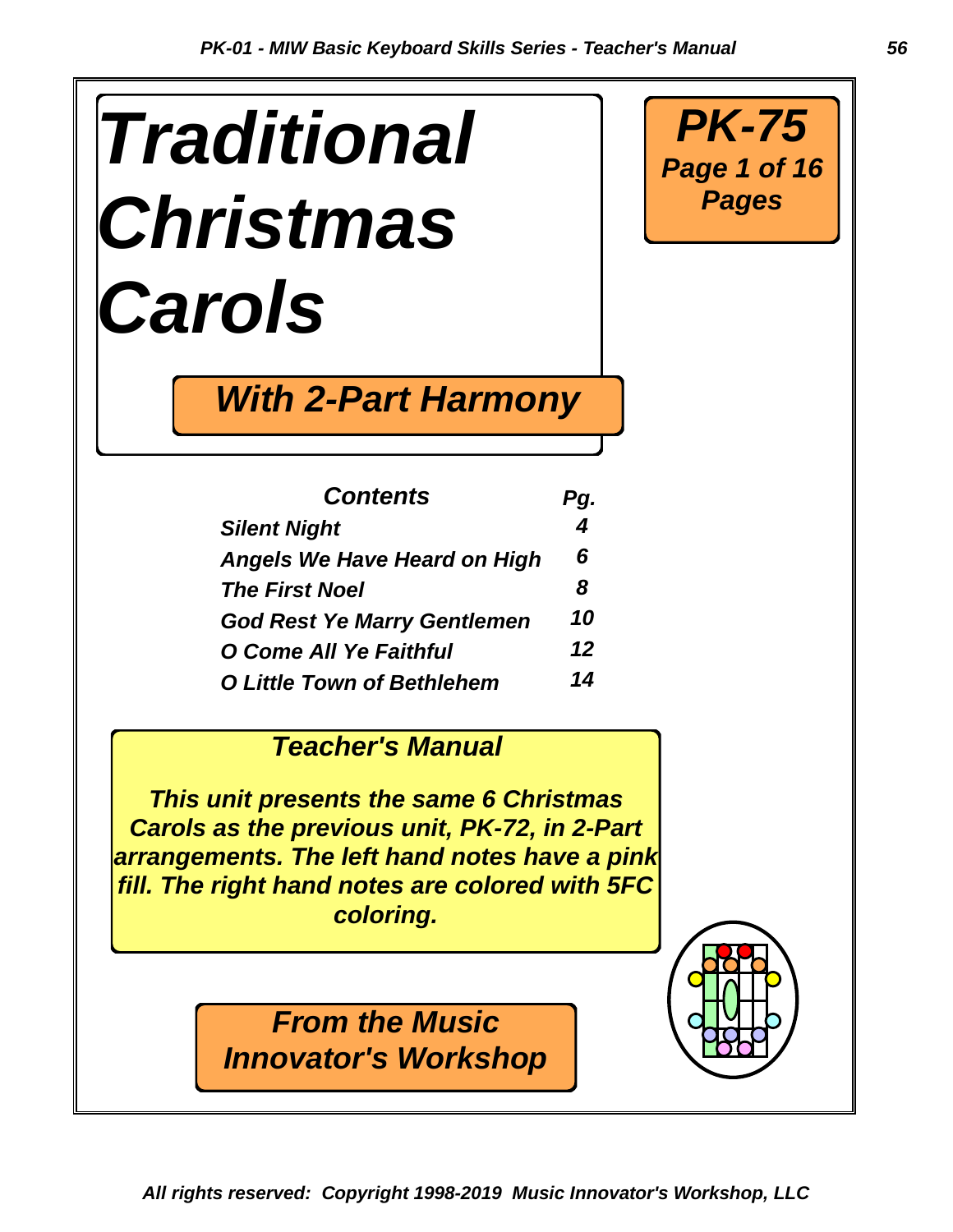

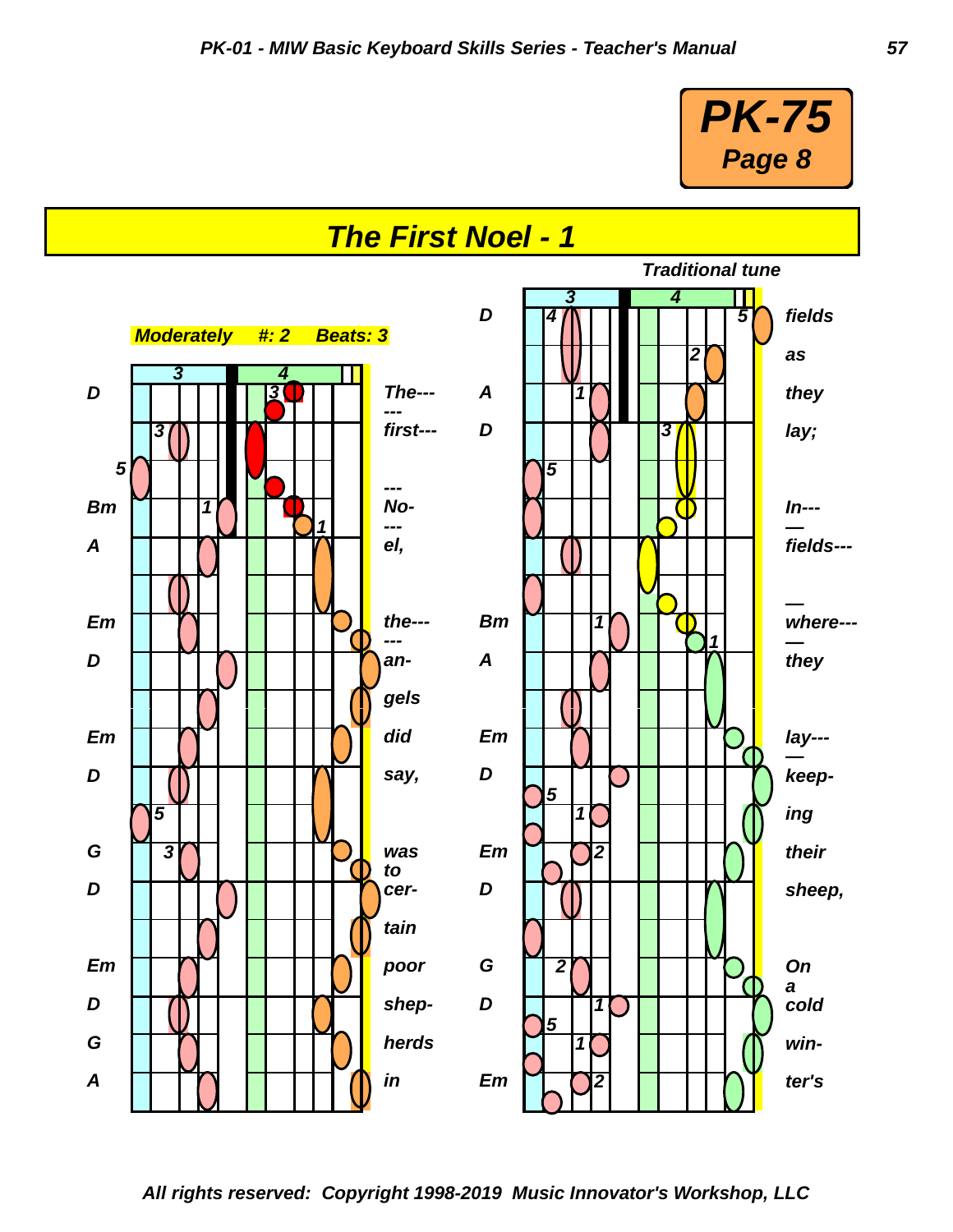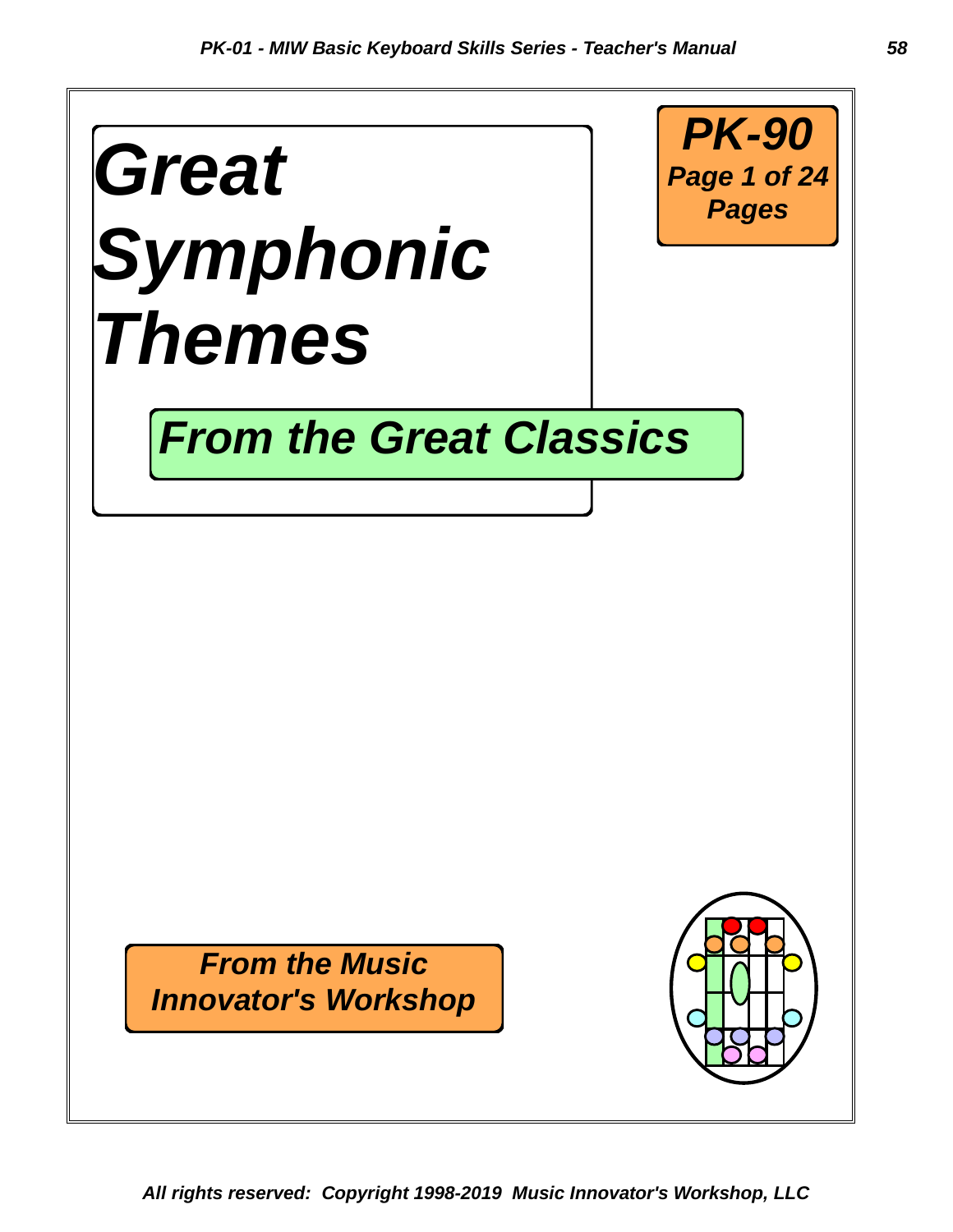### *Teacher's Manual*

*Note that the uncolored rows (white) in the chronological matrix below form the Table of Contents for this unit. The numbers after the names are the last 2 digits of birth and death dates.*



|                 | <b>Contents (white background) and</b>               |                                        |                                            |    |  |  |  |  |
|-----------------|------------------------------------------------------|----------------------------------------|--------------------------------------------|----|--|--|--|--|
|                 | <b>Matrix of Key Contemporaries of the Composers</b> |                                        |                                            |    |  |  |  |  |
| Qtr             | <b>Key Composers</b>                                 | <b>Key Painters</b>                    | <b>Other Key Persons Pg</b>                |    |  |  |  |  |
|                 | 1650                                                 |                                        |                                            |    |  |  |  |  |
| 16c             | <b>Buxtehude 1637-1707 Vermeer 1632-1675</b>         |                                        |                                            |    |  |  |  |  |
| <b>16d</b>      | Corelli 53-13                                        | Rigaud 59-43 Galileo 1664-1732         |                                            |    |  |  |  |  |
|                 | Pachelbel 53-06                                      | Canon in D: Theme                      |                                            | 4  |  |  |  |  |
|                 | 1700                                                 |                                        |                                            |    |  |  |  |  |
| 17a             | <b>Bach, JS 85-50</b>                                | Watteau 84-21                          | Voltaire 94-78                             |    |  |  |  |  |
|                 | Handel 85-59                                         | Hogarth 97-64                          |                                            |    |  |  |  |  |
|                 | <b>Bach 85-50</b>                                    |                                        | Jesu, Joy of Man's Desiring - Concl        | 6  |  |  |  |  |
|                 | <b>Mouret 82-38</b>                                  | First Symphonic Suite: Rondo           |                                            | 8  |  |  |  |  |
|                 | <b>Handel 85-59</b>                                  |                                        | <b>Water Music Suite: Allegro Maestoso</b> | 10 |  |  |  |  |
| 17 <sub>b</sub> | <b>Bach, KPE 14-88</b>                               | Reynolds 23-92 Smith 23-90             |                                            |    |  |  |  |  |
| 17c             | <b>Haydn 32-09</b>                                   |                                        |                                            |    |  |  |  |  |
|                 |                                                      | Goya 46-28 Jefferson 43-26             |                                            |    |  |  |  |  |
|                 | Haydn 32-09                                          | Surprise" Symphony: Andante            |                                            | 12 |  |  |  |  |
| 17d             | Mozart 56-91                                         | Trumbull 56-43 Whitney, Eli 65-25      |                                            |    |  |  |  |  |
|                 | <b>Beethoven 70-27</b>                               | <b>Turner 75-51</b>                    |                                            |    |  |  |  |  |
|                 | Mozart 56-91                                         | A Little Night Music: Minuet           |                                            | 14 |  |  |  |  |
|                 | Beethoven 70-27                                      | Symphony No. 9: Ode to Joy, 4th Mvt 15 |                                            |    |  |  |  |  |
|                 | 1800                                                 |                                        |                                            |    |  |  |  |  |
| 18a             | Schubert 97-28                                       | <b>Delacroix 98-63</b>                 | <b>Morse 91-72</b>                         |    |  |  |  |  |
| 18 <sub>b</sub> | <b>Wagner 13-83</b>                                  | <b>Manet 23-83</b>                     | Lincoln 09-65                              |    |  |  |  |  |
|                 | Chopin 10-49                                         |                                        | Darwin 09-82                               |    |  |  |  |  |
| 18c             | Tchaikovsky 40-93                                    | Cezanne 39-06                          | Edison 47-31                               |    |  |  |  |  |
|                 | <b>Brahms 33-97</b>                                  |                                        | Symphony No. 1: Theme from 4th Mvt         | 16 |  |  |  |  |
|                 | Dvorak 41-01                                         | New World Symphony: Theme, 2nd Mvt     |                                            | 17 |  |  |  |  |
|                 | Tchaikovsky 40-93                                    | Symphony No. 6: Theme from 1st Mvt     |                                            | 20 |  |  |  |  |
| <b>18d</b>      | Sibelius 65-57                                       | van Gogh 53-90                         | <b>Freud 56-39</b>                         |    |  |  |  |  |
|                 | <b>Rachmaninoff 73-43</b>                            | Matisse 69-54                          | Gandhi 69-48                               |    |  |  |  |  |
|                 | <b>Dukas 65-35</b>                                   | The Sorcer's Apprentice: Theme         |                                            | 22 |  |  |  |  |
|                 | Sibelius 65-57                                       | Finlandia (tone poem): Theme           |                                            | 24 |  |  |  |  |
|                 | 1900                                                 |                                        |                                            |    |  |  |  |  |
| 19a             | Porter, Cole 93-64                                   | Picasso 81-73                          | Einstein 79-55                             |    |  |  |  |  |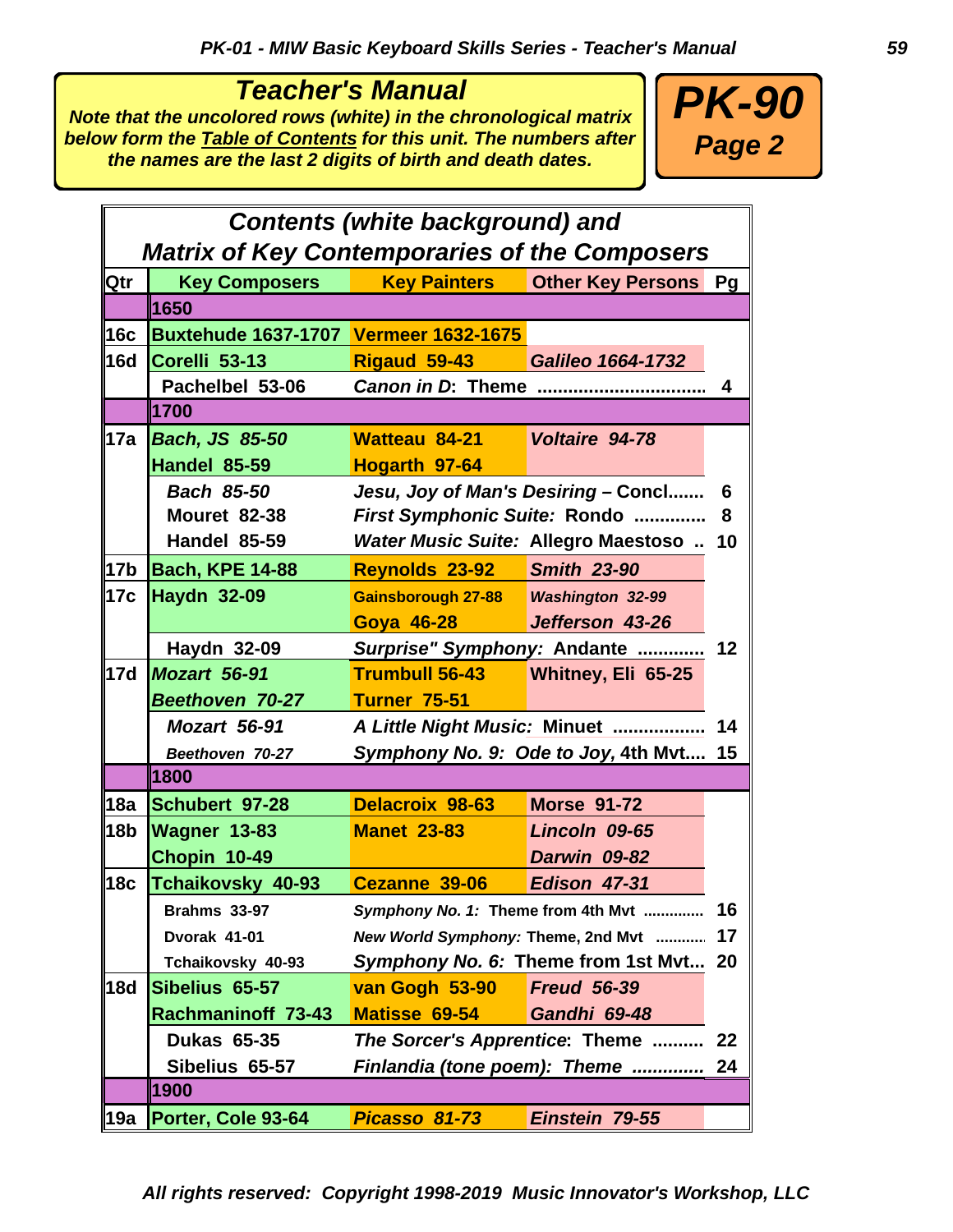*PK-01 - MIW Basic Keyboard Skills Series - Teacher's Manual 60*

# *Themes from Canon in D - Page 1*





#### *Johann Pachelbel 1653-1706*

# *Teacher's Manual*

*The clasical themes in this unit are arranged as melodies - only occasionally having a second part. Most of the playing is with the right hand. The occasional left hand parts are identified with a pink fill in the LH notes. As you may have noticed, the pieces are arranged roughly in the chronical order of the composers lives. This unit can be a very effective music history and appreciation lesson for the students playing them.*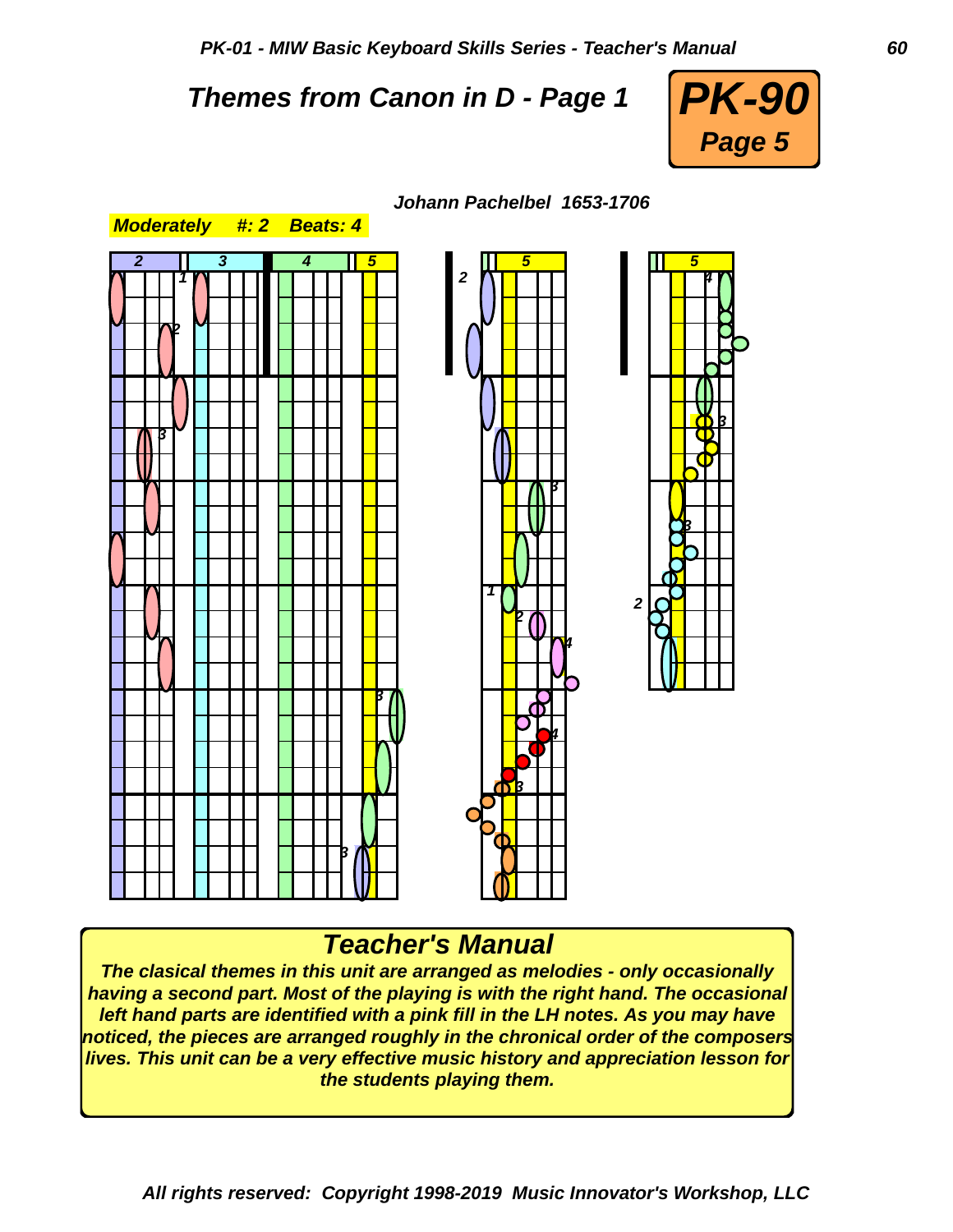

# *Themes from Canon in D - Page 2*



# *Teacher's Manual*

*This is the final unit in the Basic Piano Skills Series. Of course, it is more of a BEGINNING than it is an END. Students who have come this far have a wonderful future ahead of them with the skills to begin playing from the priceless treasures that have been handed down to us through the centuries - along with the contemporary treasures that are being written even now.*

................